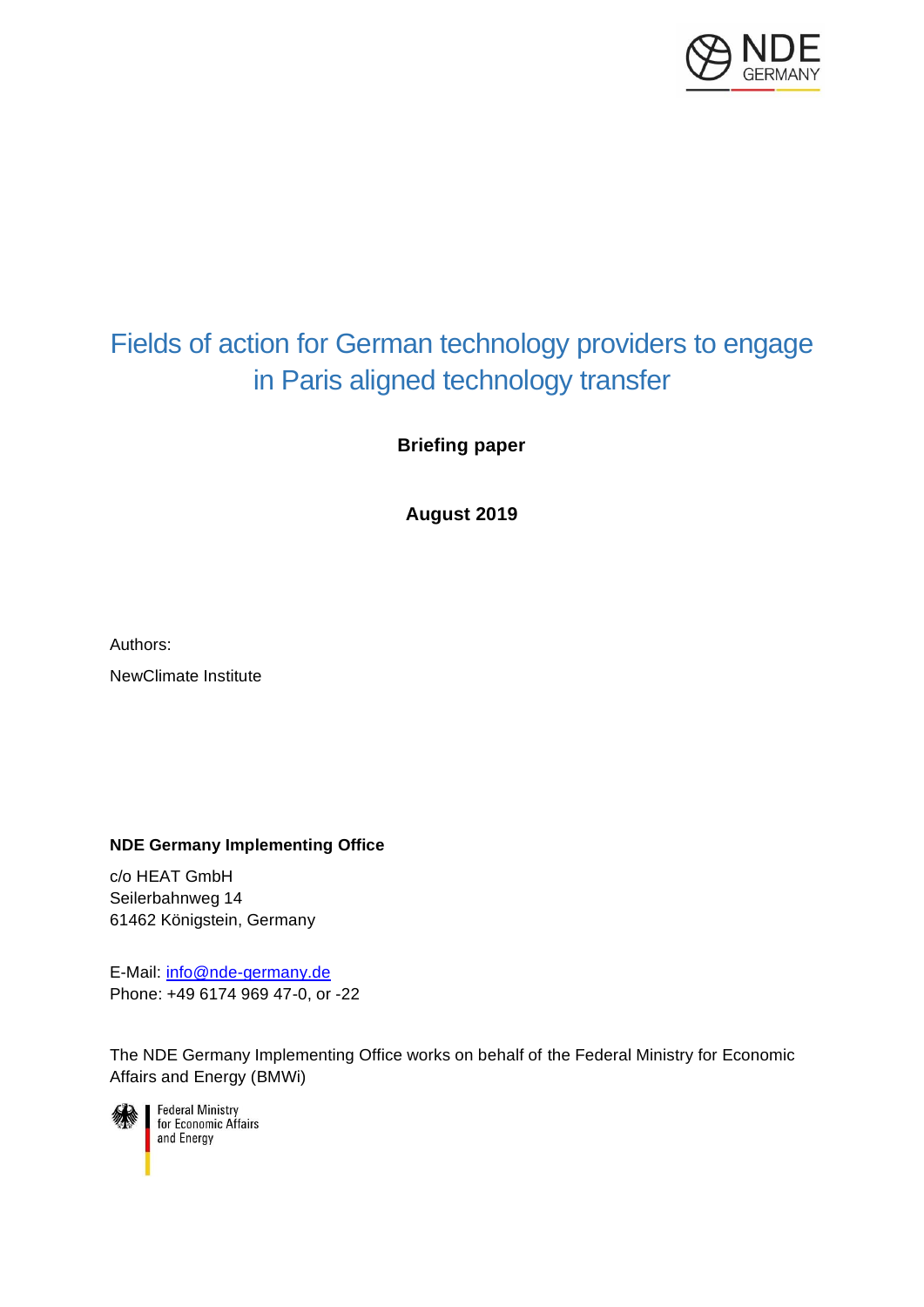

#### **Key messages**

- $\Rightarrow$  The IPCC special report on 'Global warming of 1.5°C' stipulates that global CO<sub>2</sub> emissions need to be net zero by 2050 to be in line with Paris Agreement temperature goal agreed on by the global community.
- $\Rightarrow$  This latest scientific evidence emphasizes the need to initiate deep sector transitions towards a low-carbon economy by mid-century and large-scale deployment of respective technologies in line with identified sectoral pathways and benchmarks.
- $\Rightarrow$  Developing countries depend on wide ranging technology transfer of state-of-the-art technologies and integrated low-carbon technological solutions in all sectors, especially when considering implications of analysed sectoral pathways and benchmarks in line with the Paris Agreement.
- $\Rightarrow$  The in-depth analysis for Argentina, Indonesia, and South Africa reveals that these countries only recently have started their planning for more comprehensive climate action to fully transition to a low-carbon economy in most sectors. As these countries and others will accelerate their sectoral transitions towards a low-carbon economy in the nearby future, diverse opportunities emerge for German technology providers to engage in substantial technology transfer in context of the Paris Agreement's implementation.

## **Contents**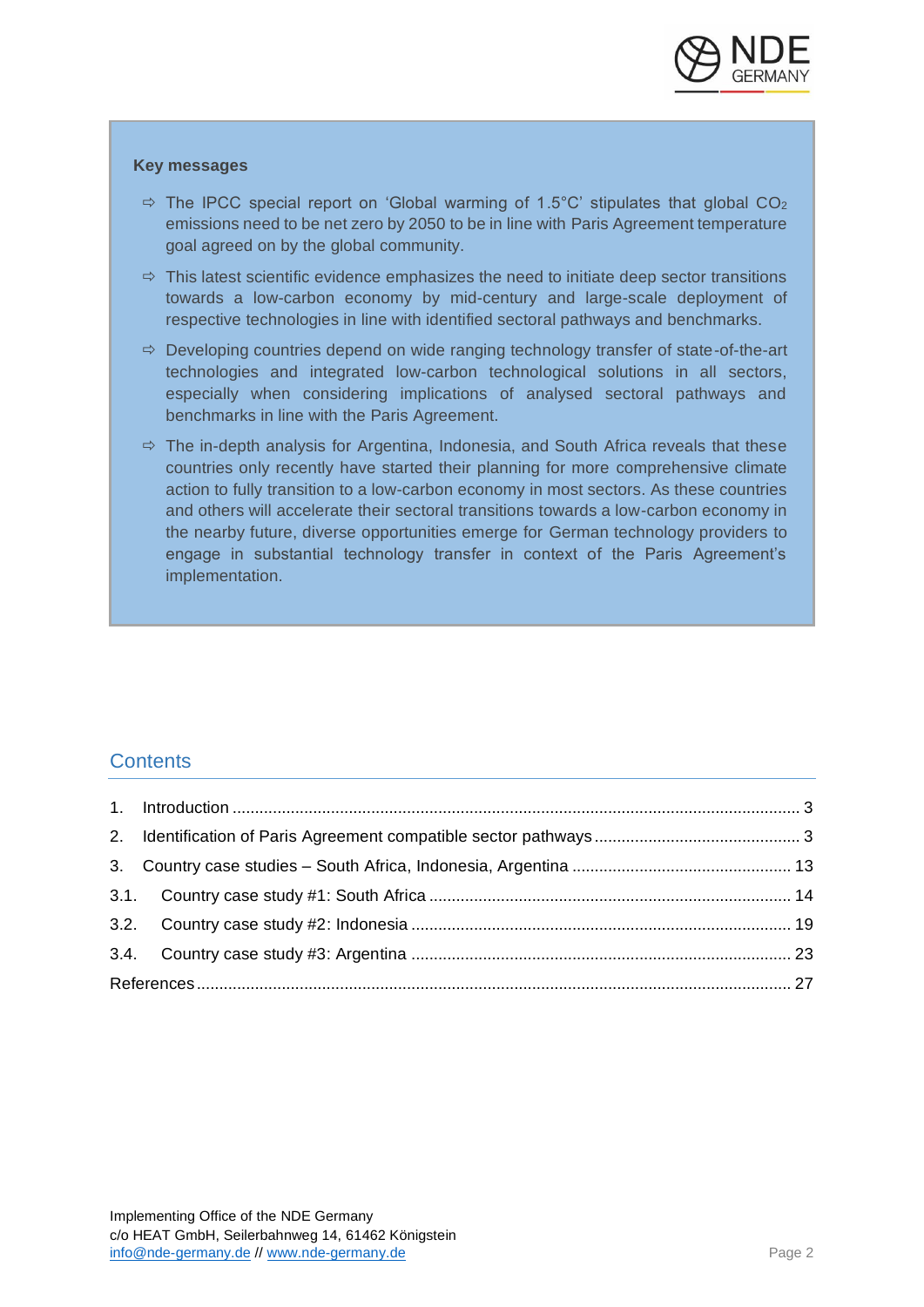

# <span id="page-2-0"></span>1. Introduction

This briefing paper outlines sector transitions towards a low-carbon economy that will be necessary to achieve the Paris Agreement temperature goal. These sector-specific pathways and respective benchmarks illustrate the rapid and fundamental transition that sectors will need to undergo globally and the challenges these entail for policymakers, industry and society at large. The pathways can be used to identify technology shifts and opportunities for technology transfer to inform policymakers and industry. The focus of the paper is on mitigation relevant sectors and technologies, as inclusion of adaptation would go beyond the scope of this exercise.

The paper derives Paris Agreement compatible (technology) pathways for key mitigation sectors, including energy, industry, transport, buildings and waste, from available literature. High level opportunities for engagement in international technology transfer for German technology providers are highlighted. Three country case studies for South Africa, Indonesia and Argentina complement the analyses showing the status-quo of sector transitions in each country via-à-vis these pathways. Both the sector pathways and case studies provide insights for German technology providers to identify opportunities for engagement in the short and medium term.

# <span id="page-2-1"></span>2. Identification of Paris Agreement compatible sector pathways

The Paris Agreement stipulates the overall long-term temperature goal of "holding the increase in the global average temperature to well below 2°C above pre-industrial levels and pursuing efforts to limit the temperature increase to 1.5°C above pre-industrial levels, recognizing that this would significantly reduce the risks and impacts of climate change" (UNFCCC, 2015). The Paris Agreement long-term temperature goal is more ambitious than the previously agreed 2°C limit of the Cancun Agreements of 2009.

At the same time, global emission reduction pathways to hold global warming below the temperature level of 1.5°C compared to pre-industrial levels are now steeper than they were at the time of the Fourth Assessment Report of 2007 (IPCC, 2007). Much of the remaining global budget has been depleted by steady annual emission increases over the last twelve years. Global  $CO<sub>2</sub>$  emissions today are around 60% higher than at that time. Now, global emissions must decline much faster to still meet the temperature level of 1.5°C compared to pre-industrial levels and avoid the most dangerous consequences of climate change.

Figure 1 compares the recommendation of the IPCC's Fourth Assessment Report of 2007 with IPCC's special report on 'Global Warming of 1.5°C' published in late 2018.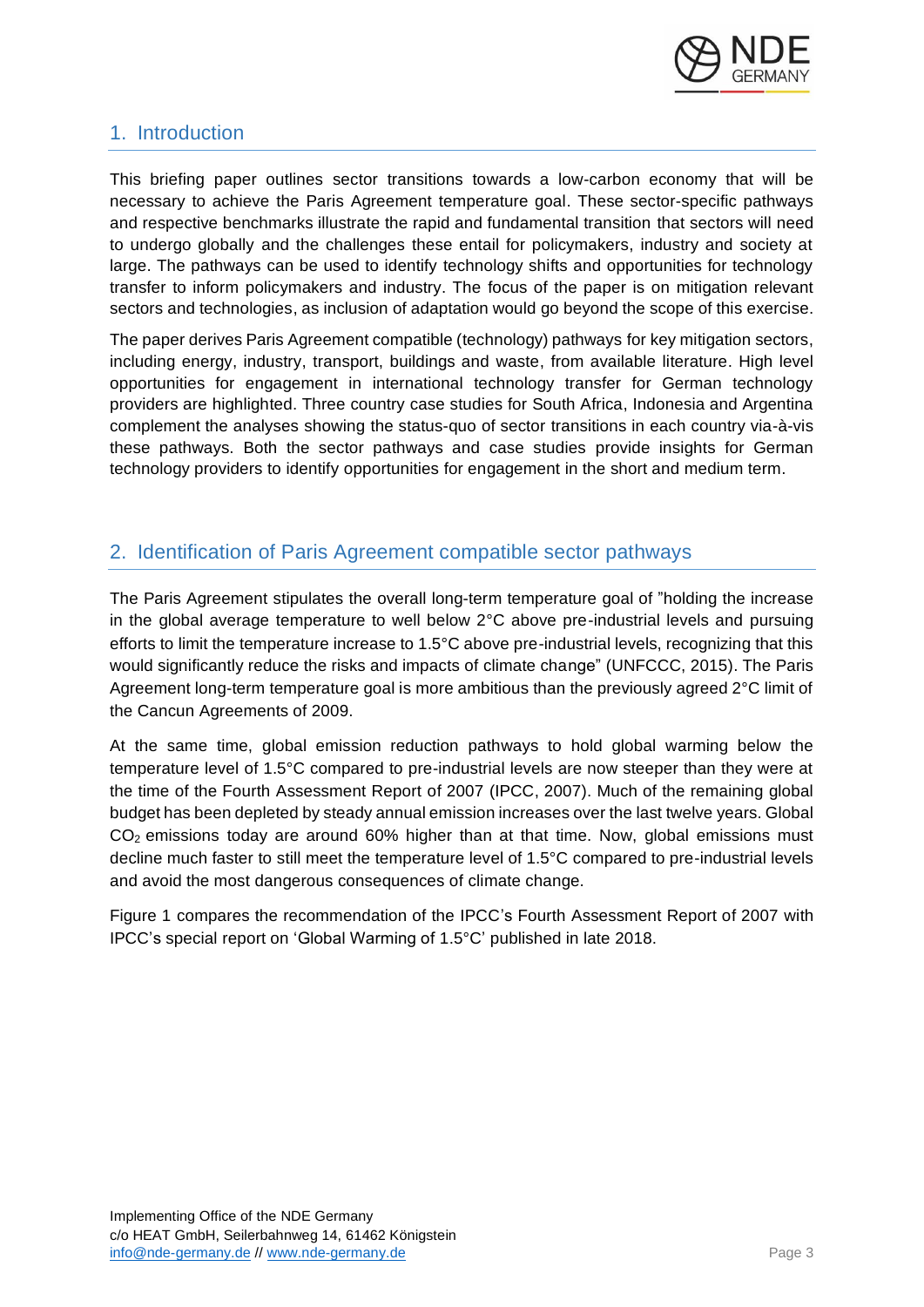



Figure 1: Pathways of global CO2 emissions recommended by IPCC in the Fourth Assessment Report of 2007  $(445 \text{ to } 490 \text{ ppmCO}_2)$  eq leading to 2-2.4°C) and by the IPCC special report on 1.5°C in 2018 for low and no overshoot scenarios leading to 1.5°C (only the average of the ranges are shown). Overshoot implies a peak followed by a decline in global warming, achieved through anthropogenic removal of  $CO<sub>2</sub>$  exceeding remaining CO<sup>2</sup> emissions globally.

The latest scientific evidence shows the need to initiate deep sector transitions as quickly as possible to successfully transition towards a low-carbon economy by mid-century. Global  $CO<sub>2</sub>$ emissions need to be net zero by 2050 to be in line with 1.5°C (IPCC, 2018a). Paris compatible pathways for specific sectors can enhance the understanding of the most important short and medium-term actions and to foster debate between key actors.

The following sections summarise the key steps that need to be taken in the energy, industry, transport, building and waste sectors in the short and medium-term (2025, 2030) if the Paris Agreement temperature goal (well below 2°C with the aim to pursue 1.5°C) is to be achieved.

These findings mainly build on available literature, drawing in particular from the recent IPCC special report on 'Global warming of 1.5°C' and *Ten key short-term sectoral benchmarks to limit warming to 1.5°C* by the Climate Action Tracker (Kuramochi et al., 2017).



**Electricity and heat supply sector**

The most rapid shift needs to occur in the energy supply sector. Global GHG emissions from electricity generation need to be reduced from around 12 GtCO<sub>2</sub>/yr in 2010 to around 6–11 GtCO<sub>2</sub>/yr in 2020, 2-5 GtCO<sub>2</sub>/yr in 2030 and zero to -2.5 GtCO<sub>2</sub>/yr in 2050 (Kuramochi et al., 2017). This fundamental transition of the global energy system requires both the uptake of zeroand low-carbon electricity generation sources as well as the phase-out of carbon-based electricity generation, mainly from coal.

#### **#1.1 Sustain the growth rate of renewables and other zero and lowcarbon power generation until 2025 to reach 100% share by 2050**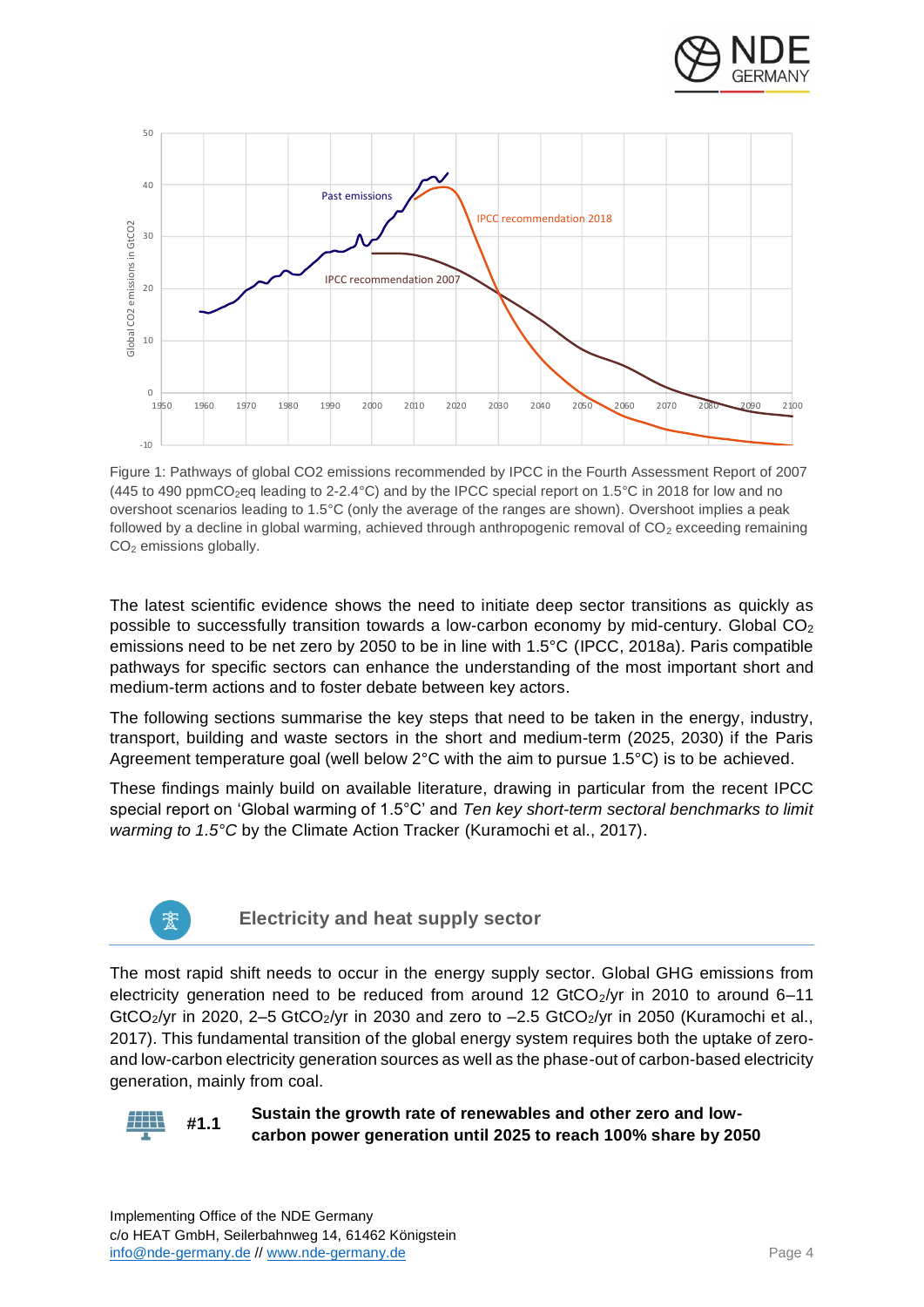

A full transition to low-carbon electricity supply by 2050 implies a rapid transition to renewables, other zero-carbon technologies such as nuclear and low-carbon technologies sources such as carbon capture and storage-equipped fossil energy (IPCC, 2018b; Kuramochi et al., 2017). This transition of the global energy system builds on continuous reductions of levelized cost of electricity (LCOE) for renewables, especially utility-scale solar photovoltaic and wind (on-shore and off-shore). The comprehensive literature review in the IPCC special report on 1.5°C identifies a range for the average share of renewables in electricity generation. Table 1 below overviews the shares per technology in total electricity generation in across all most recently available scenario analyses presented in the IPCC special report on 1.5°C in ranges (Rogeli et al., 2018).

| <b>Pathways</b>           | <b>Technology</b>           | 2030         | 2050         |
|---------------------------|-----------------------------|--------------|--------------|
|                           | Renewables (total)          | 37%-80%      | 59%-97%      |
| 1.5°C compatible pathways | Wind and solar              | $1\% - 42\%$ | 2%-60%       |
| with no or low overshoot  | <b>Biomass</b>              | 1%-13%       | $0\% - 30\%$ |
| (based on 50 scenarios)   | Nuclear                     | 5%-32%       | 1%-28%       |
|                           | Fossil technologies (total) | 2%-53%       | $0\% - 25\%$ |
|                           | Renewables (total)          | 25%-66%      | 36%-95%      |
| 1.5°C compatible pathways | Wind and solar              | $1\% - 28\%$ | $9\% - 61\%$ |
| with high overshoot       | <b>Biomass</b>              | $1\% - 2\%$  | $0\% - 28\%$ |
| (based on 35 scenarios)   | <b>Nuclear</b>              | $5% - 24%$   | $1\% - 40\%$ |
|                           | Fossil technologies (total) | 24%-59%      | 0%-33%       |

Table 1 Global electricity generation shares of 1.5°C pathways taken from Figure 2.7 of Chapter 2 Mitigation Pathways Compatible with 1.5°C in the Context of Sustainable Development for scenarios (Rogelj et al., 2018)

Apart from cost-competitiveness of zero- and low-carbon generation technologies, electric power systems need to be fundamentally modernized and overhauled to provide sufficient flexibility, transmission, demand-side management, and storage for high penetration of (variable) renewables (International Renewable Energy Agency, 2019). Many developing countries identify high demand for finance, technology and skill transfer to increase renewable electricity generation capacity and modernize their electric power systems in line with 1.5°C compatible energy supply scenarios.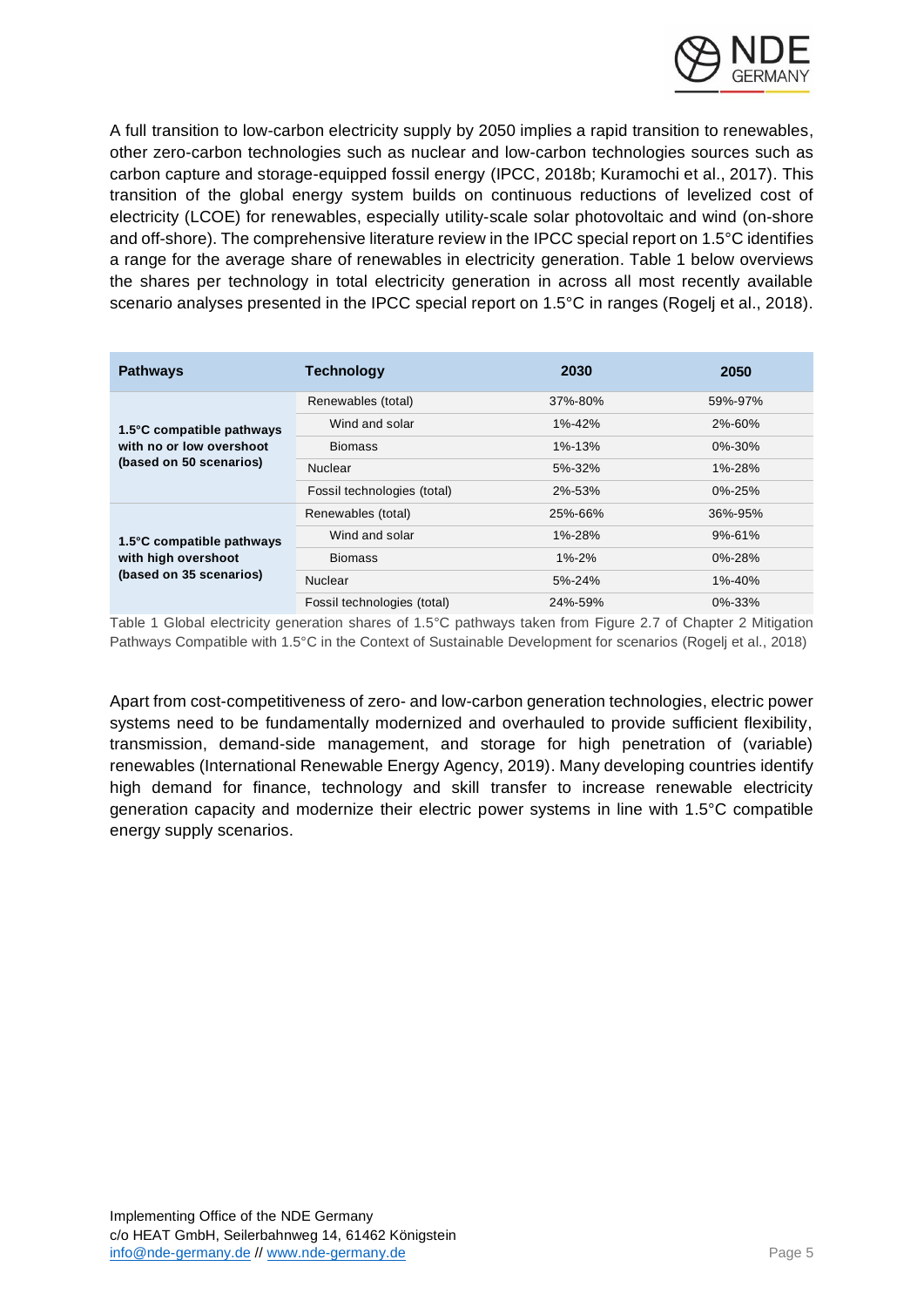

**Key technologies required for a Paris Agreement compatible transition in the electricity and heating supply sector comprise the following (not exhaustive):** 

#### **Energy supply (Rogelj et al., 2018)**

- $\Rightarrow$  Renewable electricity generation technologies such as solar photovoltaic (utility-scale and small-scale), wind (onshore and offshore), geothermal, biomass, biogas, maritime, concentrated solar power, and others
- $\Rightarrow$  Bioenergy with carbon capture and storage (BECCS) technologies and fossil-fuel based technologies with carbon capture and storage (*controversially discussed)*
- $\Rightarrow$  Cutting-edge plant engineering for low-carbon technologies in the energy supply sector

**Enabling technologies (International Renewable Energy Agency, 2019)**

- $\Rightarrow$  Electricity storage technologies such as utility-scale batteries and behind-the-meter batteries
- $\Rightarrow$  Electrification of end-use sectors such as electric vehicle smart charging, renewable power-toheat, and renewable power-to-hydrogen
- $\Rightarrow$  Digital technologies such as the internet of things, artificial intelligence & big data and blockchain
- $\Rightarrow$  New grids such as renewable mini-grids and super grids with transmission over long distances
- $\Rightarrow$  Dispatchable generation such as flexibility in conventional power plants



#### **No new coal power plants to be commissioned from 2019 onwards and emission reductions from existing coal fleet by 30% by 2025**

To limit warming to 1.5°C, no new coal capacity can come online as of 2019 while emissions from coal combustion need to be reduced by at least 30% by 2025 and 65% by 2030 (Climate Action Tracker, 2018b; Kuramochi et al., 2017). This is in line with the most recent literature review by the IPCC Special Report on 1.5°C (de Coninck et al., 2018). As of January 2019, an aggregated 236 GW of coal capacity is currently being constructed and an additional 339 GW has been announced, pre-permitted, or permitted (Global Energy Monitor, 2019). A major challenge will be to deal with existing coal-fired power plants which need to be decommissioned before the end of their economic lifetime as well as to redirect investments from new coal-fired power plants to alternatives. This provides enormous challenges and opportunities for both policymakers and investors as coal owners could avoid \$267 billion stranded asset risk by phasing-out coal in a below 2°C scenario (Carbon Tracker Initiative, 2018).



**Transport sector**

#### **#2.1 Last fossil fuel vehicle sold by 2035 in passenger transport sector**

The rapid introduction of zero emission vehicles is the key for a transition to low-carbon passenger transport (Kuramochi et al., 2017). To transform vehicle fleets to 100% zero-emission vehicles by 2050, including cars, buses and two-wheelers, the last fossil-fuel powered vehicle would have to be sold roughly before 2035-2050, assuming an average lifetime of 15 years. Furthermore, the use of public transport needs to be significantly increased versus individual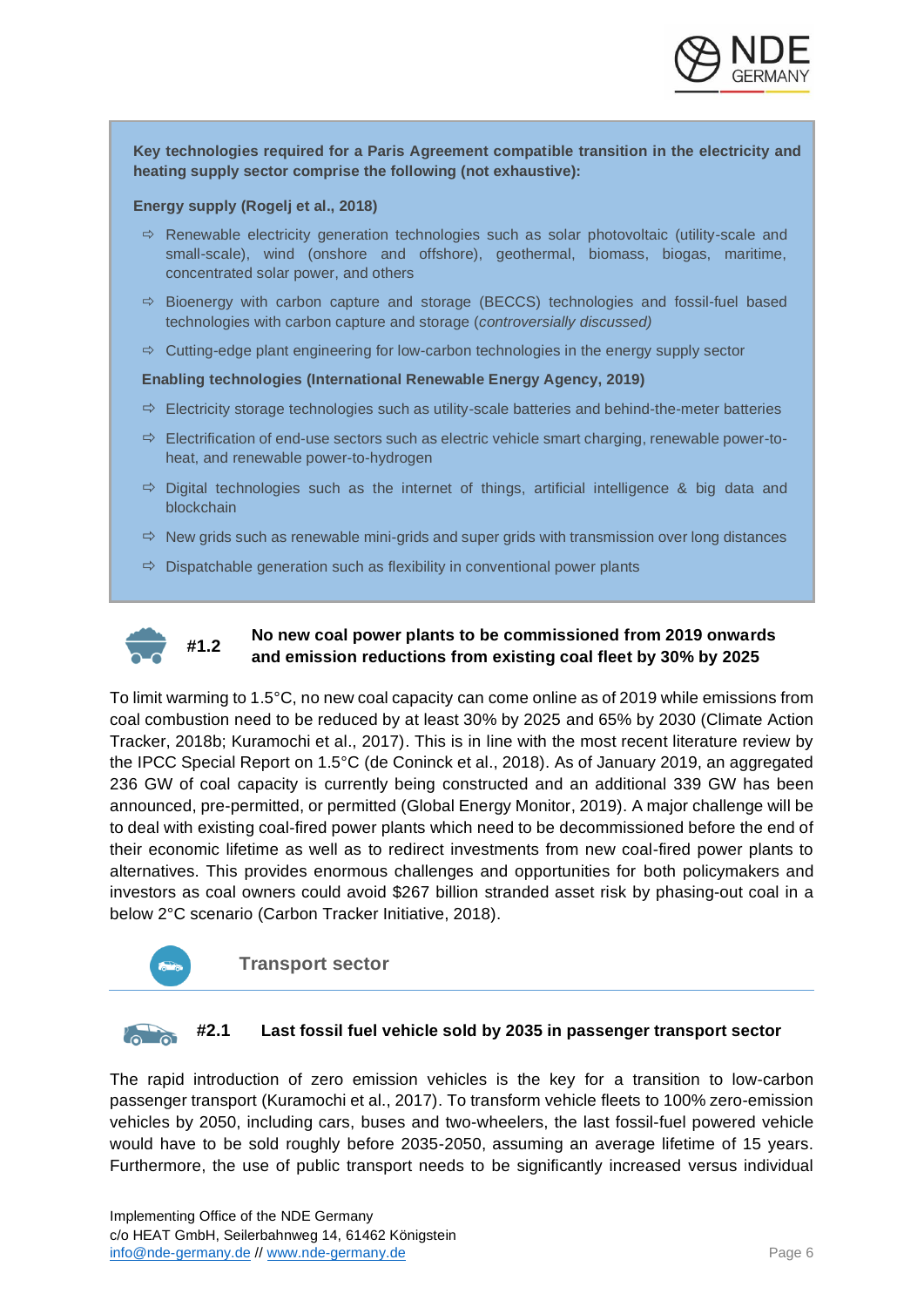

forms of transport. With the findings from the IPCC report on the need to achieve net-zero  $CO<sub>2</sub>$ emissions around 2050 and considering the rapid update of electric vehicles in the last years, a fully 100% zero-emissions vehicle stock by 2050 should be aimed for, meaning the last fossil vehicle needs to be sold before 2035. Of the options for zero-emission vehicles, electric vehicles (EVs) currently appear to be the most promising. Under a most recently published *New Policies Scenario* considering already announced policy ambitions by the IEA Global EV Outlook 2019, global EV sales reach 23 million and the stock exceeds 130 million passenger vehicles by 2030 (IEA, 2019). These numbers will be significantly higher if more countries will embark on a Paris compatible development in the passenger transport sector.

The uptake of zero emission vehicles faces several barriers, especially price competitiveness vis-à-vis conventional vehicles, range anxiety by car owners, and limited charging infrastructure (Kuramochi et al., 2017). Particularly concerning the latter, developing countries identify high demand for finance, technology, and skill transfer to successfully transition towards low-carbon passenger transport sector.

**Key technologies required for a Paris Agreement compatible transition in the passenger transport sector comprise the following (not exhaustive) (IEA, 2019):** 

- $\Rightarrow$  Battery technologies (chemistry, energy density, and size of the battery packs) and manufacturing capacities for cars, busses and two-wheelers
- $\Rightarrow$  Redesign of vehicle manufacturing platforms to achieve sharp cost reductions
- $\Rightarrow$  Concepts for connected, shared and autonomous mobility, including shared passenger fleets related purpose-build electric vehicles as well as fully integrated public transportation concepts in urban and rural areas
- $\Rightarrow$  Charing infrastructure and related concepts, incl. for heavy-duty applications such as buses

# **#2.2 Freight transport needs to be almost fully decarbonised by ~2050**

To be compatible with the Paris Agreement's long-term goal, freight trucks and trailers need to be almost fully decarbonised by around 2050 (Climate Action Tracker, 2018a, 2018d). Thus, road freight ultimately needs to move to low-carbon vehicles or shift to other sustainable modes of transport such as electrified train transport. Given typical vehicle lifetimes, deployment of lowcarbon technologies should start at scale by around 2030. Generally, three options are most often discussed and analysed for zero emissions trucks and trailers: electric vehicles (both battery-electric trucks/trailers and electric road system), biofuel trucks and trailers, and trucks and trailers using fuels produced with hydrogen or renewables-based liquid fuels (IEA, 2017; OECD/IEA & IRENA, 2017). Apart from biofuels, a carbon-free power sector is essential for decarbonising road freight transport—either through electric or fuel cell trucks driven by renewables-based fuels such as hydrogen, biofuels, or synthetic fuels. The transition of freight transport systems in developed and developing countries requires substantial technological innovation — both for different options of zero-emission trucks and the respective infrastructure.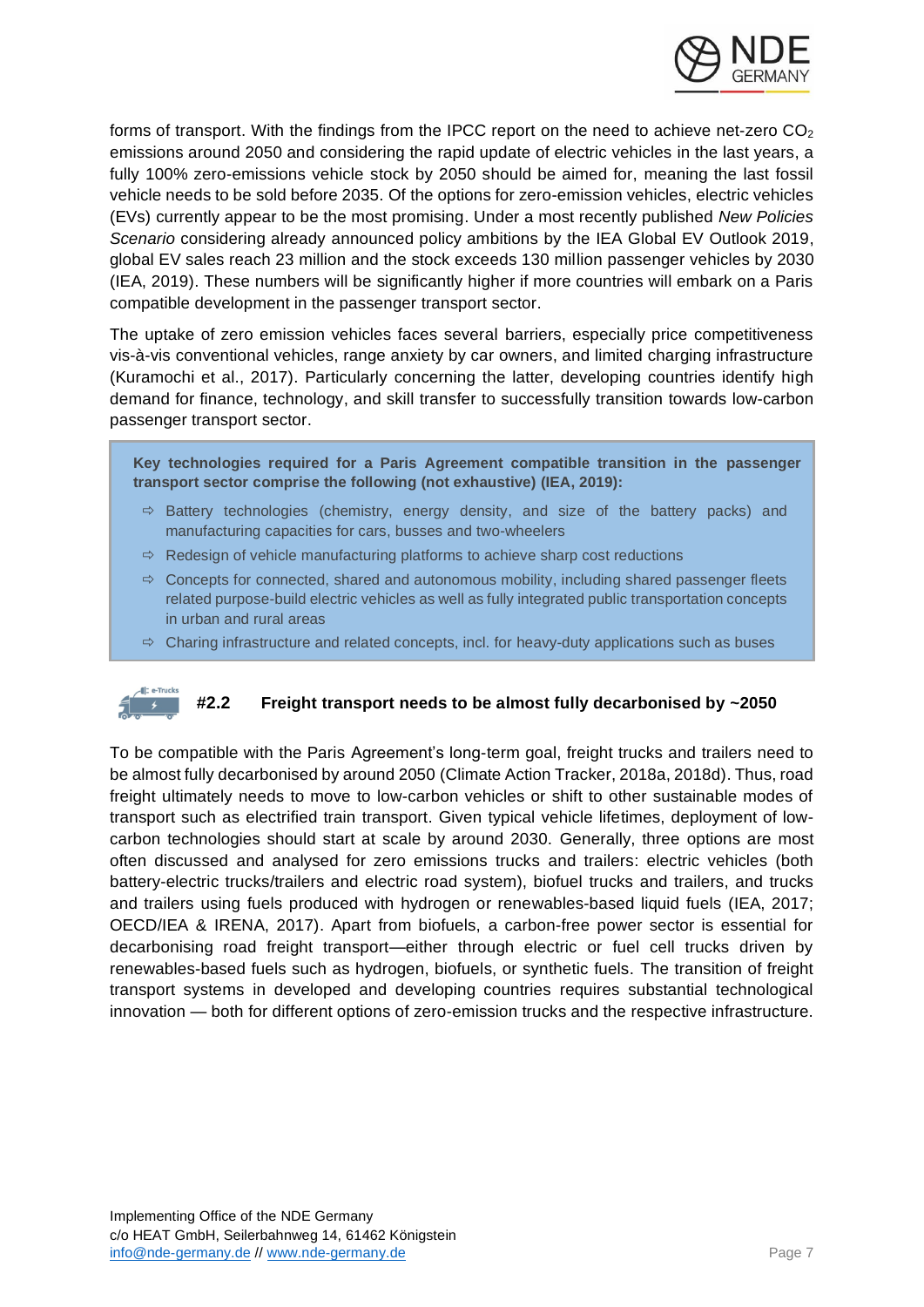

**Key technologies required for a Paris Agreement compatible transition in the freight transport sector comprise the following (not exhaustive) (Climate Action Tracker, 2018c; IEA, 2019):** 

- $\Rightarrow$  Electric trucks such as battery-electric trucks and electric road system
- $\Rightarrow$  Charing infrastructure and related concepts designed for heavy-duty applications in different geographical and climatic conditions
- $\Rightarrow$  Trucks using fuels produced with hydrogen or renewables-based liquid fuels and biofuel trucks
- $\Rightarrow$  Integrated freight transportation concepts
- $\Rightarrow$  Technologies and integrated concepts for last-mile delivery

#### **#2.3 Develop and implement a 1.5°C-consistent strategy in aviation and shipping**

Given existing challenges in the aviation and shipping sub-sector, the pathway towards a successful transition to low-carbon aviation and shipping consists of three interlinked steps (Kuramochi et al., 2017). First, mitigation options already available such as energy efficiency improvements, operational changes and the use of sustainable low-carbon fuels need to be implemented, scaled-up and standardized as best-practice. Second, relevant UN bodies such as International Civil Aviation Organisation (ICAO) and International Maritime Organization (IMO) together with national governments need to agree on a long-term low-carbon strategy for the aviation and shipping sectors, including the development of 1.5°C consistent scenarios and implementation plans currently not available. Third, global research activities would need to intensify in line with technology roadmaps needed for such Paris Agreement compatible scenarios.

**Key technologies required for a Paris Agreement compatible transition in the aviation and shipping sector comprise the following (not exhaustive):** 

#### **Aviation (Hall, Pavlenko, & Lutsey, 2018)**

- $\Rightarrow$  Technologies related to electrified onboard systems add electric motors
- $\Rightarrow$  Technologies related with one- to four-seater zero-emission aircraft (incl. both battery electric and hydrogen fuel cell aircraft) and larger aircraft in the commercial passenger aircraft sector
- $\Rightarrow$  Technologies related with electrification of airports and related infrastructure changes

#### **Shipping (NewClimate Institute, 2019)**

- $\Rightarrow$  Technologies related to technical mitigation measures such as hull design and cleaning, propeller polishing, wind propulsion, alternative fuels, air lubrication, alternative propulsion, waste heat recovery, solar power, and other ship design measures
- $\Rightarrow$  Technologies related to operational measures such as slow steaming, weather routing, route planning, cold ironing / on shore power, as well as port and cargo handling and logistics



**Buildings sector**

The findings of the IPCC special report on  $1.5^{\circ}$ C finds that scenarios with a likely – or very likely – chance of limiting warming to less than  $2^{\circ}$ C require a 50–60% reduction of direct emissions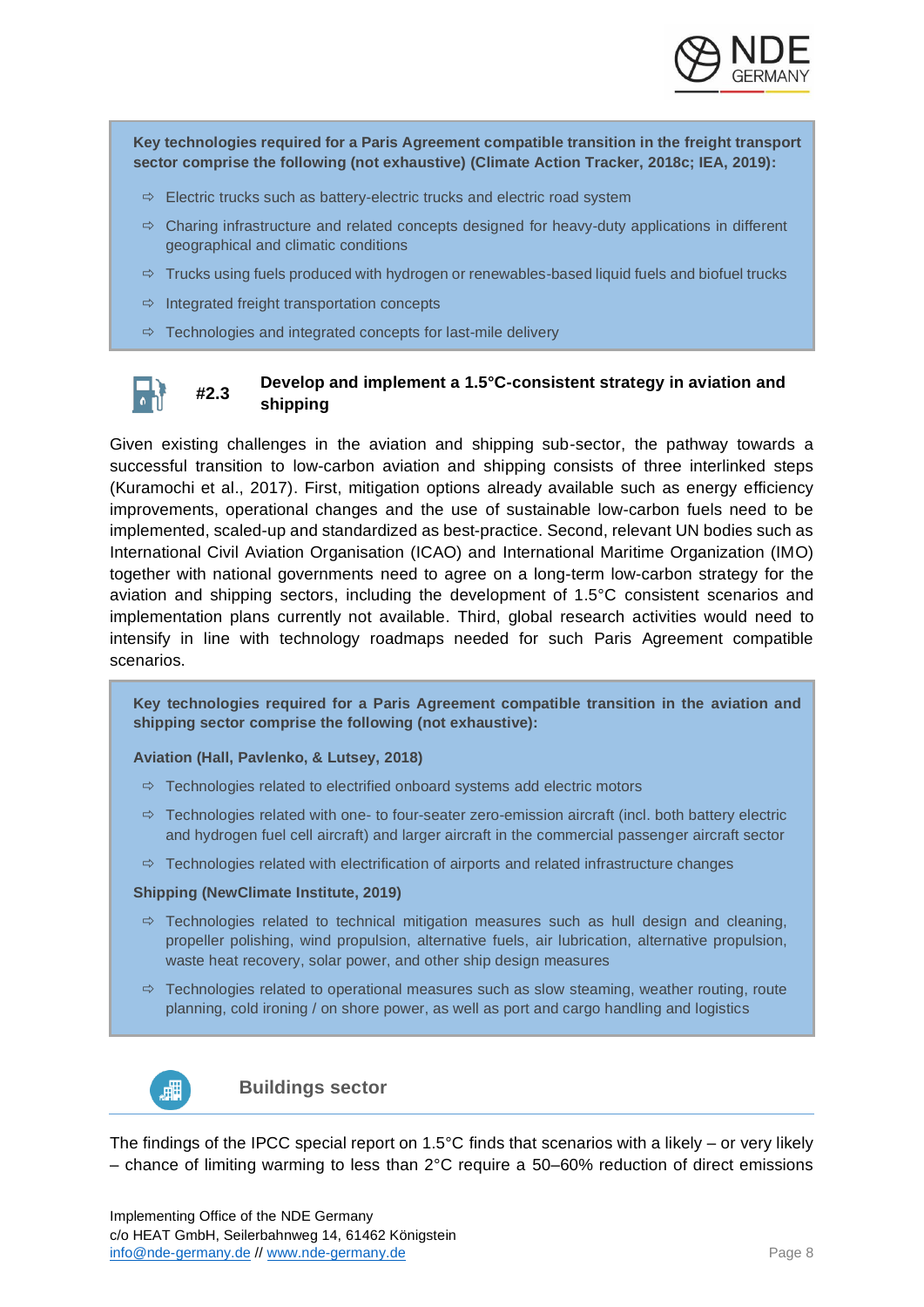

from the building sector by 2030 from 2010 levels and 70–80% by 2050 (Rogelj et al., 2018). Emission reductions in line with these benchmarks imply significant reduction of energy demand together with scaled-up electrification of the buildings sector. Given the long-living infrastructure, immediate action and related technology transfer must target both new buildings being constructed in the short-/medium-term as well as ambitious retrofitting of existing building stock.



#### **#3.1 All new buildings fossil-free and near zero energy by 2020-2025**

All new buildings must be zero emissions (i.e. fossil-free and near-zero energy) by 2020 in regions of the Organisation for Economic Co-operation and Development (OECD) and by 2025 in non-OECD regions (Kuramochi et al., 2017). The non-uniformity of the global building sector and climatic differences between regions requires region-specific standards and approaches to heating and cooling demand reduction with the largest energy saving potentials through building envelope improvements, high efficiency and renewable equipment (Rogelj et al., 2018). Energy savings from shifts to high-performance lighting, appliances, and water heating equipment further embody energy saving potentials. Technology providers have diverse options to support these transitions considering substantial new construction expected in developing countries in the near future. Refrigerants used to power air conditioners and refrigerators need to have a GWP below 5 by 2040.



#### **#3.2 Increase renovation rates from >1% in 2015 to 5% by 2020-2025**

Annual retrofit rates for existing building stock in OECD regions ought to increase from less than 1% in 2015 to about 5% by 2020 or shortly thereafter, aiming for direct emission reductions per retrofit of about 90% (Kuramochi et al., 2017). For non-OECD regions, annual retrofit rates for existing building stock should increase to about 3% by 2020 or shortly thereafter with similar direct emissions reduction per retrofit. Recent analysis highlights the benefits of deploying the most advanced renovation technologies in developing countries, avoiding carbon lock-in and further, more expensive retrofit later on (Güneralp et al., 2017).

**Key technologies required for a Paris Agreement compatible transition in the buildings sector comprise the following (not exhaustive) (IEA; UNEP, 2018):** 

- **Energy efficient buildings envelop** and related construction materials to enable (near)-zero buildings construction
- **Low-carbon and energy-efficient options such as heat pump and solar thermal technologies** as well as energy-efficient and low-carbon district heating
- $\Rightarrow$  **Appliances for cooling**, particularly energy efficiency air conditioning with ambitious and mandatory *Minimum Energy Performance Standards (MEPS)* and labels
- $\Rightarrow$  **Refrigerants** with a GWP <5 for appliance for space cooling such as natural refrigerants, HFCs with low GWPs or HFOs
- **Energy efficient lighting** and related technologies (residential, commercial, and outdoor)
- **Energy efficient household appliances**
- **Architecture solutions** for building and community design (e.g. passive building solutions)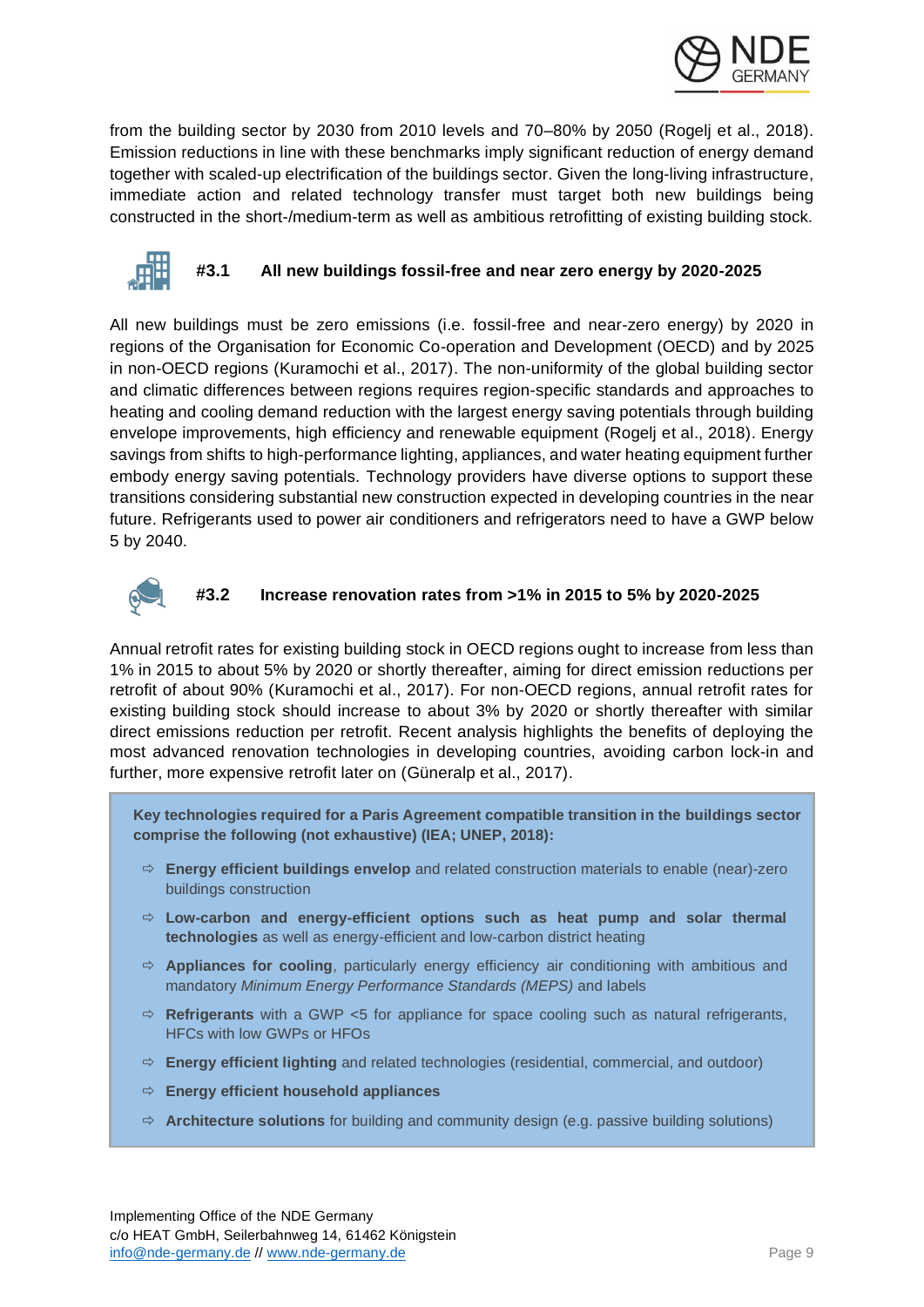



#### **Industry sector**

The industry sector is the biggest end-use sector in terms of final energy demand and GHG emissions (Rogelj et al., 2018). GHG emissions comprise  $CO<sub>2</sub>$  emissions from fossil-fuel combustion, non-energy uses of fossil fuels in the petrochemical industry and metal smelting, as well as non-fossil fuel process emissions (e.g., from cement production). Material industries such as the steel, non-ferrous metals, chemicals, non-metallic minerals, as well as pulp and paper industries account for around two-thirds of final energy demand in the sector.



**#4**

#### **All new installations in emissions-intensive sectors are low-carbon or zero emissions after 2020 and maximize material efficiency**

Owing to the complex nature of the industry sector with diverse sub-sectors, the benchmark identified by Kuramochi et al. (2017) remains less specific compared to the benchmarks in other sectors, especially on the important aspect of material efficiency. For all industrial sub-sectors, large-scale deployment of low-carbon technologies, including the use of CCS and the switch to low-carbon fuels, would need to take place immediately: reducing energy demand, increasing energy efficiency and increasing electrification of energy demand. Major challenges for most CO2-intensive industrial subsectors remains the slow progress in CCS technology and (global) market competitiveness of commercially deployed low-carbon alternatives (Rogelj et al., 2018). Both require further intensified research, development, demonstration and deployment of such technologies by the public and private sector in combination with aligned policy support measures to upscale the use of such technologies.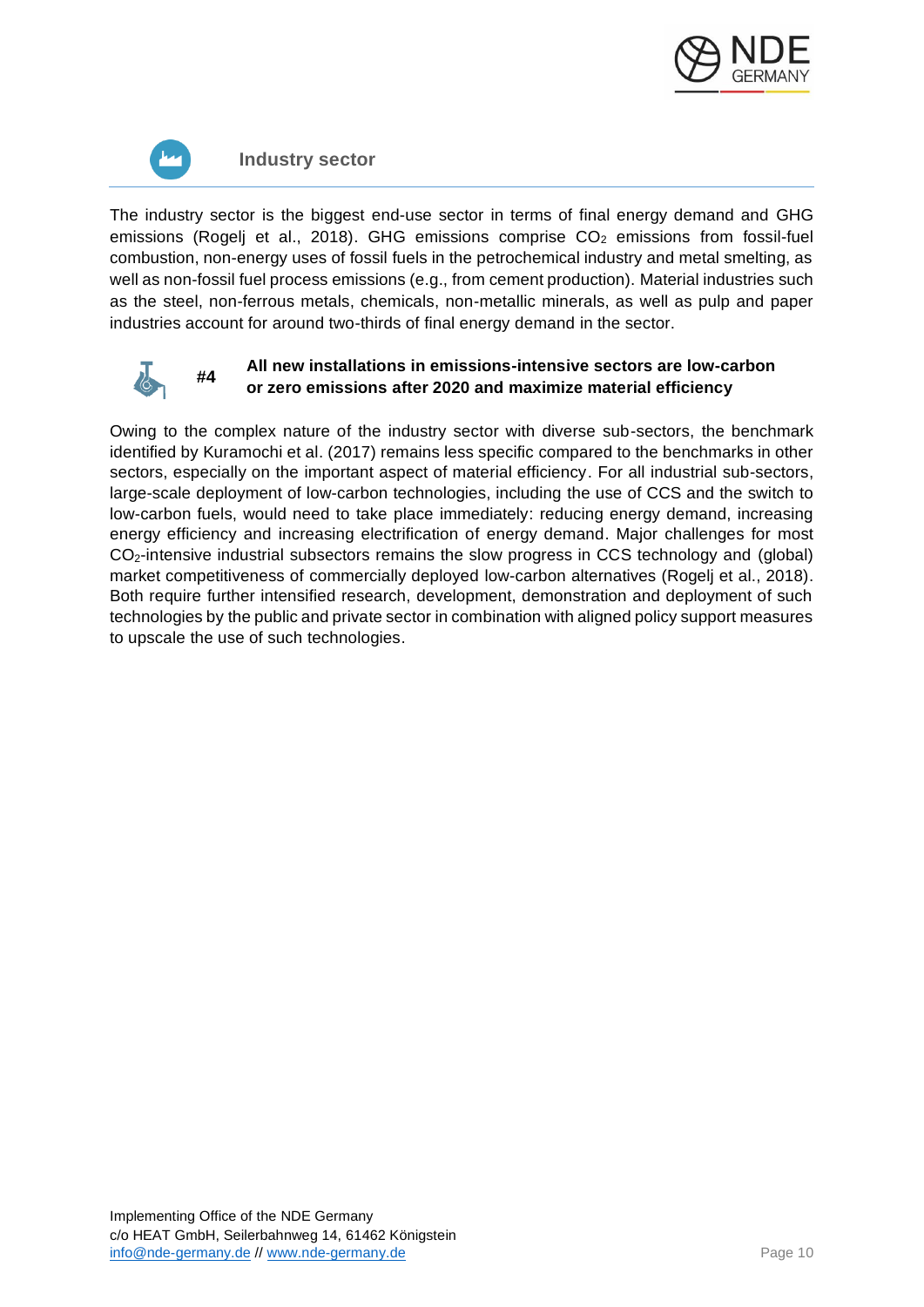

**Key technologies required for a Paris Agreement compatible transition in the industry sector and relevant sub-sectors comprise the following (not exhaustive, only covering two key industrial subsectors)** (Bataille et al., 2018; Kuramochi et al., 2017; Prognos; BCG, 2018)**:** 

#### **General**

- $\Rightarrow$  Technologies related renewable heat and steam supply at industrial sites through biogas and power-to-gas
- $\Rightarrow$  Technologies related to energy efficient production technologies as well as efficiency gains through technological innovation in the field of Industry 4.0 and digitalization
- $\Rightarrow$  Technologies around keystone chemicals (such as synthetic renewable hydrocarbons and other keystone chemicals) and renewable fuels
- $\Rightarrow$  Cutting-edge plant engineering for low-carbon technologies in the industry sector

#### **Steel and iron**

- $\Rightarrow$  Technologies related to steel scrap recovery and reducing liquid steel lost as process scrap
- $\Rightarrow$  Technologies related to innovative low-carbon technologies equipped with CCS and fuel switch (e.g. se renewable hydrogen in a DRI-EAF as the reductant)
- $\Rightarrow$  Technologies related to electricity-based option for decarbonized steel making

#### **Cement and other construction material**

- $\Rightarrow$  Technologies to reduce clinker-to-cement ratio and alternative chemistries for cement
- $\Rightarrow$  Technologies related to design and material substitution (e.g. with wood or carbon fibre)
- $\Rightarrow$  Technologies related to CCS and CCUS in cement production



**Waste and wastewater sector**

Neither the IPCC special report on 'Global warming of 1.5°C' nor the analysis on key short-term sectoral benchmarks to limit warming to 1.5°C by Kuramochi et al. (2017) cover the waste and wastewater sector to derive distinct benchmarks on Paris Agreement compatible pathways. However, both the waste and wastewater sectors have potentials for low-carbon transitions while improving public health, enhancing productivity, and meeting national Sustainable Development Goals at the same time. The International Solid Waste Association (ISWA) outlines several fields of action in its *Declaration on climate change and the waste and resource management sector of 2015* (ISWA, 2015)*,* specifically calling upon countries to include mitigation strategies in the waste sector in their Nationally Determined Contributions (NDCs).

Previous research on solid waste management has shown that diversion from landfill is one of the main contributors to GHG mitigation in the waste management sector (Umweltbundesamt, 2015). Even if waste is deposited in managed landfills with gas collection and landfill gas use, there is still significant GHG mitigation potential if waste is materially recycled wherever possible and otherwise used for energy recovery. Waste sector methane mitigation options have high cost-effectiveness, generally producing a net profit over a few years, considering market costs only (de Coninck et al., 2018). An integrated waste management system that prioritises reuse, material recycling and energy recovery instead of landfilling can contribute significantly to national GHG mitigation goals. Such research has also shown that technology providers from OECD countries can support the process of implementing closed-cycle management, for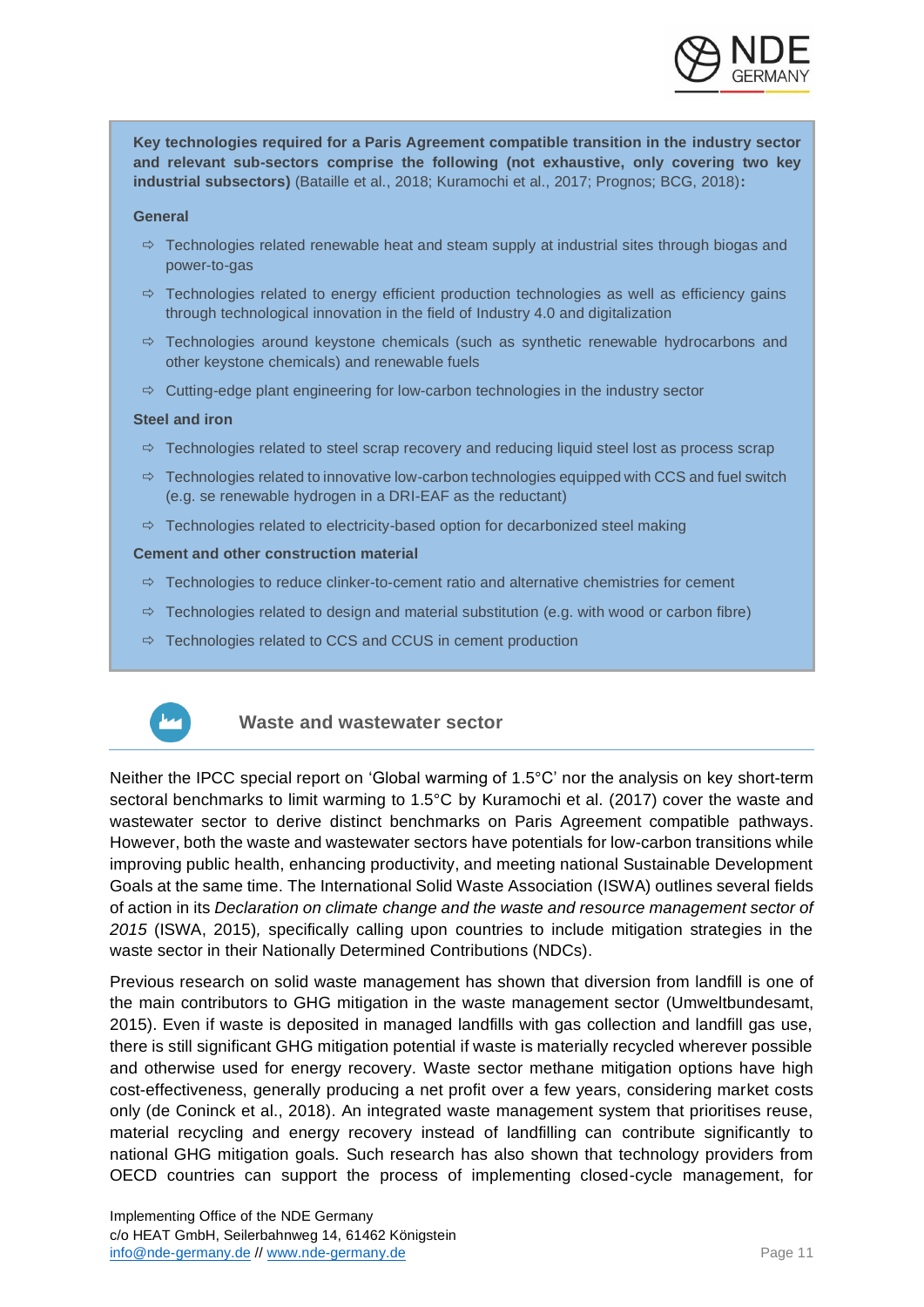

example through transfer of know-how at either technology or government agency level (Umweltbundesamt, 2015). Despite waste management and recycling, the reduction of waste generation holds significant potentials wither through policy-enforced bans (e.g. for example on plastic) or wider producer responsibility concepts both in private households and industry.

Wastewater treatment presents a significant opportunity to cut carbon and energy costs. Carbon emissions from untreated sewage are three times higher than the emissions of conventional energy-intensive wastewater treatments (SIWI, 2017). This requires a sound selection of technologies as well as the adoption of energy efficient and carbon emission reduction measures, for example through recovery and use of biogas produced during the wastewater treatment.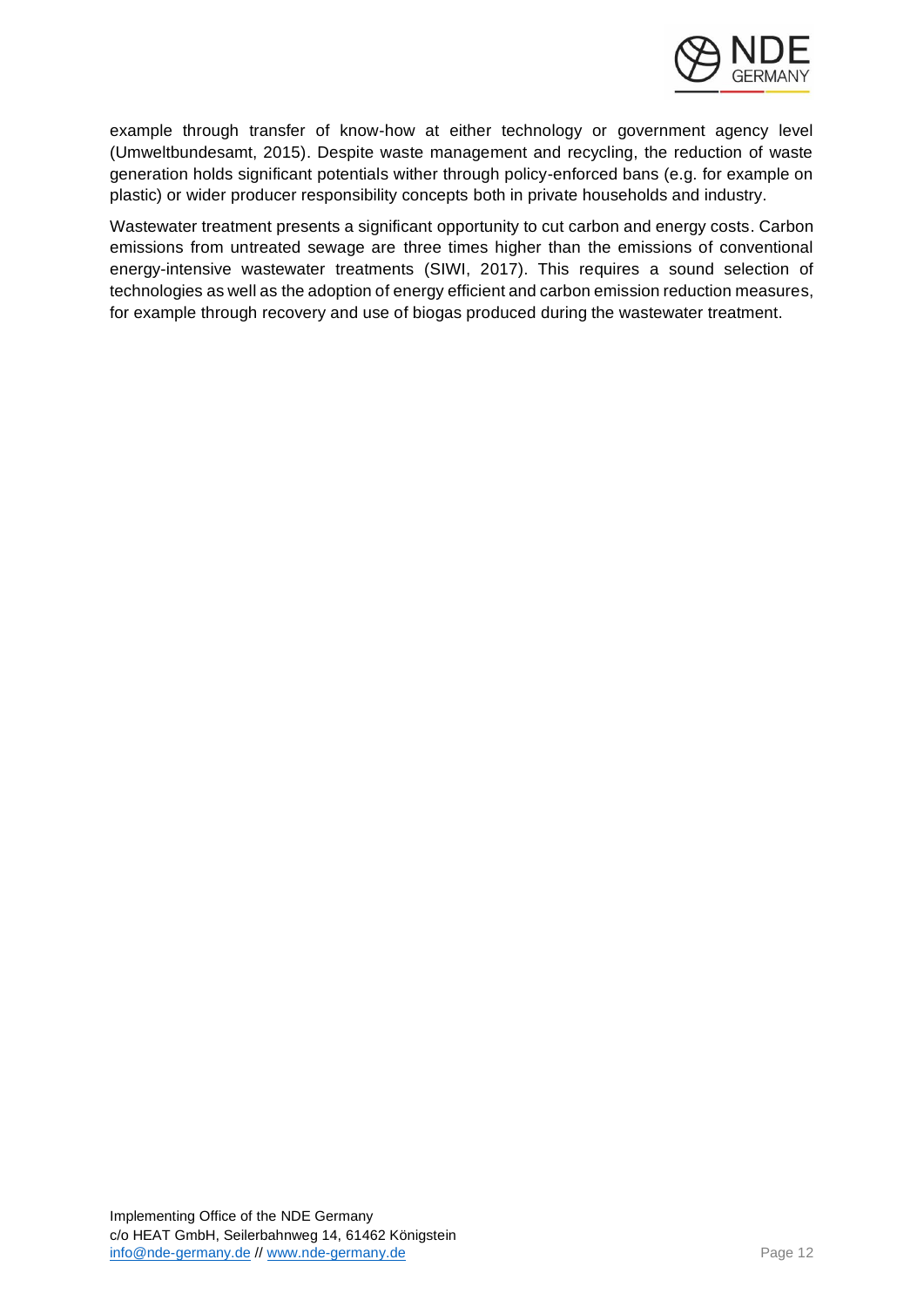

# <span id="page-12-0"></span>3. Country case studies – South Africa, Indonesia, Argentina

The following cases studies for South Africa, Indonesia, and Argentina serve a dual purpose. For each country, the current status of sectoral transitions toward a zero emissions economy will be compared vis-à-vis identified sector-specific pathways and benchmarks in the literature. This gap analysis then allows to identify future potential options for engagement of German technology providers in each of the three countries.

The in-depth analysis of each of the three countries is based on recently published and forthcoming country analyses under the Climate Action Tracker's *Scaling Up Climate Action country series*. <sup>1</sup> This analysis is further substantiated by anecdotal evidence for sector specific technology transfer activities in the given countries. The qualitative analysis of policy activity and ambition for the three case studies includes a rating of each sector.

The rating explained in Figure 2 aims to reflect the sector's current transition state towards 1.5°C Paris Agreement compatibility. For this purpose, the rating takes account of existing sectoral long-term strategies and/or policies, their status of implementation, as well as the general state of transition of the sector under analysis.



Figure 2: Qualitative policy rating for sectoral transition to zero-emissions society based on Scaling Up Climate Action country series published by the Climate Action Tracker

<sup>&</sup>lt;sup>1</sup> More information on the country series available under https://climateactiontracker.org/publications/scalingup/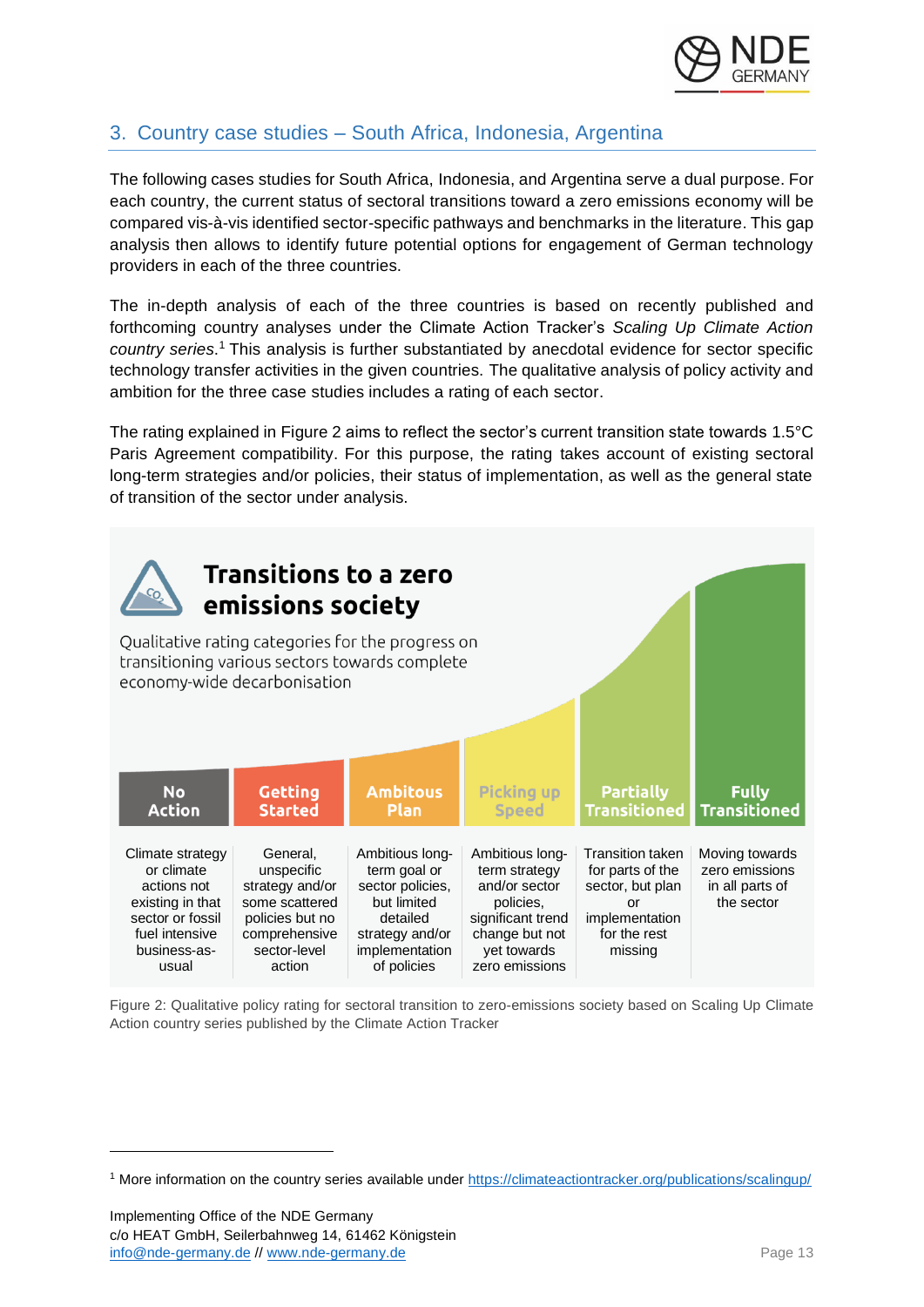

## <span id="page-13-0"></span>3.1. Country case study #1: South Africa



**Case study: South Africa**

#### **Rating by Climate Action Tracker (as of 12/2019)** South Africa **HIGHLY INSUFFICIENT** - MINOR PROGRESS

*Highly insufficient: Commitments with this rating fall outside the fair share range of mitigation effort and are not at all consistent with holding warming to below 2°C let alone with the Paris Agreement's more ambitious 1.5°C limit. If all government targets were in this range, warming would reach between 3°C and 4°C. More information on the Climate Action Tracker's rating system [here.](https://climateactiontracker.org/methodology/comparability-of-effort/)*

| <b>SOUTH AFRICA</b>    | Summary of pledges and targets |                                                                                                                       |
|------------------------|--------------------------------|-----------------------------------------------------------------------------------------------------------------------|
| <b>PARIS AGREEMENT</b> | Ratified                       | Yes                                                                                                                   |
|                        | 2030 unconditional target(s)   | Emissions incl. LULUCF of between 398-614<br>MtCO2e over 2025-2030                                                    |
|                        |                                | [17-78% above 1990 by 2030 excl. LULUCF]<br>[26% below to 12% above 2010 by 2030 excl.<br>LULUCFI                     |
|                        | Condition(s)                   | The finalisation of an ambitious, fair, effective and<br>binding multilateral agreement under the UNFCCC<br>at COP21. |
|                        | Coverage                       | Economy-wide, all sectors (including AFOLU), six<br><b>GHGs</b>                                                       |

# **Evaluation of status of sector transitions and related market opportunities # Sector Policy rating**



- $\Rightarrow$  While South Africa experienced high growth in installed renewable capacity between 2012-2017 due to successful procurement under its renewable capacity tender policy REIPPP (first four bidding rounds all significantly oversubscribed), the process has been hampered recently. This was mainly due to severe delays in signing off on power-purchase agreements, ongoing financial solvency issues by South Africa's grid operator and largest utility company Eskom, and overall planning uncertainty of South African policy makers.
- $\Rightarrow$  Projected share of low-carbon electricity generation under currently implemented policies of 23-26% by 2030 deviates from the path leading to 100% low-carbon power by 2050. Released in August 2018, the latest proposed update of the *Integrated Resources Plan (IRP)* by the Ministry of Energy, the blueprint for the power sector, details a transition away from coal towards renewables such as wind and solar by mid-century (Department of Energy, 2018). Once adopted in 2019, the plan, if implemented, would reduce the high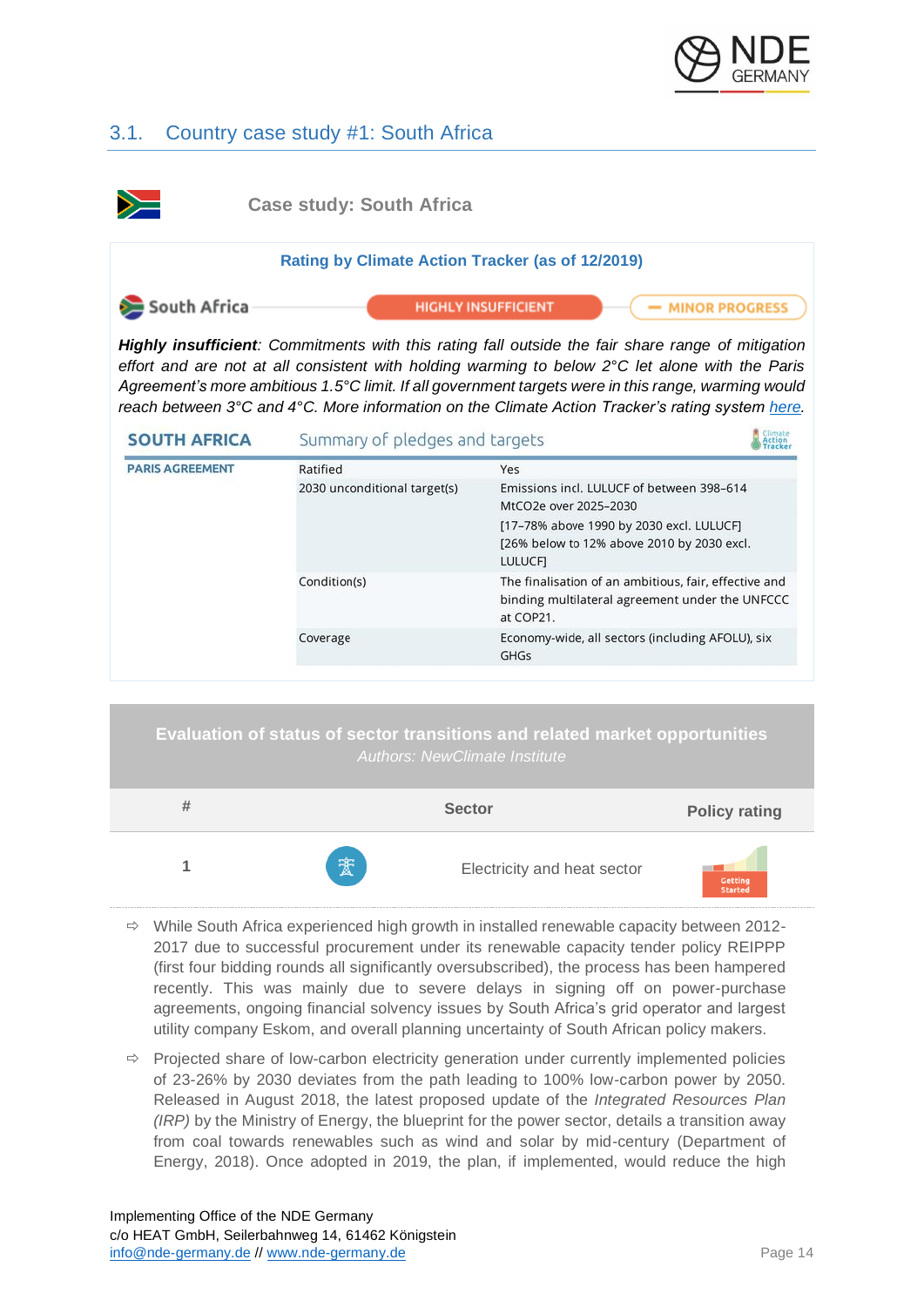

uncertainty on future energy planning, investment and respective technology transfer needs.

- $\Rightarrow$  Under the proposed IRP updated in August 2018, renewables-based power generation capacity from wind and solar is projected to significantly increase by 2030 (additional 8.1 GW for wind and 5.7 GW for solar by 2030) and beyond, as is gas-fired power generation capacity of additional 8.1 GW by 2030 (Khumalo, 2018).
- $\Rightarrow$  In this context, the South African Minister of Energy, Jeff Radebe, has recently encouraged the participation of Northern European countries in finance, technology and skill transfer to increase electricity generation capacity (South African Government Newsroom, 2019). Also, Eskom and KfW, the German development bank, signed a \$100 million loan facility to connect renewable-power projects run by independent producers to the grid (Burkhardt, 2018), mainly expanding the transmission network in the Northern Cape province.



- $\Rightarrow$  South Africa's Green Transport Strategy (GTS) defines policy priorities for each area of transport until 2050, yet no overarching 1.5°C compatible vision for transport sector exists.
- $\Rightarrow$  Although the growth in electric vehicle uptake is currently low with an expected share of less than 1% EVs in new car sales by 2020 and a 40-50% share by 2040, Strategic Pillar 8 of the GTS has committed to EV policy implementation to encourage growth (Department of Transport, 2017). Currently there are no incentives in place to stimulate an increased update of electric vehicles and promote the development of electrical charging infrastructure.
- $\Rightarrow$  The Public Transport Strategy plans to integrate rail, taxi and bus services in cooperation with private operators, both operationally and through ownership. This will entail the construction of low carbon climate resilient (LCR) road infrastructure, including bus lanes, railways and non-motorised transport infrastructure (Department of Transport, 2017).
- $\Rightarrow$  The Public Transport Strategy lists several key recommendations and policy initiatives to initiate a model shift in the freight transport sector, such as the potential introduction of road freight permits and several incentives to use rail modes of transportation (Department of Transport, 2017). High uncertainty remains whether and to which degree this intended model shift in freight transport and required infrastructure improvements can be realised in due time. Currently implemented policies and incentives clearly fall short to initiate the required transition to low-carbon freight transport sector by mid-century (Climate Action Tracker, 2018d).
- $\Rightarrow$  Whilst the government generally emphasises its intention to support local industrial development and resources, currently EV charging infrastructure has been supplied by international equipment manufacturers (BMW South Africa, 2015; ESI Africa, 2019). The government has not yet introduced the manufacturing incentives envisioned in South Africa's *Electric Vehicle Industry Roadmap* to support local industrial development. Only a limited number of South African entrepreneurs have moved ahead with electric mobility innovations such as three-wheel, two-seater commuter car and a light electric utility vehicle (Snyman, 2017).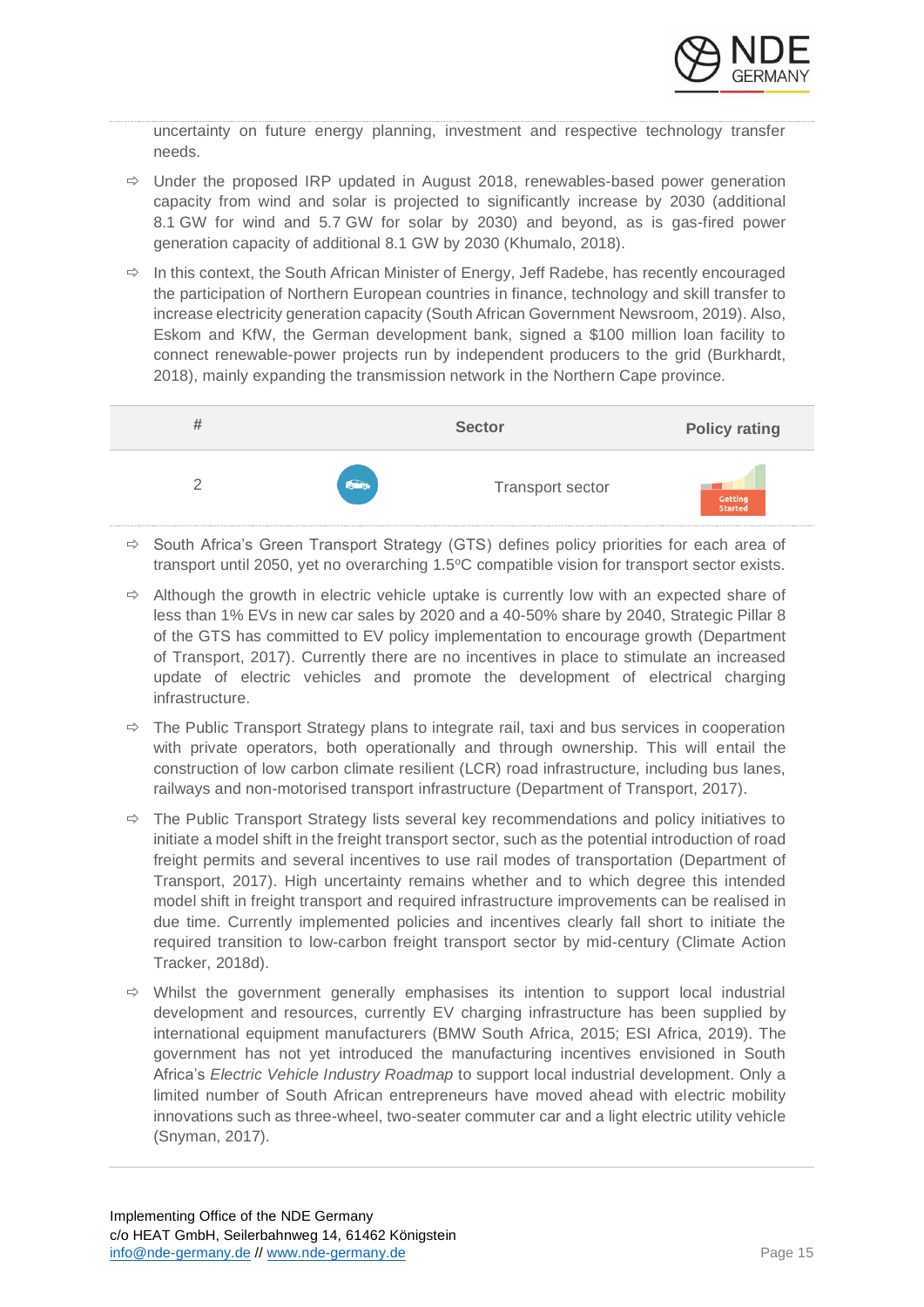

| #      |   | <b>Sector</b>          | <b>Policy rating</b> |
|--------|---|------------------------|----------------------|
| 2<br>J | 畾 | <b>Building sector</b> | Getting<br>Started   |

- $\Rightarrow$  While green building and construction practices are identified as a priority in the country's Biennial Update Report, its National Development Plan, and with a series of policies targeting the building sector underway, considerable progress can be observed, but is not yet enough. Research expected that in 2018, the proportion of green buildings will climb from 2017's 41% to 61% of all South African building activity (World Green Building Council, 2016a). The demand for voluntary green certified new buildings is increasing due to cheaper operational costs and higher returns on investments compared to conventional buildings.
- $\Rightarrow$  These trends are mirrored in planned regulation which (tentatively) targets a 49% reduction in energy consumption per m2 in public buildings by 2030 compared to 2015 (Department of Energy, 2016). However, these strategic considerations are currently not anchored in national legislation. Most prominently, building standards are not expected to be tightened beyond current levels.
- $\Rightarrow$  The Green Building Council of South Africa (GBCSA) has been successful in promoting and increasing the uptake of voluntary green building certificates in the country (300 certified buildings since 2007, with own-reported energy savings equivalent to of 500 ktCO2/yr), mainly for commercial buildings (GBCSA, 2017). Energy performance certificates are currently only mandatory for government-owned buildings, which makes it more difficult to monitor progress and enforce green building regulation. There is a voluntary green building certificate scheme ("Edge") for the residential building sector, but with little uptake so far. In addition, the GBCSA has introduced a voluntary Net-Zero Pilot Certification Scheme which is also offering specialised training for building professionals to overcome the shortage of sufficiently skilled/ educated green professionals.
- $\Rightarrow$  The demand for retrofitting is still comparatively low, especially in the residential and commercial sector which collectively constitute well over 90% of South Africa's building sector. There are a few initiatives in the public sector as well some targeted small-scale projects in the growing publicly subsidised social housing segment which are dependent on international support (Krog, 2015).
- $\Rightarrow$  The main barriers for an increased rate of building renovations are the high upfront costs as well as high borrowing rates and long payback periods. Further limiting factors are the lack of capacity and technical expertise (World Green Building Council, 2016b). In the residential sector the split incentives between investors and tenants persist, although further facilitating ESCO activities and more stringent energy savings requirements planned under the draft post-2015 National Energy Efficiency Strategy could help overcome that challenge. Financial incentives/ support programmes for retrofitting are not accessible for all market players (Department of Energy, 2016).
- $\Rightarrow$  Nevertheless, the green retrofitting of existing buildings is expected to be the largest sector of the green building industry in South Africa within the next three years (World Green Building Council, 2016b). This is likely to be related to the persisting energy and water crisis and soaring energy prices.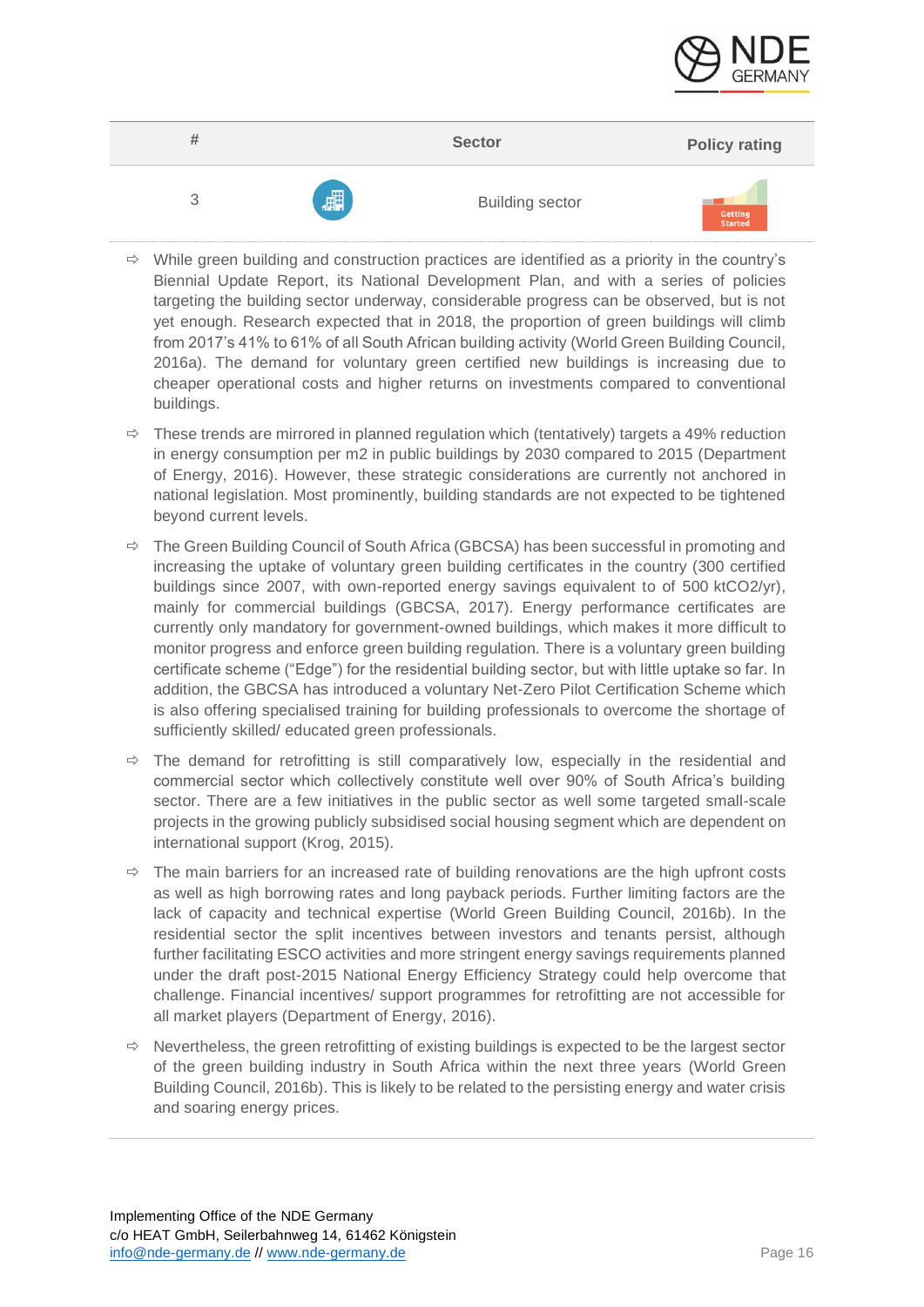

|             | <b>Sector</b>   | <b>Policy rating</b> |
|-------------|-----------------|----------------------|
| <u> 199</u> | Industry sector | <b>No</b><br>Action  |

- $\Rightarrow$  The absence of legally binding emissions reduction policies in the industry sector make it highly unlikely that newly installed manufacturing capacity coming online from 2020 onwards will be low carbon. Despite the manifold high-level strategic planning of the Post-2015 National Energy Efficiency Strategy (NEES), the South African government has not yet implemented any overarching binding regulations on emission and/or efficiency standards in fear of hampering volatile economic development.
- $\Rightarrow$  No legislation has been adopted that makes the deployment of low-carbon technologies mandatory as of May 2019. Implemented voluntary programmes only led to marginal emission reduction. Despite an ambitious plan by the South African Centre for Carbon Capture & Storage in the 2000s for a CCS system to be running at capacity in South Africa by 2025, no commercial CCS deployment is technologically and financially feasible on a large scale in the nearby future.
- $\Rightarrow$  The South Africa government has established some first support schemes to improve energy and resource use performance. Such energy efficiency programs implemented by the National Cleaner Production Centre South Africa (NPCP-SA) have triggered cumulative emission savings of 7.6 MtCO2e between 2010 and 2016 and have demonstrated pilot cases for efficiency improvements (NCPC-SA, 2017). However, the impact of these voluntary programs is almost negligible compared to total direct and indirect emissions and does not trigger the required sectoral transformation to be in line with the 1.5°C compatible benchmark. Therefore, the South African industry is likely to remain energy and resource intensive in the near future.
- $\Rightarrow$  Regarding emission intensive subsectors such as steel production and mining, there are no indications for policy-driven emission reduction in the near future. Instead, the South African government has set up a package of policy measures to rescue the existing steel industry from the immediate threat of closure and to prevent an accompanying loss of capacity (Department of Trade and Industry of South Africa, 2017). For instance, total crude steel production in South Africa has been significantly declining from 9.1 Mt in 2007 to 6.1 Mt in 2016 mainly due to global overcapacities (Worldsteel, 2017).



 $\Rightarrow$  In 2010, the waste sector was the second largest contributor to methane emissions in the country. To counter this, the government launched the South African Research Chairs Initiative (SARChI) in Waste and Climate. The initiative aims to transform the sector while contributing to the country's socio-economic development. Around 65% of municipal organic waste, and nearly 100% of commercially exploitable biomass from agriculture and food processing is still disposed of on land, which leads to high GHG emissions and a lost opportunity for fuel. To counter this, the Director for Environmental Services and Technologies at the Department Science and Technology (DST) said there was a need for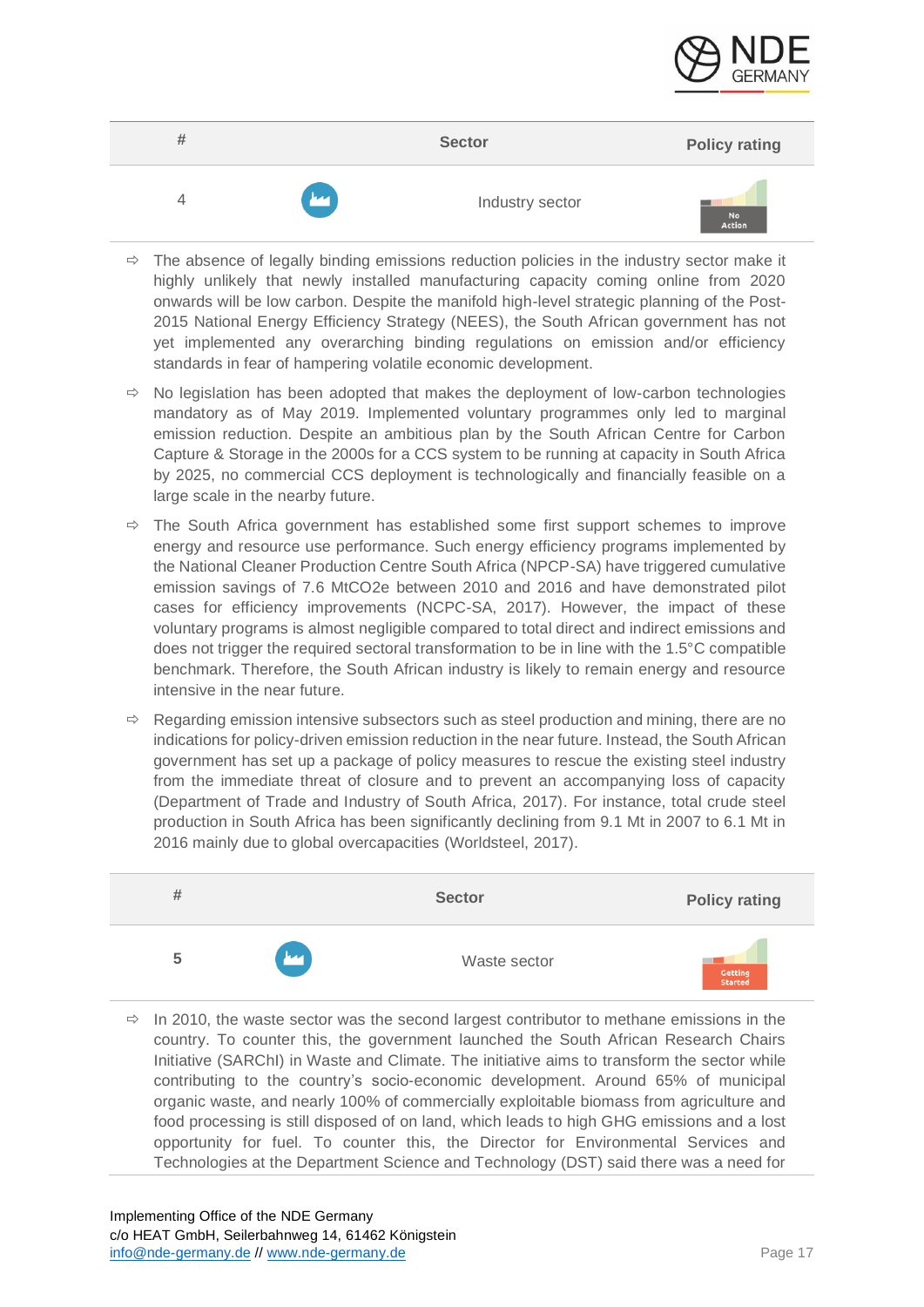

targeted research on appropriate mitigation technologies for South Africa (National Research Foundation, 2018).

 $\Rightarrow$  The South African Local Government Association estimates that treatment work can reduce energy consumption by 5% through installing energy efficient motors and by a further 15% through installing variable speed drives (SALGA, 2014). This was followed in 2017 by the National Water Investment Framework, by the Department of Water and Sanitation, to plan the financial and technological needs to upgrade and roll out water access in South Africa.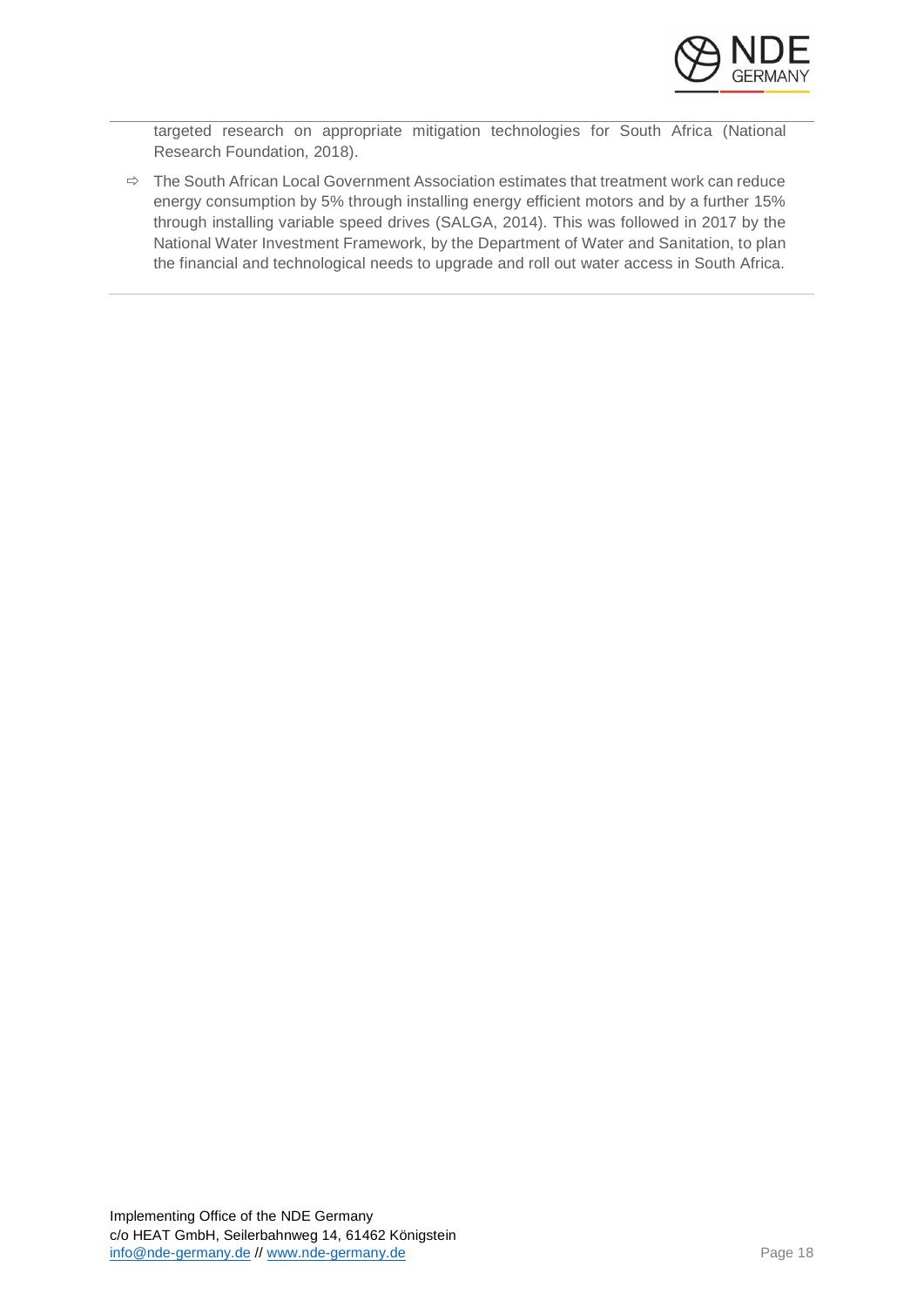

# <span id="page-18-0"></span>3.2. Country case study #2: Indonesia





- $\Rightarrow$  Indonesia has a significant renewable electricity generation potential, which was demonstrated in a study by the Directorate General of New and Renewable Energy and Energy Conservation (EBTKE, 2016). However, in practice only hydropower and geothermal sources currently make a meaningful contribution to the power system.
- $\Rightarrow$  Hydropower constitutes the largest renewable energy source in Indonesia and is projected to double its participation in the power mix by 2026 from 6% in 2017. Indonesia also has an enormous geothermal potential which can be of value in providing baseload power to the grid. Geothermal power production is projected to increase from 15 TWh in 2017 to 50 TWh in 2027. The state-owned power company PLN has indicated that it will add 4.5 GW of geothermal capacity up to 2027, of which half will be tendered over the coming years. Indonesia has also been very slow in developing wind energy, with a first wind farm starting commercial operation in 2018 (PwC, 2018). In most regions, the costs of rooftop PV have dropped below the national average generation cost (IRENA, 2017a).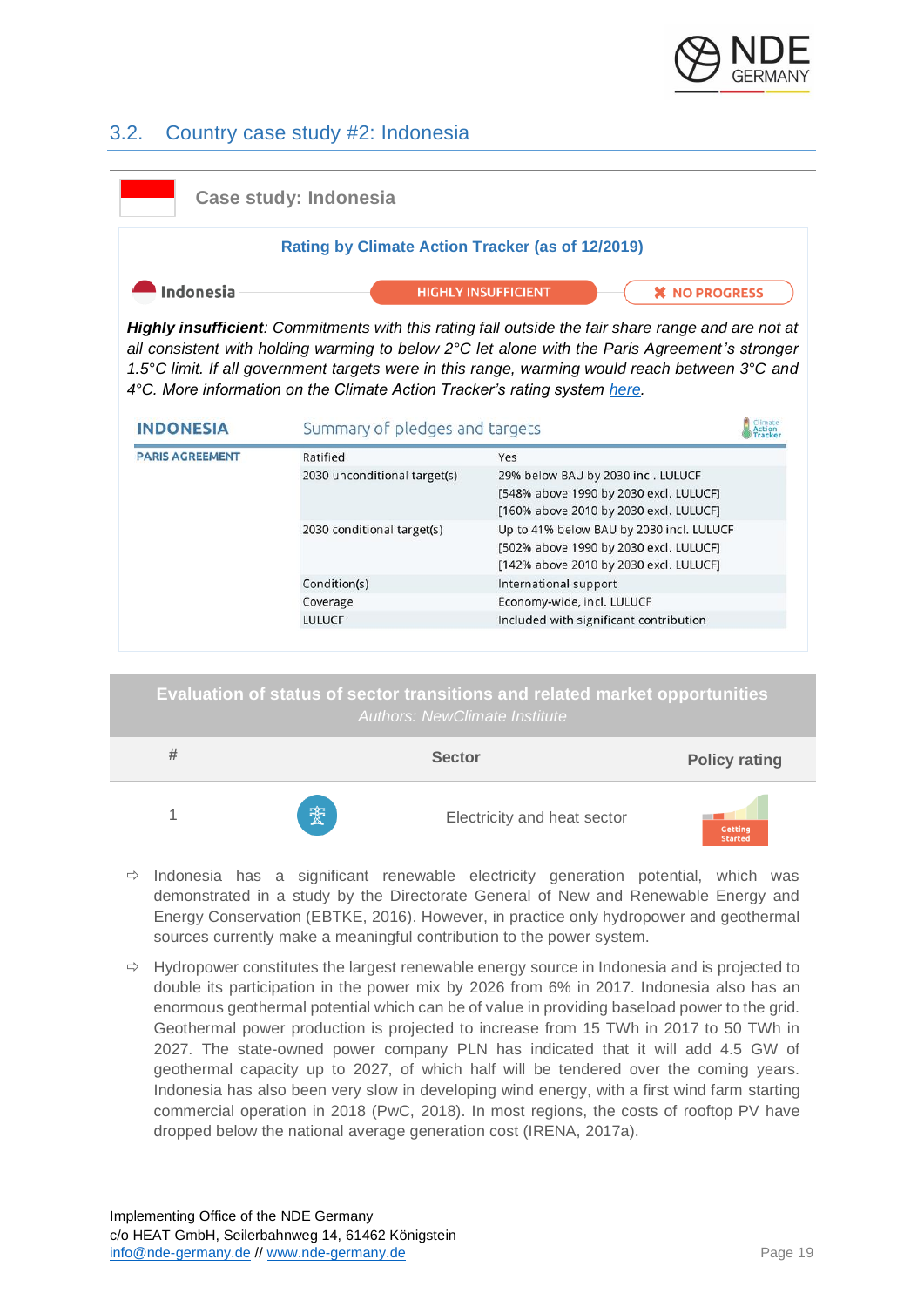

- $\Rightarrow$  Tax incentives for renewable energy are offered, through regulations such as Regulation No.21/PMK.011/2010 on Value-Added Tax and Import Duty Exemption for Renewable Energy Property, which exempts taxable goods imported to develop renewable energy projects from VAT and import duty. There is also a feed-in-tariff for geothermal, small hydropower, solar, bio-energy and waste-to-energy (IEA, 2010).
- $\Rightarrow$  In addition, the Indonesian government recently rolled out the Electricity Supply Business Plan 2018–2029 (RUPTL), which outlines future capacity expansion plans, demand and supply forecasts and fuel requirements. Under this plan, Indonesia would see a significant expansion of its coal-fired power fleet, with 27 GW of new coal capacity expected to be added before 2027. There are currently no signs that the government is planning to phase out coal capacity or reduce the currently planned pipeline (PwC, 2018).

| # |                          | <b>Sector</b>    | <b>Policy rating</b> |
|---|--------------------------|------------------|----------------------|
|   | $\overline{\phantom{a}}$ | Transport sector | Getting<br>Started   |

- $\Rightarrow$  Ministerial Regulation No.12/2015 on the blending of biofuels is one of the most ambitious in the world, requiring companies holding a license to sell fuel to end users to achieve a 30% blending target by 2020. It is backed by a mandate to ensure the (partial) phase-out of internal combustion engines (ICCT, 2016). Biofuel could play a significant role in the transition to a low-carbon transport sector, but palm oil biofuel production is causing adverse effects as a driver for the expansion of plantations into primary forest in Indonesia. The Indonesian Sustainable Palm Oil (ISPO) program addresses aspects of greenhouse gas emissions (including methane capture), land use, biodiversity, and labour but the current regulation specifically exempts palm oil plantations supplying palm oil for biofuel production from ISPO compliance (ICCT, 2016).
- $\Rightarrow$  In early 2017, Industry Minister Airlangga Hartarto announced that the Indonesian Government is preparing a Low Carbon Emission Vehicle (LCEV) programme which incentivises hybrid vehicles through tax breaks (Suzuki, 2017). The Indonesian Ministry of Energy and Resources said in August 2017 that a ban on fossil-fuel vehicles would be introduced in the draft Presidential regulation of the LCEV programme for the year 2040 (Kumparan, 2017; Tinuku, 2017).
- $\Rightarrow$  The Ministry of Transportation developed the Sustainable Urban Transport Programme Indonesia (NAMA SUTRI) in 2012 (Ministry of Transportation, 2014). The programme is structured around two phases: piloting (2015-2019) and full-scale implementation (2020- 2030). The key measures taken under the programme include public transport system improvement, investments in energy-efficient buses, investments in infrastructure and improved planning. Five pilot cities were selected and asked to develop demonstration projects for the improvement of public transport, mainly around Bus-Rapid Transit systems, and transport demand management. Indonesia is also developing a large long distance highspeed railway system between Jakarta and Bandung and a metro infrastructure in Jakarta, anticipating an increase in overall travel demand (The Jakarta Post, 2018).
- $\Rightarrow$  Consuming 23% of all transport fuels, two-wheelers are the most popular form of transport across Indonesia. About 1 million motor vehicles and 7.5 million motorcycles and scooters will be added each year to Indonesia's roads until 2030 (IRENA, 2017b). This trend will further exacerbate the already severe air pollution in urban centres. The National Energy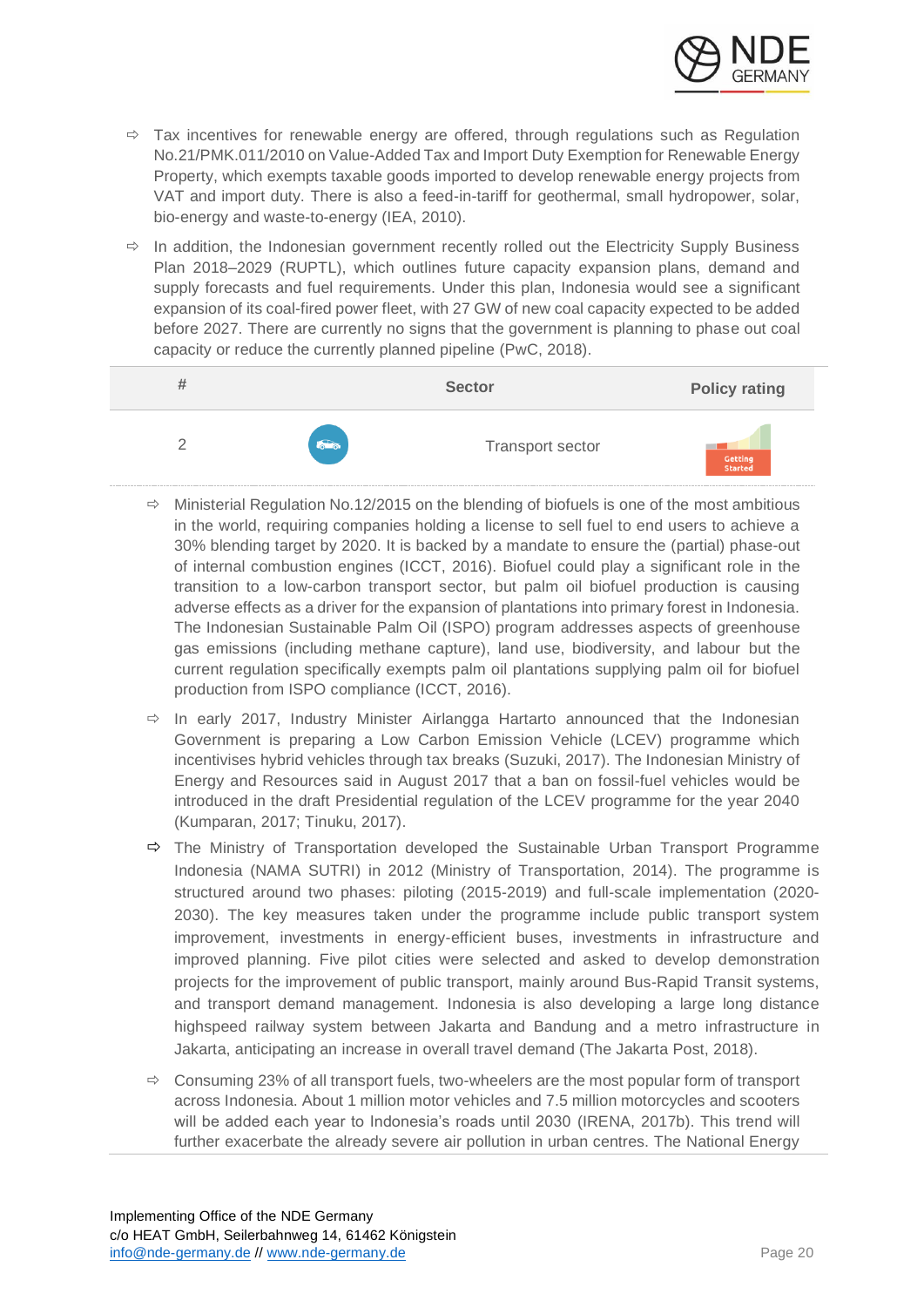

Plan envisages 184 million motorcycles on the road in 2030, of which 4 million should be electric motorcycles.



- $\Rightarrow$  Indonesia currently introduces green building standards for commercial and public buildings in major cities, thus making some progress towards fossil free and near-zero buildings. Although emissions intensity per capita for buildings in Indonesia has increased from  $0.3 \text{ tCO}_2/\text{capita}$  in 2000 to  $0.5 \text{ tCO}_2/\text{capita}$  in 2015, this still remains below the 1 tCO2/capita by 2020 required to be consistent with a 2ºC pathway (Wouters et al., 2016). Further policy efforts must ensure that emissions intensity per capita remains in line with the Paris Agreement temperature target over time.
- *Law No. 36/2005* and *Government Regulation No. 36/2005* make it mandatory for new buildings to account for energy conservation measures (with the exception of buildings smaller than 500 m<sup>2</sup>). However, there have been difficulties with enforcing compliance. Subsequent revisions to the law stated that complex buildings (e.g., offices, industrial facilities and buildings consuming more than 6,000 tonnes of oil equivalent per year) must conduct energy management programs and activities, such as hiring an energy manager, conducting an energy audit and preparing energy conservation plans and reports (IPEEC, n.d.).
- The *National Energy Conservation Master Plan (RIKEN)*, developed by the National Energy Council, has an overall target of decreasing energy intensity of buildings by 1% per year until 2025. First introduced in 2005, it was amended in 2014 to update conservation potentials. The energy savings target for households and commercial buildings was set at 15% below business-as-usual by 2025, but also includes targets for transportation and industry. An additional goal of RIKEN is to achieve an energy elasticity of less than 1 by 2025, meaning that GDP should increase faster than energy consumption (IPEEC, 2019).
- $\Rightarrow$  The biggest electricity consumption in low-income households comes from refrigerators, whereas air conditioners are responsible for most electricity consumption in high-income households (Government of Indonesia, 2011). By 2025, the Indonesian government aims for all citizens to have electricity access, some of it provided by renewable energy sources. Furthermore, all government buildings should use the most energy efficient air conditioners and energy saving light bulbs (Indonesia State Ministry of Environment, 2007).

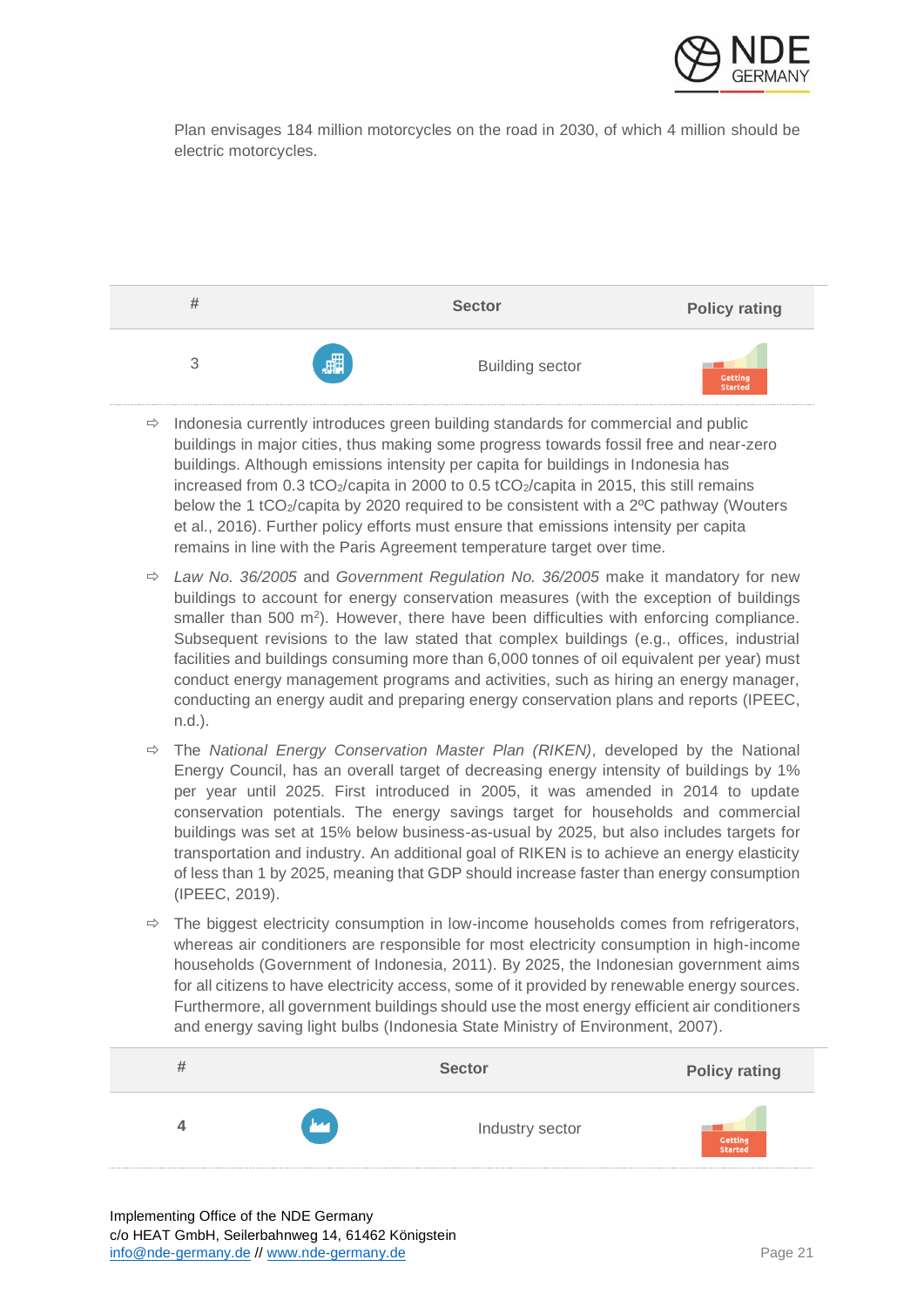

- $\Rightarrow$  Manufacturing accounted for 20% of Indonesia's GDP in 2017. The industry sector roadmap "Making Indonesia 4.0" was launched in April 2018. It includes an index to measure the productivity and competitiveness of domestic manufacturers, the Indonesia Industry 4.0 Readiness Index (INDI 4.0). If correctly implemented, the initiative could add nearly \$121 billion to Indonesia's GDP by 2025 (Aisyah, 2019)
- $\Rightarrow$  Indonesia's cement and steel sectors have shown initiative to enhance material efficiency and decarbonise their production processes, where the *Regulation Concerning CO2 Emission Reductions in the Cement Industry* aims to reduce the emissions intensity of cement production. However, conflicting signals are being given simultaneously, since the Government recently established a domestic market obligation (DMO) to prioritize coal supply for, among others, cement producers (ADB, 2016; IEA, 2012).
- $\Rightarrow$  Energy efficiency in industry policies are on the right track but there is still some way to go in implementation and roll out of measures as in 2015 the emissions intensity is 0.13 tCO2/thousand US\$2012 sectoral GDP which, although below the 2006 high of 0.18 tCO2/thousand US\$2012, represents two years of increase since 2013 (Climate Transparency, 2017).

| # |              | <b>Sector</b> | <b>Policy rating</b>      |
|---|--------------|---------------|---------------------------|
| ა | $\mathbf{M}$ | Waste sector  | Getting<br><b>Started</b> |

- $\Rightarrow$  In Indonesia, the waste sector contributes around 11% of total national GHG emissions. There are around 400 landfills and most are open dump, and under **GR no. 81/2012** local governments are mandated to change the open dumping system to sanitary landfills or controlled landfills, with a target of developing or converting 240 landfill sites by 2014 (Damanhuri, 2017; Ministry of Environment, 2010; Republic of Indonesia, 2010).
- $\Rightarrow$  There are a few small-scale waste incinerators operating in Indonesia, with capacities between 100 and 200 kg/hour, a small number given the total volume of waste. To push forward waste management policies, **Presidential Decree No. 18/2016** appointed seven cities (Jakarta, Surabaya, Bandung, Semarang, Makassar, Tangerang, Solo) to participate in the development of Waste to Energy in 2018 (Damanhuri, 2017).
- $\Rightarrow$  The Indonesian Government has committed to solving the country's waste issue, which includes a commitment to reduce marine waste by 70% by 2025. Indonesia produces 3.2 million tons of plastic waste a year, of which 1.3 million tons end up in rivers and oceans. As part of an effort to combat the waste issue, Indonesia plans to build central dumpsites in Java regions with a USD 100 million loan. In the cities, the Indonesian government has worked to develop Advanced Solid Waste Management Systems, and through this more recyclable material will be diverted from landfill and put back into the production cycle. Organic waste will be treated to reduce greenhouse gas emissions (Cekindo, n.d.).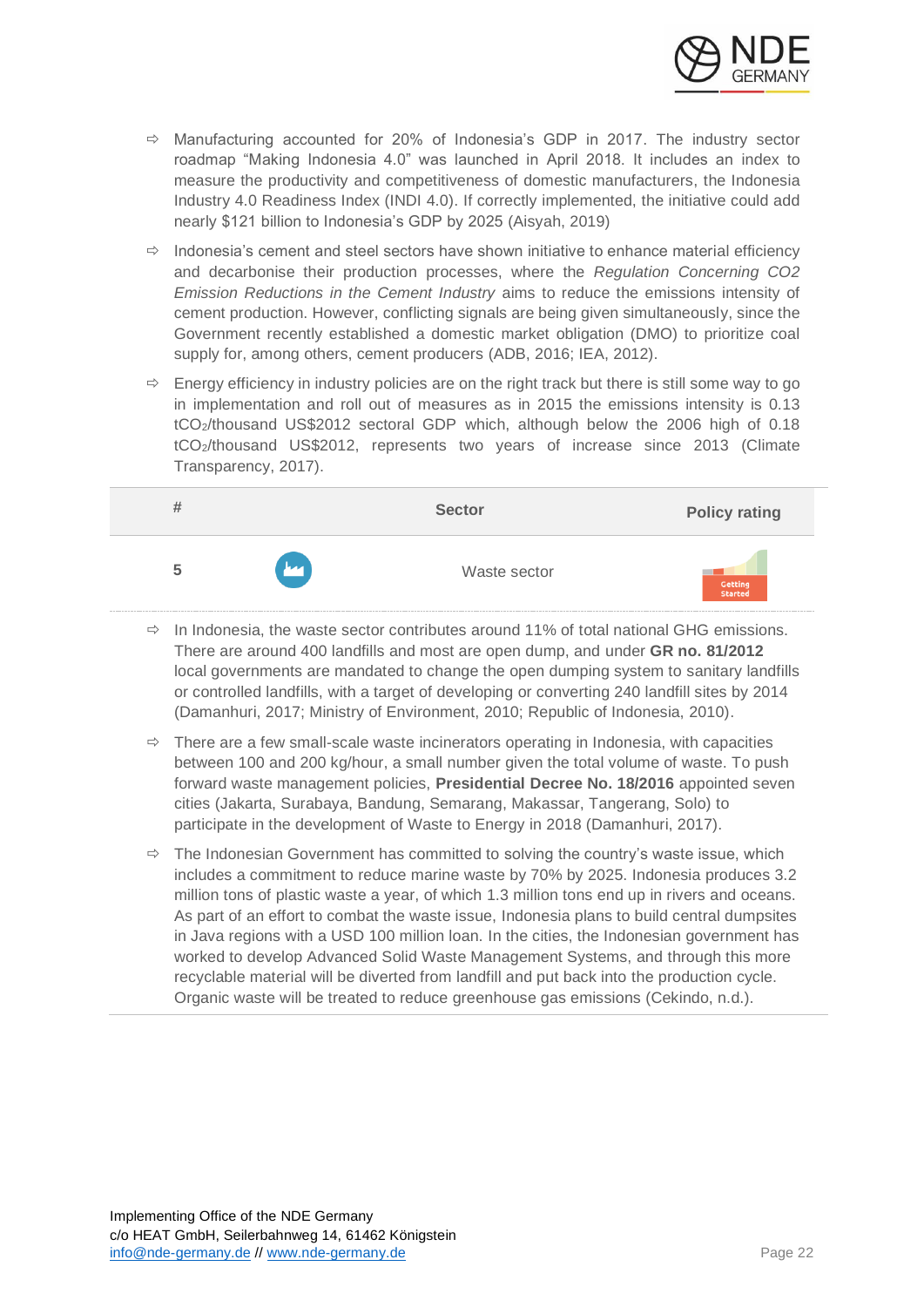

# <span id="page-22-0"></span>3.4. Country case study #3: Argentina



*Highly insufficient: Commitments with this rating fall outside the fair share range and are not at all consistent with holding warming to below 2°C let alone with the Paris Agreement's stronger 1.5°C limit. If all government targets were in this range, warming would reach between 3°C and 4°C. More information on the Climate Action Tracker's rating system [here.](https://climateactiontracker.org/methodology/comparability-of-effort/)*

| <b>ARGENTINA</b>       | Summary of pledges and targets |                                                                                                                                                           |  |
|------------------------|--------------------------------|-----------------------------------------------------------------------------------------------------------------------------------------------------------|--|
| <b>PARIS AGREEMENT</b> | Ratified                       | Yes                                                                                                                                                       |  |
|                        | 2030 unconditional target(s)   | 483 MtCO2e by 2030<br>[422 MtCO2e by 2030 excl. LULUCF]<br>[80% above 1990 levels by 2030, excl. LULUCF]<br>[35% above 2010 levels by 2030, excl. LULUCF] |  |
|                        | 2030 conditional target(s)     | 369 MtCO2e by 2030<br>[322 MtCO2e by 2030 excl. LULUCF]<br>[38% above 1990 levels by 2030, excl. LULUCF]<br>[3% above 2010 levels by 2030, excl. LULUCF]  |  |
|                        | Condition(s)                   | International finance, support in transferring;<br>innovating and developing technologies; and<br>capacity building for an effective implementation.      |  |
|                        | Coverage<br><b>LULUCF</b>      | Economy-wide, incl. LULUCF<br><b>Unknown</b>                                                                                                              |  |





- $\Rightarrow$  Share of electricity generation from low-carbon technologies projected to decrease from 35% in 2017 to 32% in 2030 under current policy projections (CAT, 2018). However, as a result of *Law 27.191*, wind power installed capacity increased from 28 MW in 2007 to 257 MW in 2017 (IRENA, 2018). *Law 27.191* also sets a target of 8% renewable share in national electricity consumption by the end of 2017 and a 20% share by the end of 2025, but in 2017 renewable power generation represented just 2% of total consumption.
- $\Rightarrow$  In May 2019, Argentina awarded permits for hydrocarbon exploration in 18 different locations in the south of the country, to companies such as Exxon Mobil Corp, Total SA, and Roya Dutch Shell. (Bianchi, 2019). This follows from the Government's announcement in March 2019 to build new pipeline and transport projects, with the announcement of pipeline construction contracts valued at up to \$1.8 billion (Parraga, 2019).In September 2018 the Energy Secretariat in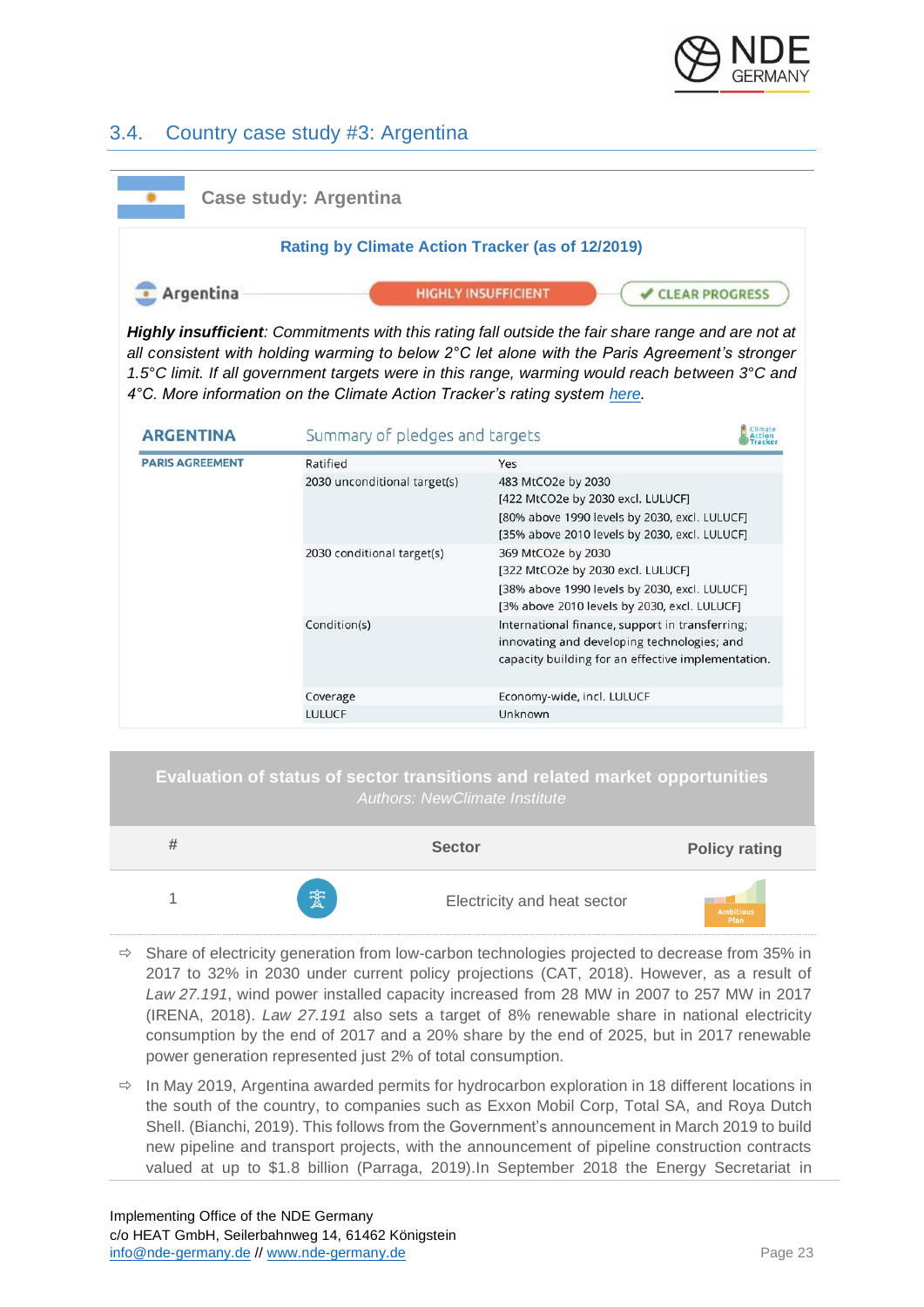

Argentina published the first version of an agreement detailing the construction, operation and maintenance of "Extra High Voltage Line at 500 kV ET Rio Diamente – Nueva E.T." and "Transformer Stations and related works at 132 kV. The infrastructure project will contribute to the supply for an area of Argentina with high demand for electricity but structural weaknesses in the network which are hampering regional development (La República Argentina, 2018).

 $\Rightarrow$  The conception and development of CCS to power plants as a low-carbon technology is currently in an incipient stage. Argentina has not advanced in the outline of a regulatory framework or a defined roadmap that addresses the main challenges and sets the basis for developing this technology. However, some studies aim at assessing the potentials and main challenges of CCS for the Argentinean case considering power plants with geological potential in Argentina, such as those around the Neuquén basin. The estimations suggest that the variable costs to generate electricity from natural gas linked to CSS increase by 10–50 USD/MWh (Dublo, 2015).



- $\Rightarrow$  The Secretariat of Energy assumes an uptake in EV sales from currently 0% by 2018 to 3% by 2025, 12% by 2030 and 50% by 2050 in their 2030 energy scenarios. This increase in sales is reflected in an increased share of EV in the total car fleet of 0.3% in 2025 and 1.5% in 2030, despite no actual policies being implemented to incentivise their uptake (MINEM, 2017). A total of 220 chargers are expected to be installed at fuel stations by 2019 (Energia Estrategica, 2017).
- $\Rightarrow$  Substantial growth in biofuels reflected in upwards update of blending mandates in fuels, supported by subsidies to farmers and exemption from new fuel taxes (Ministerio de Ambiente y Desarrollo Sustentable, 2017).
- $\Rightarrow$  At the city level, the administration of Buenos Aires launched a Clean Mobility Plan that involves several pilot projects using electric taxis and buses for public transportation (Ministry of Transport Argentina, 2018). The actions in the mobility plan aim to convert around 30% of the buses and 35% of the taxi fleet to electricity by 2035 (Ministry of Environment and Sustainable Development, 2017). Based on current proportions, this represents roughly 10% of buses and 30% of the taxi fleet at national level.

|          | <b>Sector</b>          | <b>Policy rating</b> |
|----------|------------------------|----------------------|
| 冊<br>商用的 | <b>Building sector</b> |                      |

- Government declared rational and efficient use of energy as a national interest under *Decree 140/2007*,and created the *National Programme for a Rational and Efficient Use of Energy (PRONUREE)*. The objective of PRONUREE is to set a framework for efficient use of energy across sectors, including production, buildings, transport. Particularly for buildings, the decree introduces an Energy Efficiency Programme in Public Buildings, which defines specific actions, regulations and codes to be implemented in public buildings at the national level. The PRONUREE programme also comprises voluntary energy labelling for buildings, an initiative to classify and categorise residential buildings based on their energy consumption (Ministerio de Energía y Minería, 2018).
- The *Sustainable Housing Manual* provides guidelines and technical documentation to support the construction and sustainable use of housing buildings and neighbourhoods developed within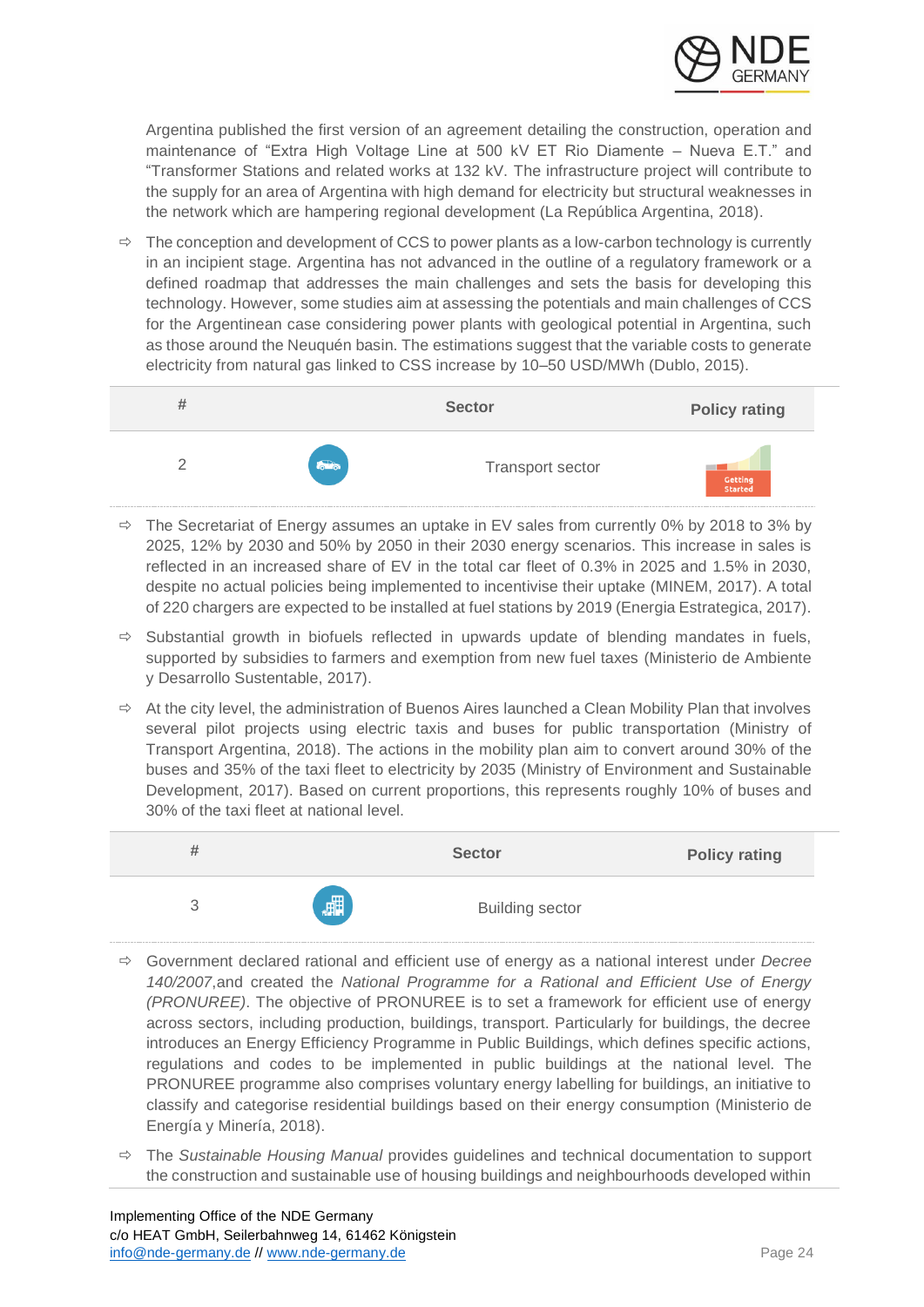

the framework of the National Housing Plan (MIOPV, MSAyDS, & Secretaria de Energia, 2019). The manual includes a labelling scheme for self-evaluation that serves as reference to identify sustainable indicators that will be used to evaluate the projects financed or co-financed by the Secretariat of Housing within the framework of the National Housing Plan. The plan includes the promotion of sustainable social housing, access to loans (PROCREAR) and the establishment of Public-Private Partnerships PPP.

 $\Rightarrow$  Under Law 26.473, the Argentinean government has banned the import and commercialisation of incandescent lamps for residential use since 2011. The objective is to achieve 100% of residential lighting with LED technology by 2030 (MAyDS & MINEM, 2017). Resolution 84-E/2017 established an Efficient Public Lighting Plan (PLAE) that replace bulbs in public lighting with more efficient technologies (i.e. LED). It is estimated that this measure could lead to a 50% savings with respect to the current consumption.

| # |              | <b>Sector</b>   | <b>Policy rating</b> |
|---|--------------|-----------------|----------------------|
|   | $\mathbf{w}$ | Industry sector | No<br>Action         |

- $\Rightarrow$  As of May 2019, Argentina is developing a strategy and supporting policies in the industry sector to strengthen its position on climate change commitments (SAyDS & Ministerio de Produccion y Trabajo, 2019). However, Argentina is unlikely to meet the benchmark that all manufacturing capacity installed from 2020 onwards to be low-carbon due to the lack of binding policies that impose energy efficiency in the industry sector. Energy efficiency measures in the industry sector is limited to voluntary private sector initiatives and funding from the government to deploy more efficient technologies and processes, and there are no minimum efficiency requirements in the industry sector that guide new installations to be low carbon after 2020.
- $\Rightarrow$  In order to encourage small electricity users to produce their own energy from renewable resources, the government passed Law 27.424 which allows consumers to generate electricity with renewable sources and sell electricity not consumed to the grid. The Law is applicable to all small consumers, including small-scale industries.
- $\Rightarrow$  While subsidies on electricity consumption have significantly decreased over the past few years for all small and medium-sized consumers (since the government declared a state of emergency in 2015), the government granted new subsidies to large-scale users in 2017. The Joint Resolution 1-E/2017 put forward by the Ministries of Energy and Industry grants certain large electricity users in energy-intensive industries a discount of up to 20% on electricity prices for a consumption of up to 15 GWh. The discount will be valid until the end of 2019 (Ministry of Energy and Mining, Ministry of Industry, 2017). According to Provision 3/2018, companies that benefit from reduced electricity prices under Resolution 1-E/2017 will have to implement the ISO norm 50001 on energy management systems.
- $\Rightarrow$  Some minor support programmes exist to encourage energy efficiency in small and medium companies, including the *Argentinean Fund for Energy Efficiency (FAEE)*, which provides funds to small and medium-size enterprises to perform energy audits and acquire more efficient technologies. The fund is currently under restructuring (MINEM, 2018).

| # | <b>Sector</b> | <b>Policy rating</b> |
|---|---------------|----------------------|
|   |               |                      |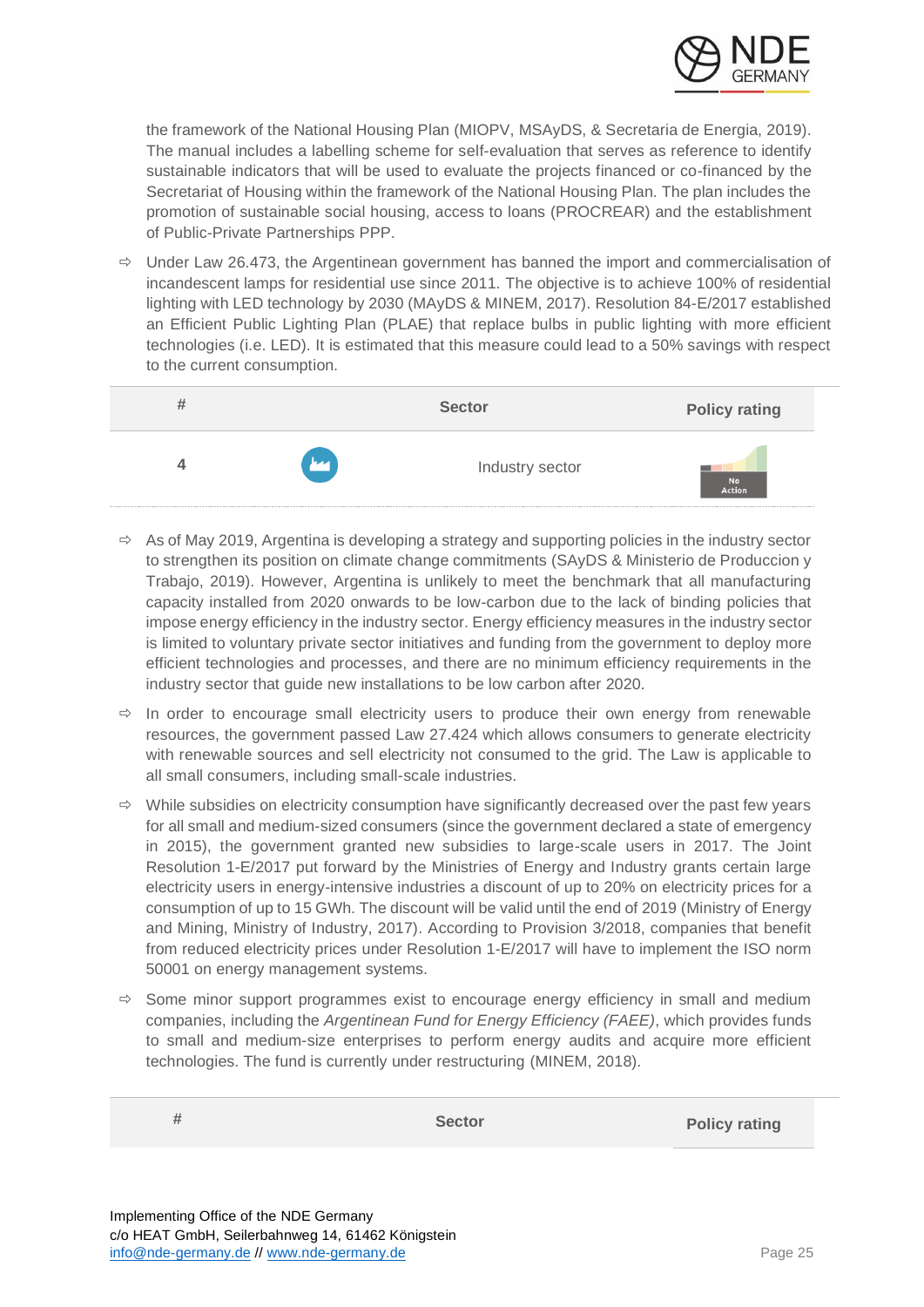



**5** Waste sector



- $\Rightarrow$  Whilst Argentina has a laudable 99.8% trash collection rate, 35.5% of solid waste is disposed of inadequately, often in open dumpsites. Even in urban centres, where trash is disposed of in landfills, the landfills are in need of significant investment, including in emissions management systems (Netwall, Troch, Cohen, & Rihm, 2014). Overall, Municipal Solid Waste (MSW) disposal methods (landfills and controlled dumps) cover 75% of the population in Argentina (Hettiarachchi, Ryu, Caucci, & Silva, 2018).
- As part of the *Globally Harmonized System*, mandatory in the workplace since 2015, an interministerial working group on Chemicals Management was created with the aim to develop a draft proposal for the first National Chemicals Law. This would give government the tools to evaluate and manage risks of chemical use in Argentina, including their disposal (UN Environment, 2019)
- $\Rightarrow$  To reduce food waste along the food value chain, the Ministry of Agro-Industry is calling upon partners to subscribe to a Commitment Letter to join the National Program to Reduce Food Loss and Waste. Currently there are 60 Commitment Leaders from public and private sector, NGOs, and the scientific and technology community. The initiative includes a best practice guide for Argentinian cities, including technological steps to be taken to reduce waste (One Planet, 2017).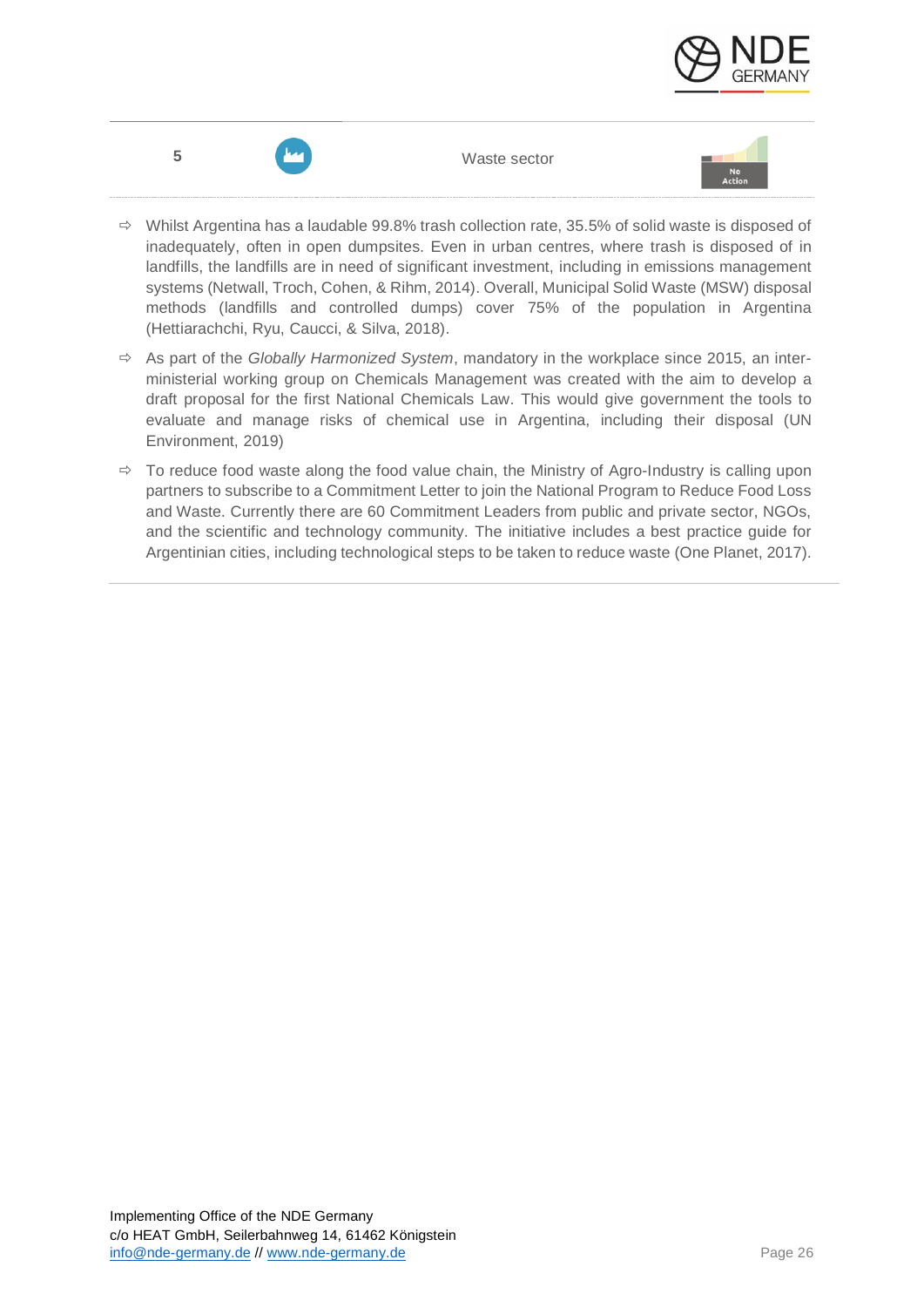

#### <span id="page-26-0"></span>References

- ADB. (2016). *Indonesia Energy Sector Assessment, Strategy and Road Map*. Manila, the Philippines: Asian Development Bank.
- Aisyah, R. (2019). Indonesia rolls out index to assess progress on Industry 4.0. Retrieved from https://www.thejakartapost.com/news/2019/01/18/indonesia-rolls-out-index-to-assessprogress-on-industry-4-0.html
- Bataille, C., Åhman, M., Neuhoff, K., Nilsson, L. J., Fischedick, M., Lechtenböhmer, S., … Rahbar, S. (2018). A review of technology and policy deep decarbonization pathway options for making energy-intensive industry production consistent with the Paris Agreement. *Journal of Cleaner Production*, *187*, 960–973. https://doi.org/10.1016/j.jclepro.2018.03.107
- Bianchi, C. G. M. T. J. O. W. (2019). Argentina grants offshore oil, gas exploration permits in Malvinas West basin. Retrieved from https://www.reuters.com/article/us-argentina-petroleum/argentinagrants-offshore-oil-gas-exploration-permits-in-malvinas-west-basin-idUSKCN1SN20O
- BMW South Africa. (2015). BMW South Africa introduces electric vehicle charging infrastructure to Melrose Arch Project.
- Burkhardt, P. (2018). South Africa's Eskom Signs \$100 Million Loan From German Bank KfW.
- Carbon Tracker Initiative. (2018). *Powering Down Coal: Navigating The Economic and Financial Risks in the Last Years of Coal Power*. Retrieved from https://www.carbontracker.org/wpcontent/uploads/2018/11/CTI\_Powering\_Down\_Coal\_Report\_Nov\_2018-1.pdf?fbclid=IwAR2j-DnSFBhAIxTCVm\_KS9hn16RclR2ZIxj2GgtlQ3M-rS8zLmFuLKc3TPM
- CAT. (2018). Climate Action Tracker: Country Assessments.
- Cekindo. (n.d.). Waste Management in Indonesia. Retrieved from https://www.cekindo.com/sectors/waste-management
- Climate Action Tracker. (n.d.). INDONESIA BUILDINGS EMISSIONS INTENSITY (PER CAPITA) HISTORICAL, PROJECTED CURRENT POLICY.
- Climate Action Tracker. (2018a). *For the Talanoa dialogue : Steps towards global decarbonisation in key emitting sectors*.
- Climate Action Tracker. (2018b). *For the Talanoa dialogue: Steps towards global decarbonisation in key emitting sectors*. Retrieved from https://climateactiontracker.org/documents/394/2018- Oct TalanoaSubmission ClimateActionTracker\_FINAL.pdf [accessed on 01 November 2018]
- Climate Action Tracker. (2018c). *Highway to Paris: Safeguarding the Climate by Decarbonising Freight Transport*. *CAT Decarbonisation Series*. Retrieved from https://climateactiontracker.org/documents/353/CAT\_20180522\_DecarbSeries\_FreightTranspo rt.pdf
- Climate Action Tracker. (2018d). *The Highway to Paris: Safeguarding the Climate by Decarbonising Freight Transport*.
- Climate Transparency. (2017). *The G20 Transition to a Low-Carbon Economy - Indonesia*. https://doi.org/10.2307/2975245
- Damanhuri, E. (2017). *State of the 3Rs in Asia and the Pacific (Malaysia)*. *State of the 3Rs in Asia and the Pacific*.
- de Coninck, H., Revi, A., Babiker, M., Bertoldi, P., Buckeridge, M., Cartwright, A., … Sugiyama, T. (2018). *Strengthening and Implementing the Global Response*. *Global warming of 1.5°C. An IPCC Special Report on the impacts of global warming of 1.5°C above pre-industrial levels and related global greenhouse gas emission pathways, in the context of strengthening the global response to the threat of climate change,*. Retrieved from https://www.ipcc.ch/site/assets/uploads/sites/2/2018/11/SR15\_Chapter4\_Low\_Res.pdf
- Department of Energy. (2016). *Draft Post-2015 National Energy Efficiency Strategy*. *Government Gazette*.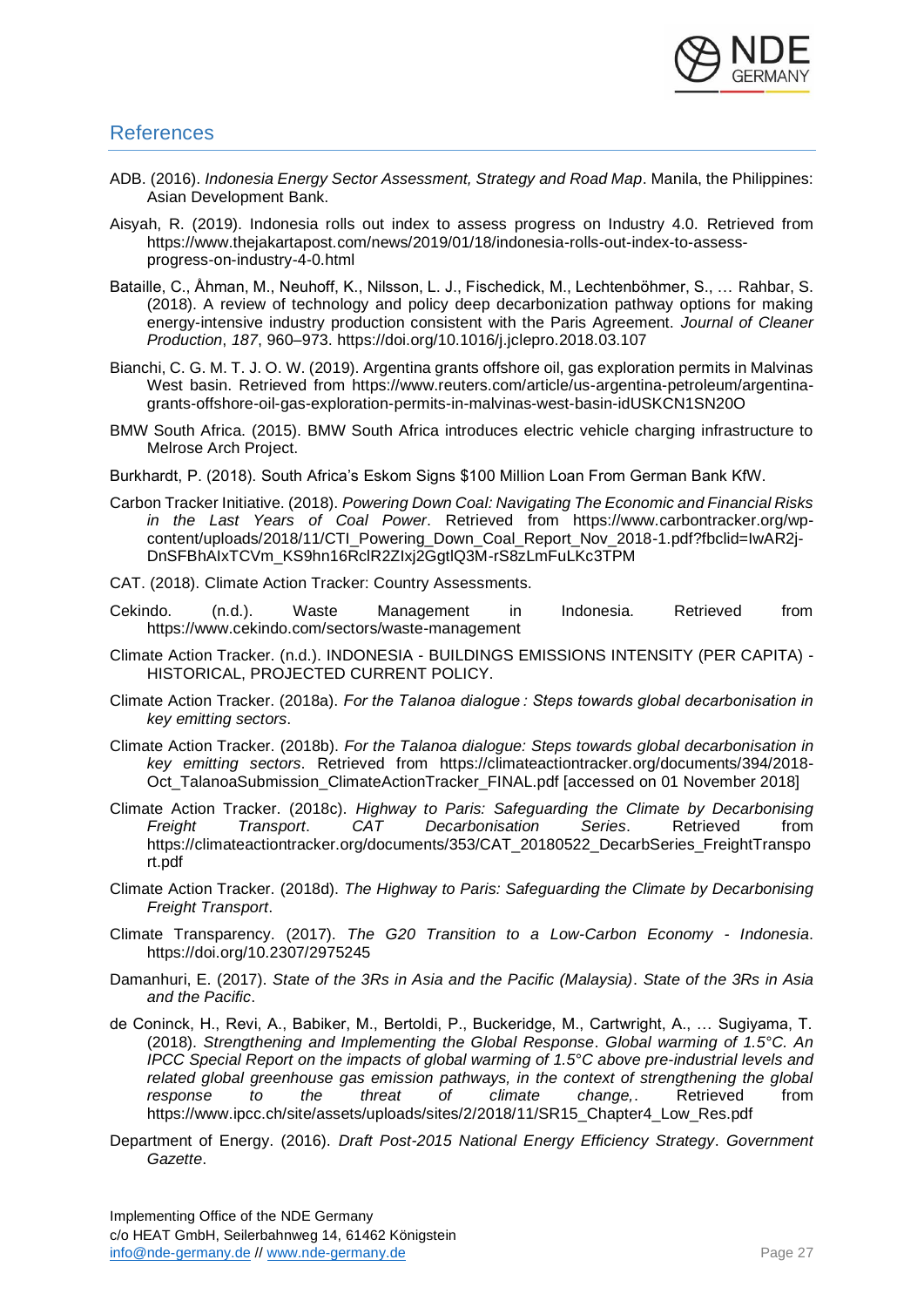

Department of Energy. (2018). *Draft Integrated Resource Plan 2018*.

Department of Trade and Industry of South Africa. (2017). *Industrial policy Action Plan 2017 Part I*.

- Department of Transport. (2017). *Green Transport Strategy 2017-2050 - Draft*. Retrieved from https://roadtransportnews.co.za/wp-content/uploads/2017/08/Draft-Green-Transport-Strategy.pdf [accessed on 23 November 2017]
- Dublo, A. R. (2015). Estudio de potencial de mitigación Potencial de Captura y Almacenamiento de Carbono, 62.
- EBTKE. (2016). *Statistics Book of New, Renewable Energy and Energy Conservation 2016*.
- Energia Estrategica. (2017). YPF lanza la primera red de estaciones de servicio de Argentina para autos eléctricos.
- ESI Africa. (2019). SA unveils funding scheme to drive EV charging infrastructure. Retrieved from https://www.esi-africa.com/news/sa-unveils-funding-scheme-to-drive-ev-charginginfrastructure/
- GBCSA. (2017). Green Building Council South Africa. Retrieved December 5, 2017, from https://www.gbcsa.org.za
- Global Energy Monitor. (2019). Global Coal Plant Tracker January 2019 update. Retrieved from https://docs.google.com/spreadsheets/d/1W-gobEQugqTR\_PP0iczJCrdaRvYkJ0DzztSsCJXuKw/edit#gid=0 [accessed on 31 May 2019]
- Government of Indonesia. (2011). Economy Update Indonesia: Energy Efficiency and Labeling Program in Indonesia. Washington, D.C., United States: Asia-Pacific Economic Cooperation: 37th Expert Group on Energy Efficiency and Conservation Meeting. Retrieved from https://www.google.com/url?sa=t&rct=j&q=&esrc=s&source=web&cd=1&cad=rja&uact=8&ved= 2ahUKEwiz9JSniYjeAhWB2ywKHXELABEQFjAAegQICBAC&url=http%3A%2F%2Fwww.egee c.apec.org%2Fdmsdocument%2F249&usg=AOvVaw1Qfit9AFTAqeiujRIK7FXM
- Güneralp, B., Zhou, Y., Ürge-Vorsatz, D., Gupta, M., Yu, S., Patel, P. L., … Seto, K. C. (2017). Global scenarios of urban density and its impacts on building energy use through 2050. *Proceedings of the National Academy of Sciences*, 201606035. https://doi.org/10.1073/pnas.1606035114
- Hall, D., Pavlenko, N., & Lutsey, N. (2018). *Beyond road vehicles: Survey of zero-emission technology options across the transport sector*. *The International Council on Clean Transportation*. Retrieved **from the set of the set of the set of the set of the set of the set of the set of the set of the set of the set of the set of the set of the set of the set of the set of the set of the set of the set of the set** https://www.theicct.org/sites/default/files/publications/Beyond\_Road\_ZEV\_Working\_Paper\_20 180718.pdf [accessed on 12 June 2019]
- Hettiarachchi, H., Ryu, S., Caucci, S., & Silva, R. (2018). Municipal Solid Waste Management in Latin America and the Caribbean: Issues and Potential Solutions from the Governance Perspective. *Recycling*, *3*(2), 19. https://doi.org/10.3390/recycling3020019
- ICCT. (2016). *BIOFUELS POLICY IN INDONESIA: OVERVIEW AND STATUS REPORT*.
- IEA; UNEP. (2018). *2018 Global Status Report - Towards a zero-emission, efficient and resilient buildings and construction sector*. Retrieved from https://wedocs.unep.org/bitstream/handle/20.500.11822/27140/Global\_Status\_2018.pdf?seque nce=1&isAllowed=y [accessed on 13 June
- IEA. (2010). *Indonesia Value-Added Tax and Import Duty Exemption For Renewable Energy Property*.
- IEA. (2012). CO2 Emission Reductions in the Cement Industry (Industrial Minister Regulation No. 12/2012).
- IEA. (2017). *Energy Technology Perspectives 2017. Catalysing Energy Technology Transformations*. Paris, France: International Energy Agency. Retrieved from http://www.iea.org/etp2017/
- IEA. (2019). *Global EV Outlook 2019 - Scaling up the transition to electric mobility (Execuitive summary*). **Paris, Retrieved France.** Retrieved from https://www.iea.org/publications/reports/globalevoutlook2019/ [accessed on 12 June 2019]

Indonesia State Ministry of Environment. (2007). *NATIONAL ACTION PLAN ADDRESSING CLIMATE*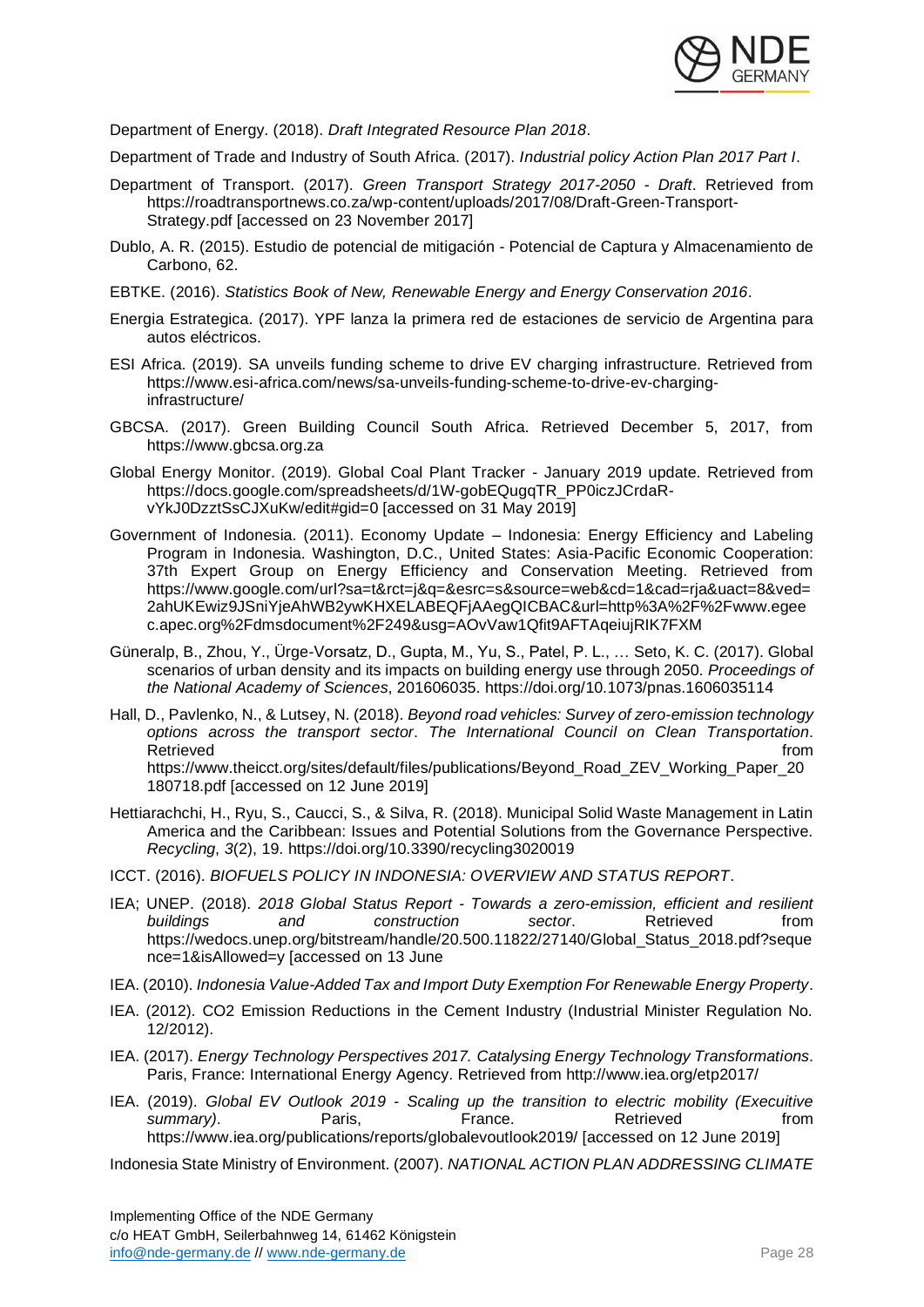

**CHANGE.** The contract of the contract of the contract of the contract of the contract of the contract of the contract of the contract of the contract of the contract of the contract of the contract of the contract of the https://www.google.de/url?sa=t&rct=j&q=&esrc=s&source=web&cd=1&ved=0CCwQFjAA&url=h ttp://www.unhabitat.org/downloads/docs/12678\_1\_595431.pdf&ei=m8ehUr68F-6p7AaDmYG4BA&usg=AFQjCNEU5mWGYlmKyTEWFDfBbllvjZTXVw&sig2=- 7Yn4eUhv82OaObLVjvkJQ&bvm=bv.57752919,d.bGE

- International Renewable Energy Agency. (2019). *Innovation landscape for a renewable-powered future: Solutions to integrate variable renewables*. Abu Dhabi, United Arab Emirates.
- IPCC. (2007). *IPCC Fourth Assessment Report. Synthesis Report*. Geneva.
- IPCC. (2018a). *Global Warming of 1.5°C - an IPCC special report on the impacts of global*. Geneva, Switzerland: Intergovernmental Panel on Climate Change. Retrieved from https://www.ipcc.ch/sr15/
- IPCC. (2018b). *IPCC special report on the impacts of global warming of 1.5°C - Summary for policy makers*. Intergovernmental Panel on Climate Change (IPCC). Retrieved from http://www.ipcc.ch/report/sr15/

IPEEC. (n.d.). Building Code Implementation - Country Summary.

- IPEEC. (2019). Policy Roadmap Indonesia.
- IRENA. (2017a). *Renewable Energy Prospects: Indonesia*. *International Renewable Energy Agency*.
- IRENA. (2017b). *Renewable Energy Prospects: Indonesia*. *International Renewable Energy Agency*. Retrieved **from https://www.irena.org/-** Retrieved /media/Files/IRENA/Agency/Publication/2017/Mar/IRENA\_REmap\_Indonesia\_report\_2017.pdf [accessed on 16 October 2018]
- IRENA. (2018). *Renewable Energy Statistics 2018*.
- ISWA. (2015). Declaration on climate change and the waste and resource management sector. International Solid Waste Association (ISWA). Retrieved from https://www.iswa.org/fileadmin/galleries/News/Declaration\_on\_Climate\_Change\_and\_Waste\_a nd\_Resource\_Management.pdf [accessed on 31 May 2019]
- Khumalo, K. (2018, August 28). The future is renewable energy. *BusinessReport*. Retrieved from https://www.iol.co.za/business-report/energy/the-future-is-renewable-energy-16773019
- Krog, P. J. (2015). *The potential carbon dioxide emissions reduction when energy service interventions are applied to the current subsidised housing demand*. Univeristy of Cape Town. Retrieved **from the set of the set of the set of the set of the set of the set of the set of the set of the set of the set of the set of the set of the set of the set of the set of the set of the set of the set of the set** https://open.uct.ac.za/bitstream/item/27692/thesis\_ebe\_2016\_krog\_petrus\_jacobus.pdf?seque nce=1
- Kumparan. (2017). Fossil Fuel Cars Banned for Sale in 2040. Retrieved from https://kumparan.com/@kumparannews/mobil-bahan-bakar-fosil-dilarang-dijual-di-ri-2040 negara-lain-2030
- Kuramochi, T., Höhne, N., Schaeffer, M., Cantzler, J., Hare, B., Deng, Y., … Blok, K. (2017). Ten key short-term sectoral benchmarks to limit warming to 1.5°C. *Climate Policy*, *18*(3), 287–305. https://doi.org/10.1080/14693062.2017.1397495

La República Argentina. Proyecto PPP Líneas de Transmisión ETAPA (2018).

MAyDS, & MINEM. (2017). *Plan de Accion Nacional de Energía y Cambio Climático* (Vol. 91).

- MINEM. (2017). *Escenarios Energéticos 2030*. Retrieved from http://datos.minem.gob.ar/dataset/9e2a8087-1b49-446a-8e86- 712b476122fb/resource/04dbee7f-0b6f-48d0-b460-8d7fa3b282c7/download/minemdocumento-escenarios-energeticos-2030pub.pdf
- MINEM. (2018). Fondo Argentino de Eficiencia Energética (FAEE). Retrieved February 16, 2019, from https://www.minem.gob.ar/www/835/25615/fondo-argentino-de-eficiencia-energetica-faee
- Ministerio de Ambiente y Desarrollo Sustentable. (2017). Segundo Informe Bienal De Actualización (BUR): Anexos, 1–171.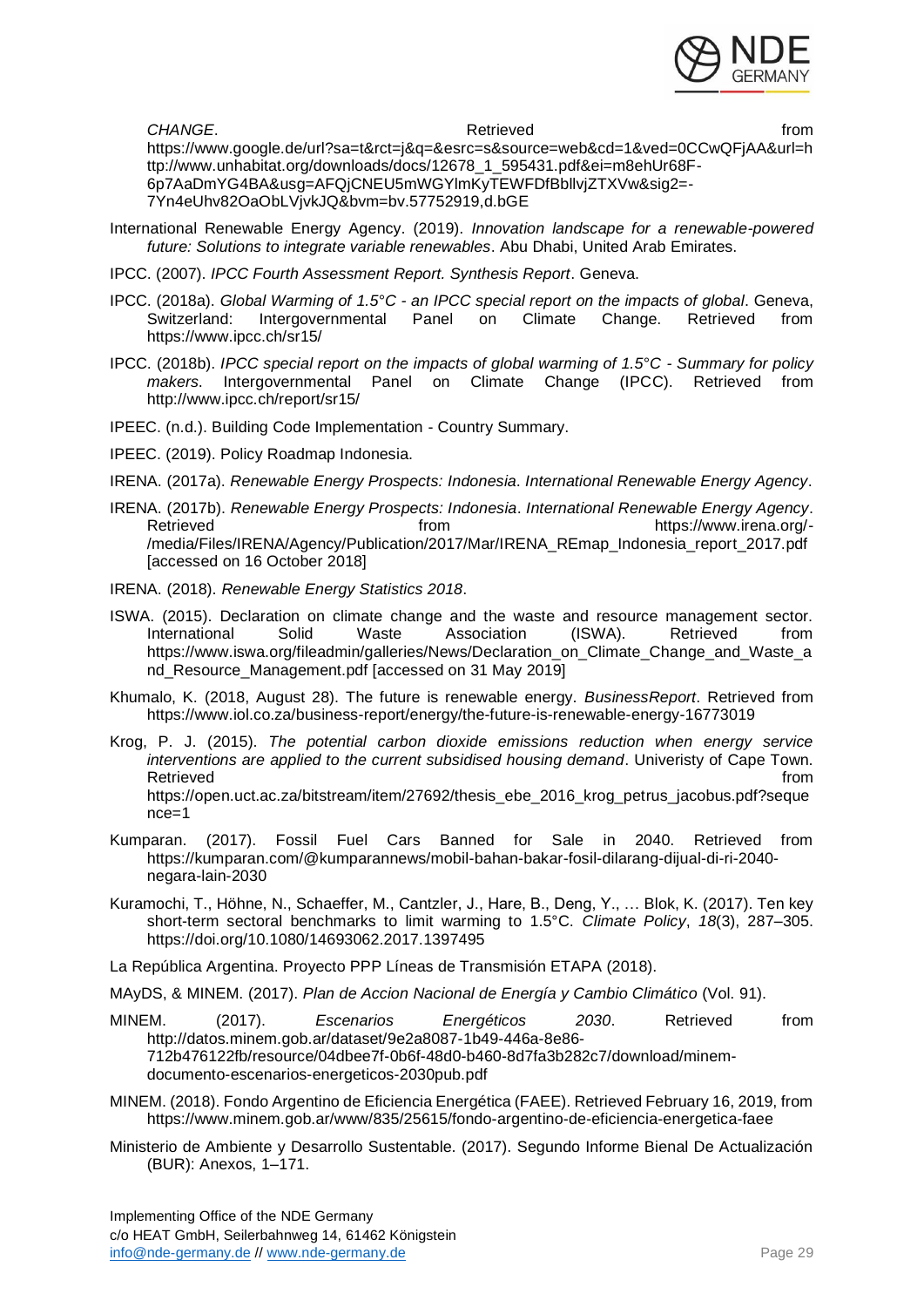

- Ministerio de Energía y Minería. (2018). Etiquetado de Eficiencia Energética en Inmuebles Destinados a Vivienda. Retrieved February 11, 2019, from https://www.minem.gob.ar/www/835/26782/etiquetado-de-eficiencia-energetica-en-inmueblesdestinados-a-vivienda
- Ministry of Energy and Mining, Ministry of Industry, A. (2017). Joint Resolution 1-E/2017 (Resolución Conjunta 1-E/2017). InfoLEG (Ministry of Justice and Human Rights, Argentina). Retrieved from http://servicios.infoleg.gob.ar/infolegInternet/anexos/270000-274999/274856/norma.htm
- Ministry of Environment and Sustainable Development, A. (2017). *National Mitigation Plan of the Transport Sector (Plan Nacional de Mitigación del sector Transporte (PNMT))*. Retrieved from https://www.argentina.gob.ar/sites/default/files/anexo\_9.06.\_plan\_de\_mitigacion\_del\_sector\_tr ansporte\_2017.pdf
- Ministry of Environment, I. (2010). *Indonesia Second National Communication Under the United Nations Framework Convention on Climate Change*. Retrieved from http://unfccc.int/resource/docs/natc/indonc2.pdf
- Ministry of Transport Argentina. (2018). *Plan de Movilidad*.
- Ministry of Transportation. (2014). *Sustainable Urban Transport Programme Indonesia (NAMA SUTRI)*. **Retrieved example 10** from **http://transferproject.org/wp**content/uploads/2014/11/Overview\_IND\_SUTRI-NAMA.pdf [accessed on 16 October 2018]
- MIOPV, MSAyDS, & Secretaria de Energia. (2019). *MANUAL DE VIVIENDA SUSTENTABLE*. Retrieved from http://manualdeviviendasustentable.ambiente.gob.ar/assets/pdf/manualvivienda-sustentable.pdf
- National Research Foundation. (2018). Government launches research chairs focused on waste management. Retrieved from https://www.nrf.ac.za/media-room/news/government-launchesresearch-chairs-focused-waste-management
- NCPC-SA. (2017). *Annual Report*.
- Netwall, A., Troch, S.-H., Cohen, P., & Rihm, A. (2014). *Emerging Issues in Solid Waste Management in Argentina*. Retrieved from http://www.iadb.org
- NewClimate Institute. (2019). *Carbon pricing options for international Carbon pricing options for international maritime emissions*. Cologne and Berlin, Germany. Retrieved from https://newclimate.org/2019/03/19/carbon-pricing-options-for-international-maritime-emissions/
- OECD/IEA, & IRENA. (2017). *Perspectives for the Energy Transition: Investment Needs for a Low-Carbon Energy System*. *International Energy Agency*. International Energy Agency, International Renewable **Energy** Agency. Retrieved from http://www.irena.org/DocumentDownloads/Publications/Perspectives\_for\_the\_Energy\_Transiti on\_2017.pdf
- One Planet. (2017). National Program to Reduce Food Loss and Waste.
- Parraga, M. (2019). Argentina aims to boost gas output, supply with higher investment: official. Retrieved from https://www.reuters.com/article/us-ceraweek-energy-argentina-oil/argentinaaims-to-boost-gas-output-supply-with-higher-investment-official-idUSKBN1QS2L7
- Prognos; BCG. (2018). *Climate Paths for Germany*. Retrieved from https://www.prognos.com/en/publications/publications/777/show/ea23a619d1825ff7e985a8a2c 03c8845/ (accessed on 14 June 2019)
- PwC. (2018). *Power In Indonesia: Investment and Taxation Guide*.
- Republic of Indonesia. (2010). *Indonesia Climate Change Sectoral Roadmap ICCSR*.
- Rogelj, J., Shindell, D., Jiang, K., Fifita, S., Forster, P., Ginzburg, V., … Vilarino, M. V. (2018). Mitigation Pathways Compatible With 1.5°C in the Context of Sustainable Development. In *Global warming of 1.5°C. An IPCC Special Report [...]* (p. 82pp). IPCC. Retrieved from https://www.ipcc.ch/site/assets/uploads/sites/2/2019/02/SR15\_Chapter2\_Low\_Res.pdf
- SALGA. (2014). *Guideline on Energy Effi ciency and Renewable Energy in Municipal Water and Wastewater Infrastructure*.

Implementing Office of the NDE Germany c/o HEAT GmbH, Seilerbahnweg 14, 61462 Königstein [info@nde-germany.de](mailto:info@nde-germany.de) // [www.nde-germany.de](http://www.nde-germany.de/) Page 30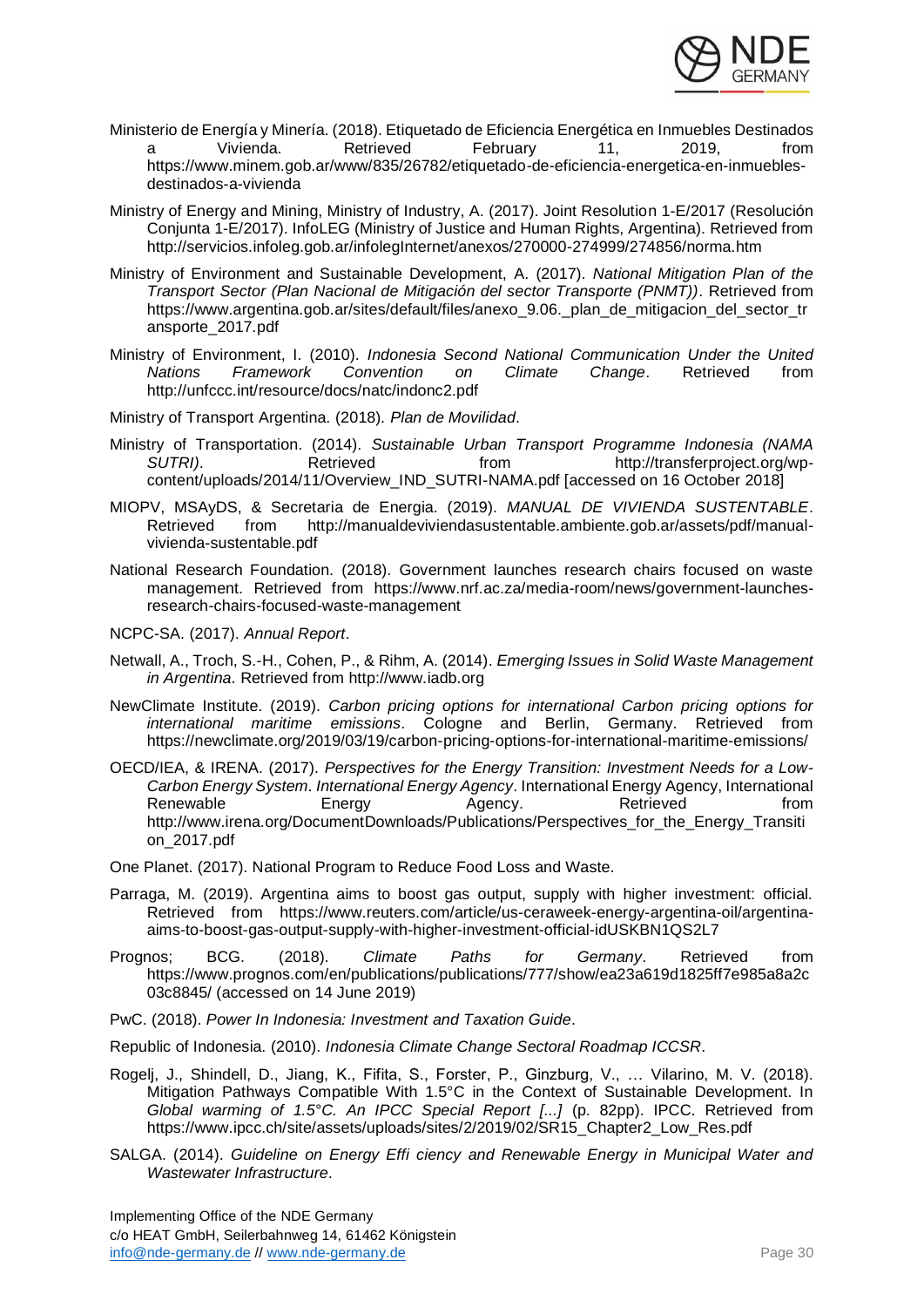

- SAyDS, & Ministerio de Produccion y Trabajo. (2019). Plan de Acción Nacional de Industria y Cambio Climatico.
- SIWI. (2017). *Water a success factor for implementing the Paris Agreement*. Stockholm, Sweden. Retrieved from https://www.siwi.org/wp-content/uploads/2017/03/SIWI-Policy-Brief-Water-asuccess-factor.pdf [accessed on 31 May 2019]

Snyman, C. (2017). SA must embrace electric vehicles now or fall behind. *Business Day*.

South African Government Newsroom. (2019). Minister Jeff Radebe: Nordic Countries Breakfast Meeting. Retrieved from https://www.gov.za/speeches/nordic-countries-breakfast-meeting-14 may-2019-0000

Suzuki, J. (2017). Indonesia to introduce tax breaks for low-carbon cars. *Nikkei Asian Review*.

The Jakarta Post. (2018). High-speed train project progress.

Tinuku. (2017). Indonesia will ban sale of fossil-fueled vehicles by 2040.

- Umweltbundesamt. (2015). *The Climate Change Mitigation Potential of the Waste Sector*. Dessau-Roßlau; Germany. Retrieved from https://www.umweltbundesamt.de/sites/default/files/medien/378/publikationen/texte\_56\_2015\_t he\_climate\_change\_mitigation\_potential\_of\_the\_waste\_sector.pdf [accessed on 31 May 2019]
- UN Environment. (2019). Chemicals and waste: bringing about change in Argentina. Retrieved from https://www.unenvironment.org/news-and-stories/story/chemicals-and-waste-bringing-aboutchange-argentina
- UNFCCC. (2015). *Adoption of the Paris Agreement* (Vol. 21932).
- World Green Building Council. (2016a). *World Green Building Trends*. Retrieved from http://www.worldgbc.org/files/8613/6295/6420/World\_Green\_Building\_Trends\_SmartMarket\_R eport\_2013.pdf

World Green Building Council. (2016b). *World Green Building Trends*.

Worldsteel. (2017). *STEEL STATISTICAL YEARBOOK 2017*.

- Wouters, K., El-Laboudy, T., Deng, Y., Sterl, S., Kuramochi, T., Ancygier, A., … Beer, M. (2016). *Constructing the Future: Will the Building Sector use its Decarbonisation Tools?*
- ADB. (2016). *Indonesia Energy Sector Assessment, Strategy and Road Map*. Manila, the Philippines: Asian Development Bank.
- Aisyah, R. (2019). Indonesia rolls out index to assess progress on Industry 4.0. Retrieved from https://www.thejakartapost.com/news/2019/01/18/indonesia-rolls-out-index-to-assessprogress-on-industry-4-0.html
- Bataille, C., Åhman, M., Neuhoff, K., Nilsson, L. J., Fischedick, M., Lechtenböhmer, S., … Rahbar, S. (2018). A review of technology and policy deep decarbonization pathway options for making energy-intensive industry production consistent with the Paris Agreement. *Journal of Cleaner Production*, *187*, 960–973. https://doi.org/10.1016/j.jclepro.2018.03.107
- Bianchi, C. G. M. T. J. O. W. (2019). Argentina grants offshore oil, gas exploration permits in Malvinas West basin. Retrieved from https://www.reuters.com/article/us-argentina-petroleum/argentinagrants-offshore-oil-gas-exploration-permits-in-malvinas-west-basin-idUSKCN1SN20O
- BMW South Africa. (2015). BMW South Africa introduces electric vehicle charging infrastructure to Melrose Arch Project.
- Burkhardt, P. (2018). South Africa's Eskom Signs \$100 Million Loan From German Bank KfW.
- Carbon Tracker Initiative. (2018). *Powering Down Coal: Navigating The Economic and Financial Risks in the Last Years of Coal Power*. Retrieved from https://www.carbontracker.org/wpcontent/uploads/2018/11/CTI\_Powering\_Down\_Coal\_Report\_Nov\_2018-1.pdf?fbclid=IwAR2j-DnSFBhAIxTCVm\_KS9hn16RclR2ZIxj2GgtlQ3M-rS8zLmFuLKc3TPM
- CAT. (2018). Climate Action Tracker: Country Assessments.

Implementing Office of the NDE Germany c/o HEAT GmbH, Seilerbahnweg 14, 61462 Königstein [info@nde-germany.de](mailto:info@nde-germany.de) // [www.nde-germany.de](http://www.nde-germany.de/) example 31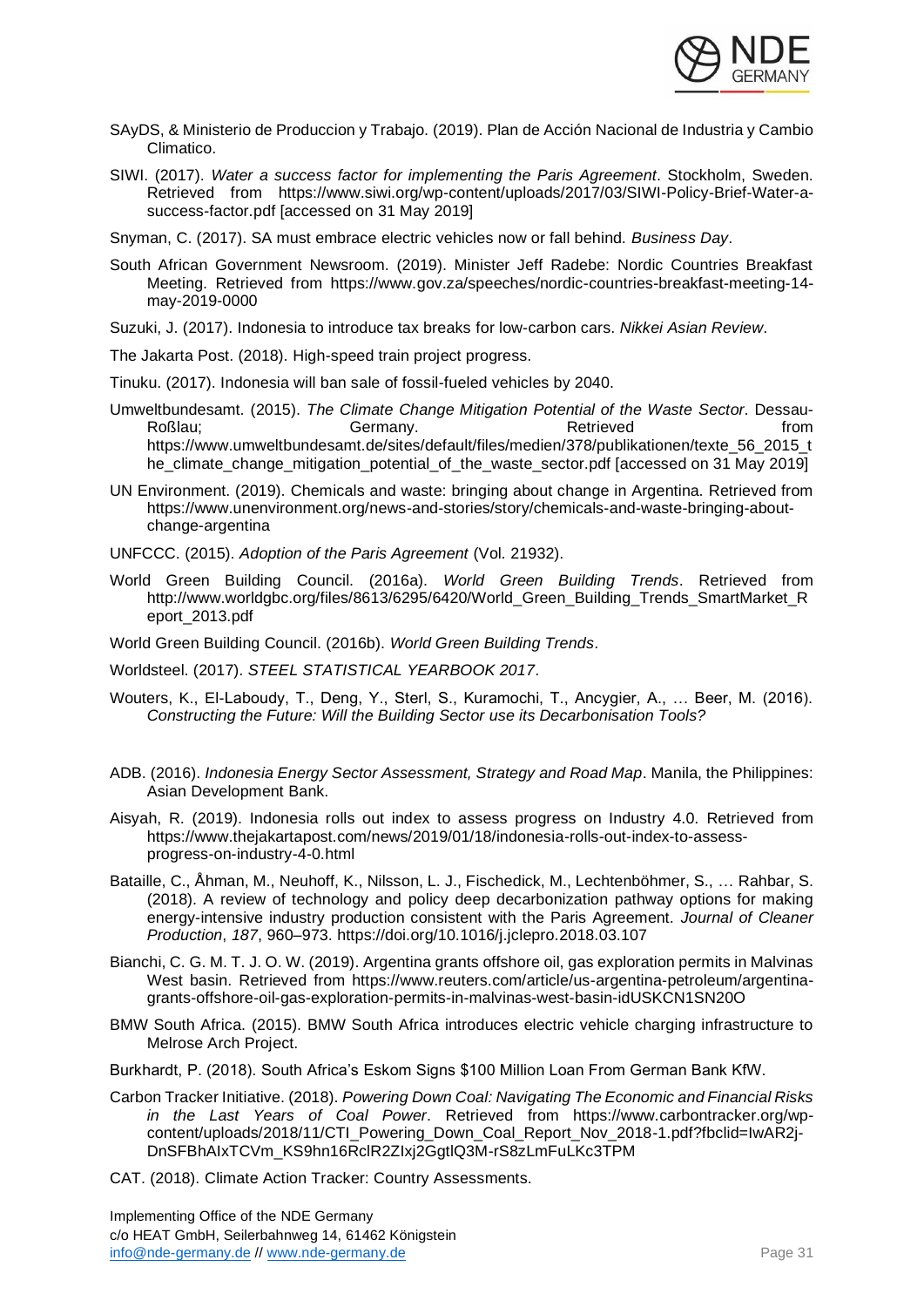

- Cekindo. (n.d.). Waste Management in Indonesia. Retrieved from https://www.cekindo.com/sectors/waste-management
- Climate Action Tracker. (n.d.). INDONESIA BUILDINGS EMISSIONS INTENSITY (PER CAPITA) HISTORICAL, PROJECTED CURRENT POLICY.
- Climate Action Tracker. (2018a). *For the Talanoa dialogue : Steps towards global decarbonisation in key emitting sectors*.
- Climate Action Tracker. (2018b). *For the Talanoa dialogue: Steps towards global decarbonisation in key emitting sectors*. Retrieved from https://climateactiontracker.org/documents/394/2018- Oct TalanoaSubmission ClimateActionTracker\_FINAL.pdf [accessed on 01 November 2018]
- Climate Action Tracker. (2018c). *Highway to Paris: Safeguarding the Climate by Decarbonising Freight Transport*. *CAT Decarbonisation Series*. Retrieved from https://climateactiontracker.org/documents/353/CAT\_20180522\_DecarbSeries\_FreightTranspo rt.pdf
- Climate Action Tracker. (2018d). *The Highway to Paris: Safeguarding the Climate by Decarbonising Freight Transport*.
- Climate Transparency. (2017). *The G20 Transition to a Low-Carbon Economy - Indonesia*. https://doi.org/10.2307/2975245
- Damanhuri, E. (2017). *State of the 3Rs in Asia and the Pacific (Malaysia)*. *State of the 3Rs in Asia and the Pacific*.
- de Coninck, H., Revi, A., Babiker, M., Bertoldi, P., Buckeridge, M., Cartwright, A., … Sugiyama, T. (2018). *Strengthening and Implementing the Global Response*. *Global warming of 1.5°C. An IPCC Special Report on the impacts of global warming of 1.5°C above pre-industrial levels and*  related global greenhouse gas emission pathways, in the context of strengthening the global *response to the threat of climate change,*. Retrieved from https://www.ipcc.ch/site/assets/uploads/sites/2/2018/11/SR15\_Chapter4\_Low\_Res.pdf
- Department of Energy. (2016). *Draft Post-2015 National Energy Efficiency Strategy*. *Government Gazette*.
- Department of Energy. (2018). *Draft Integrated Resource Plan 2018*.
- Department of Trade and Industry of South Africa. (2017). *Industrial policy Action Plan 2017 Part I*.
- Department of Transport. (2017). *Green Transport Strategy 2017-2050 - Draft*. Retrieved from https://roadtransportnews.co.za/wp-content/uploads/2017/08/Draft-Green-Transport-Strategy.pdf [accessed on 23 November 2017]
- Dublo, A. R. (2015). Estudio de potencial de mitigación Potencial de Captura y Almacenamiento de Carbono, 62.
- EBTKE. (2016). *Statistics Book of New, Renewable Energy and Energy Conservation 2016*.
- Energia Estrategica. (2017). YPF lanza la primera red de estaciones de servicio de Argentina para autos eléctricos.
- ESI Africa. (2019). SA unveils funding scheme to drive EV charging infrastructure. Retrieved from https://www.esi-africa.com/news/sa-unveils-funding-scheme-to-drive-ev-charginginfrastructure/
- GBCSA. (2017). Green Building Council South Africa. Retrieved December 5, 2017, from https://www.gbcsa.org.za
- Global Energy Monitor. (2019). Global Coal Plant Tracker January 2019 update. Retrieved from https://docs.google.com/spreadsheets/d/1W-gobEQugqTR\_PP0iczJCrdaRvYkJ0DzztSsCJXuKw/edit#gid=0 [accessed on 31 May 2019]
- Government of Indonesia. (2011). Economy Update Indonesia: Energy Efficiency and Labeling Program in Indonesia. Washington, D.C., United States: Asia-Pacific Economic Cooperation: 37th Expert Group on Energy Efficiency and Conservation Meeting. Retrieved from https://www.google.com/url?sa=t&rct=j&q=&esrc=s&source=web&cd=1&cad=rja&uact=8&ved=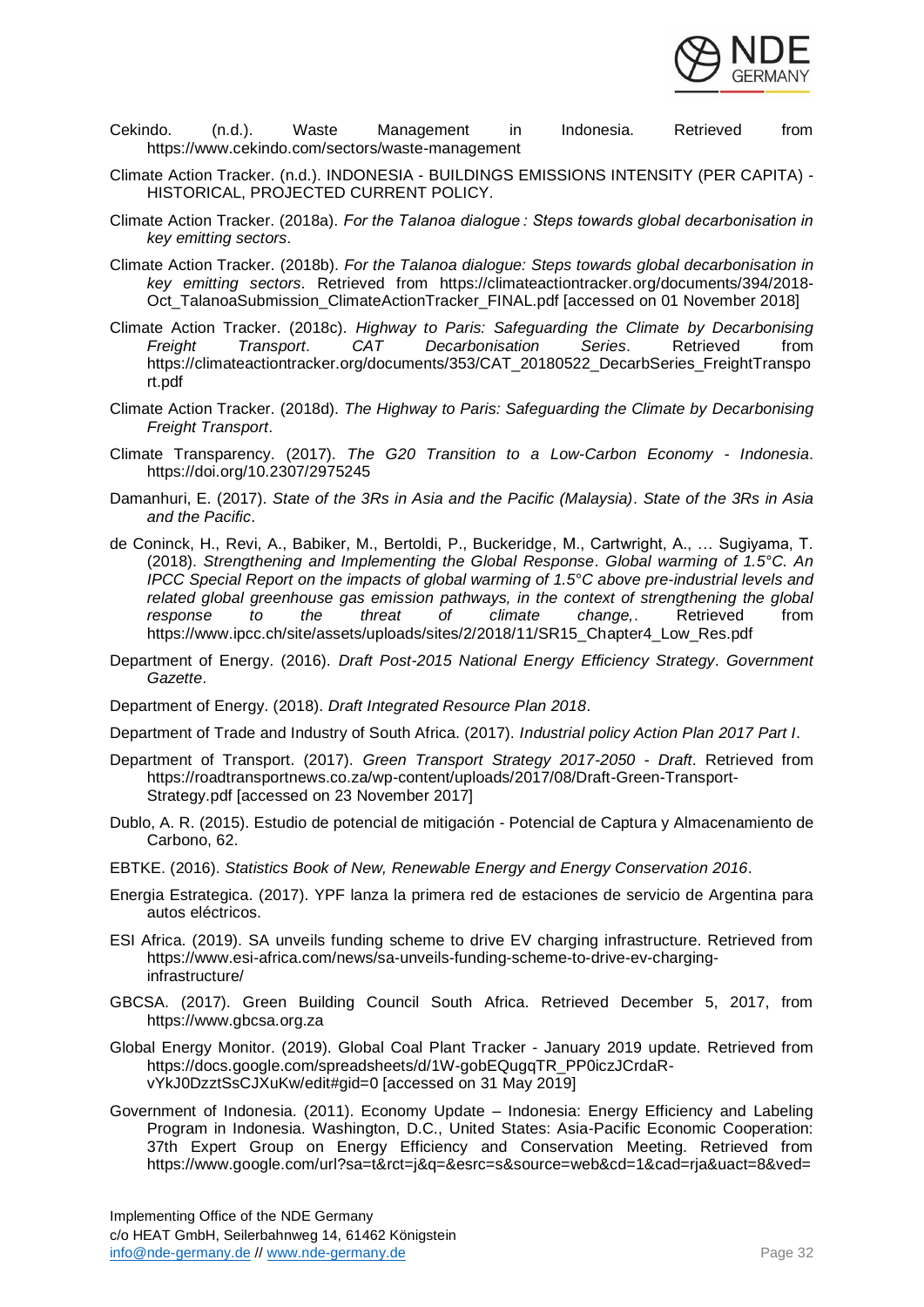

2ahUKEwiz9JSniYjeAhWB2ywKHXELABEQFjAAegQICBAC&url=http%3A%2F%2Fwww.egee c.apec.org%2Fdmsdocument%2F249&usg=AOvVaw1Qfit9AFTAqeiujRIK7FXM

- Güneralp, B., Zhou, Y., Ürge-Vorsatz, D., Gupta, M., Yu, S., Patel, P. L., … Seto, K. C. (2017). Global scenarios of urban density and its impacts on building energy use through 2050. *Proceedings of the National Academy of Sciences*, 201606035. https://doi.org/10.1073/pnas.1606035114
- Hall, D., Pavlenko, N., & Lutsey, N. (2018). *Beyond road vehicles: Survey of zero-emission technology options across the transport sector*. *The International Council on Clean Transportation*. Retrieved **from the set of the set of the set of the set of the set of the set of the set of the set of the set of the set of the set of the set of the set of the set of the set of the set of the set of the set of the set** https://www.theicct.org/sites/default/files/publications/Beyond\_Road\_ZEV\_Working\_Paper\_20 180718.pdf [accessed on 12 June 2019]
- Hettiarachchi, H., Ryu, S., Caucci, S., & Silva, R. (2018). Municipal Solid Waste Management in Latin America and the Caribbean: Issues and Potential Solutions from the Governance Perspective. *Recycling*, *3*(2), 19. https://doi.org/10.3390/recycling3020019
- ICCT. (2016). *BIOFUELS POLICY IN INDONESIA: OVERVIEW AND STATUS REPORT*.
- IEA; UNEP. (2018). *2018 Global Status Report - Towards a zero-emission, efficient and resilient buildings and construction sector*. Retrieved from https://wedocs.unep.org/bitstream/handle/20.500.11822/27140/Global\_Status\_2018.pdf?seque nce=1&isAllowed=y [accessed on 13 June
- IEA. (2010). *Indonesia Value-Added Tax and Import Duty Exemption For Renewable Energy Property*.
- IEA. (2012). CO2 Emission Reductions in the Cement Industry (Industrial Minister Regulation No. 12/2012).
- IEA. (2017). *Energy Technology Perspectives 2017. Catalysing Energy Technology Transformations*. Paris, France: International Energy Agency. Retrieved from http://www.iea.org/etp2017/
- IEA. (2019). *Global EV Outlook 2019 - Scaling up the transition to electric mobility (Execuitive summary*). **Paris, Retrieved France.** Retrieved from https://www.iea.org/publications/reports/globalevoutlook2019/ [accessed on 12 June 2019]
- Indonesia State Ministry of Environment. (2007). *NATIONAL ACTION PLAN ADDRESSING CLIMATE*  **CHANGE.** The contract of the contract of the contract of the contract of the contract of the contract of the contract of the contract of the contract of the contract of the contract of the contract of the contract of the https://www.google.de/url?sa=t&rct=j&q=&esrc=s&source=web&cd=1&ved=0CCwQFjAA&url=h ttp://www.unhabitat.org/downloads/docs/12678\_1\_595431.pdf&ei=m8ehUr68F-6p7AaDmYG4BA&usg=AFQjCNEU5mWGYlmKyTEWFDfBbllvjZTXVw&sig2=- 7Yn4eUhv82OaObLVjvkJQ&bvm=bv.57752919,d.bGE
- International Renewable Energy Agency. (2019). *Innovation landscape for a renewable-powered future: Solutions to integrate variable renewables*. Abu Dhabi, United Arab Emirates.
- IPCC. (2007). *IPCC Fourth Assessment Report. Synthesis Report*. Geneva.
- IPCC. (2018a). *Global Warming of 1.5°C - an IPCC special report on the impacts of global*. Geneva, Switzerland: Intergovernmental Panel on Climate Change. Retrieved from https://www.ipcc.ch/sr15/
- IPCC. (2018b). *IPCC special report on the impacts of global warming of 1.5°C - Summary for policy makers*. Intergovernmental Panel on Climate Change (IPCC). Retrieved from http://www.ipcc.ch/report/sr15/
- IPEEC. (n.d.). Building Code Implementation Country Summary.
- IPEEC. (2019). Policy Roadmap Indonesia.
- IRENA. (2017a). *Renewable Energy Prospects: Indonesia*. *International Renewable Energy Agency*.
- IRENA. (2017b). *Renewable Energy Prospects: Indonesia*. *International Renewable Energy Agency*. Retrieved **from https://www.irena.org/-** Retrieved /media/Files/IRENA/Agency/Publication/2017/Mar/IRENA\_REmap\_Indonesia\_report\_2017.pdf [accessed on 16 October 2018]
- IRENA. (2018). *Renewable Energy Statistics 2018*.

Implementing Office of the NDE Germany c/o HEAT GmbH, Seilerbahnweg 14, 61462 Königstein [info@nde-germany.de](mailto:info@nde-germany.de) // [www.nde-germany.de](http://www.nde-germany.de/) Page 33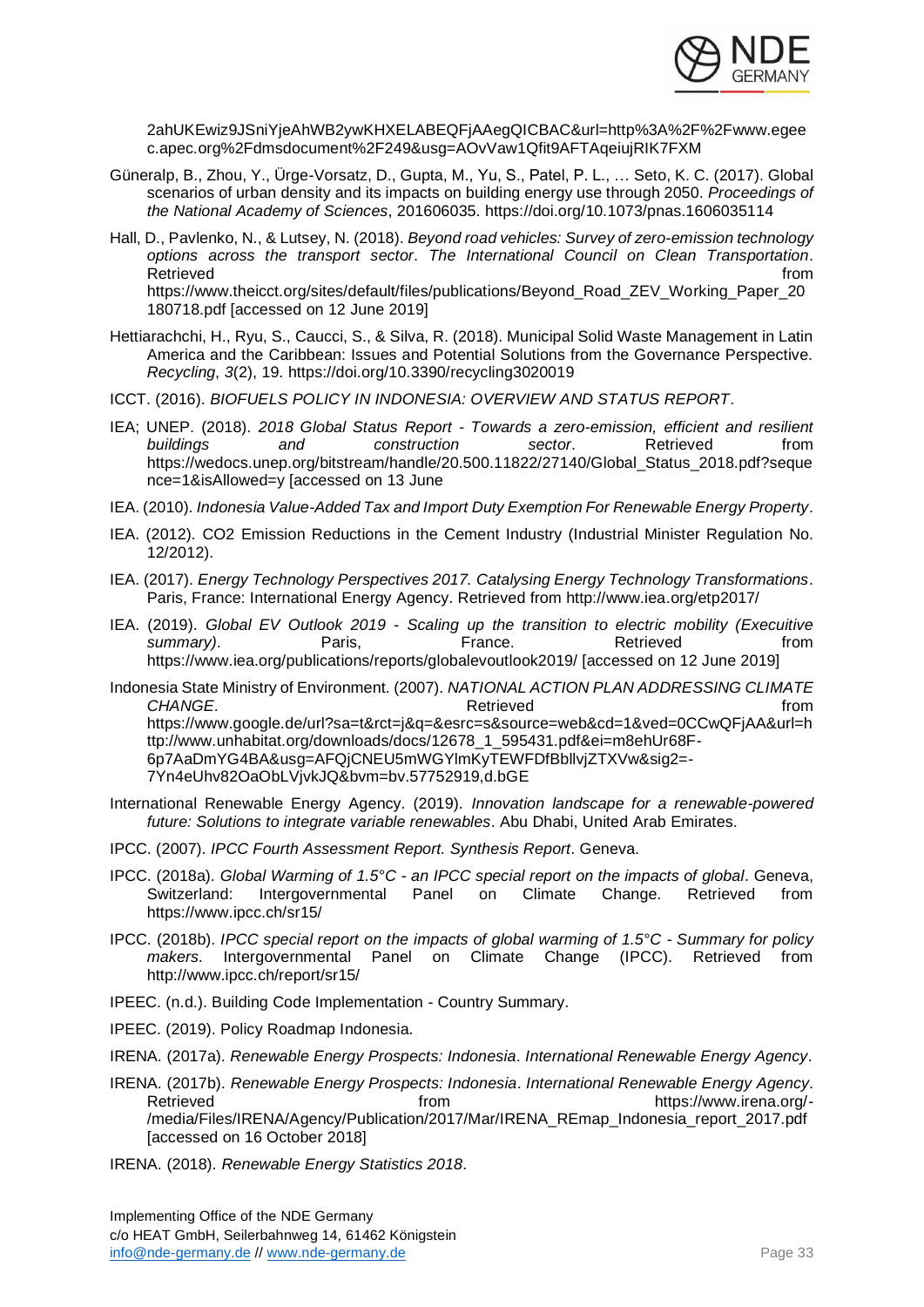

- ISWA. (2015). Declaration on climate change and the waste and resource management sector. International Solid Waste Association (ISWA). Retrieved from https://www.iswa.org/fileadmin/galleries/News/Declaration\_on\_Climate\_Change\_and\_Waste\_a nd Resource Management.pdf [accessed on 31 May 2019]
- Khumalo, K. (2018, August 28). The future is renewable energy. *BusinessReport*. Retrieved from https://www.iol.co.za/business-report/energy/the-future-is-renewable-energy-16773019
- Krog, P. J. (2015). *The potential carbon dioxide emissions reduction when energy service interventions are applied to the current subsidised housing demand*. Univeristy of Cape Town. Retrieved **from the set of the set of the set of the set of the set of the set of the set of the set of the set of the set of the set of the set of the set of the set of the set of the set of the set of the set of the set** https://open.uct.ac.za/bitstream/item/27692/thesis\_ebe\_2016\_krog\_petrus\_jacobus.pdf?seque nce=1
- Kumparan. (2017). Fossil Fuel Cars Banned for Sale in 2040. Retrieved from https://kumparan.com/@kumparannews/mobil-bahan-bakar-fosil-dilarang-dijual-di-ri-2040 negara-lain-2030
- Kuramochi, T., Höhne, N., Schaeffer, M., Cantzler, J., Hare, B., Deng, Y., … Blok, K. (2017). Ten key short-term sectoral benchmarks to limit warming to 1.5°C. *Climate Policy*, *18*(3), 287–305. https://doi.org/10.1080/14693062.2017.1397495

La República Argentina. Proyecto PPP Líneas de Transmisión ETAPA (2018).

MAyDS, & MINEM. (2017). *Plan de Accion Nacional de Energía y Cambio Climático* (Vol. 91).

- MINEM. (2017). *Escenarios Energéticos 2030*. Retrieved from http://datos.minem.gob.ar/dataset/9e2a8087-1b49-446a-8e86- 712b476122fb/resource/04dbee7f-0b6f-48d0-b460-8d7fa3b282c7/download/minemdocumento-escenarios-energeticos-2030pub.pdf
- MINEM. (2018). Fondo Argentino de Eficiencia Energética (FAEE). Retrieved February 16, 2019, from https://www.minem.gob.ar/www/835/25615/fondo-argentino-de-eficiencia-energetica-faee
- Ministerio de Ambiente y Desarrollo Sustentable. (2017). Segundo Informe Bienal De Actualización (BUR): Anexos, 1–171.
- Ministerio de Energía y Minería. (2018). Etiquetado de Eficiencia Energética en Inmuebles Destinados a Vivienda. Retrieved February 11, 2019, from https://www.minem.gob.ar/www/835/26782/etiquetado-de-eficiencia-energetica-en-inmueblesdestinados-a-vivienda
- Ministry of Energy and Mining, Ministry of Industry, A. (2017). Joint Resolution 1-E/2017 (Resolución Conjunta 1-E/2017). InfoLEG (Ministry of Justice and Human Rights, Argentina). Retrieved from http://servicios.infoleg.gob.ar/infolegInternet/anexos/270000-274999/274856/norma.htm
- Ministry of Environment and Sustainable Development, A. (2017). *National Mitigation Plan of the Transport Sector (Plan Nacional de Mitigación del sector Transporte (PNMT))*. Retrieved from https://www.argentina.gob.ar/sites/default/files/anexo\_9.06.\_plan\_de\_mitigacion\_del\_sector\_tr ansporte\_2017.pdf
- Ministry of Environment, I. (2010). *Indonesia Second National Communication Under the United Nations Framework Convention on Climate Change*. Retrieved from http://unfccc.int/resource/docs/natc/indonc2.pdf

Ministry of Transport Argentina. (2018). *Plan de Movilidad*.

- Ministry of Transportation. (2014). *Sustainable Urban Transport Programme Indonesia (NAMA SUTRI)*. **Retrieved http://transferproject.org/wp**content/uploads/2014/11/Overview\_IND\_SUTRI-NAMA.pdf [accessed on 16 October 2018]
- MIOPV, MSAyDS, & Secretaria de Energia. (2019). *MANUAL DE VIVIENDA SUSTENTABLE*. Retrieved from http://manualdeviviendasustentable.ambiente.gob.ar/assets/pdf/manualvivienda-sustentable.pdf
- National Research Foundation. (2018). Government launches research chairs focused on waste management. Retrieved from https://www.nrf.ac.za/media-room/news/government-launches-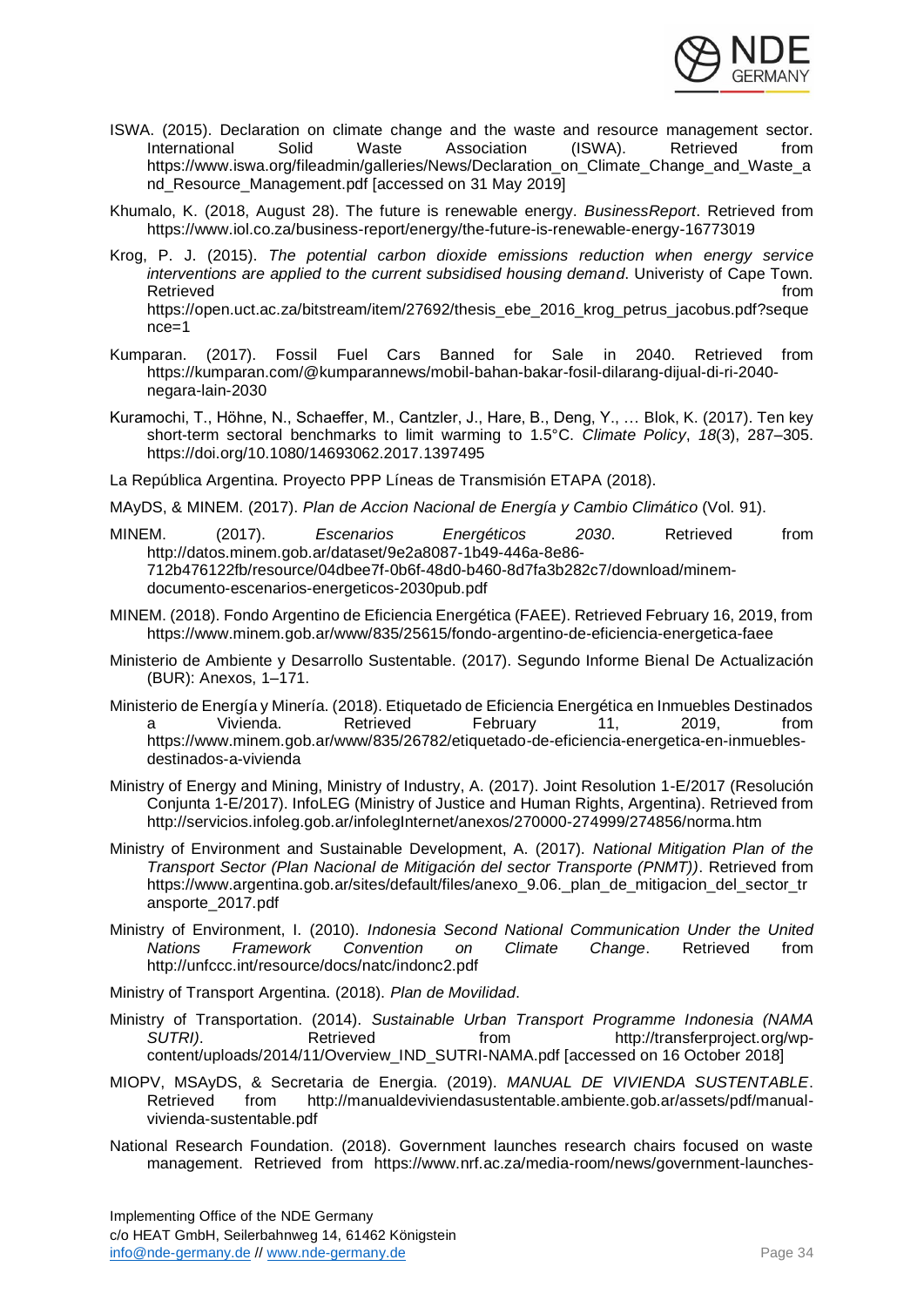

research-chairs-focused-waste-management

NCPC-SA. (2017). *Annual Report*.

- Netwall, A., Troch, S.-H., Cohen, P., & Rihm, A. (2014). *Emerging Issues in Solid Waste Management in Argentina*. Retrieved from http://www.iadb.org
- NewClimate Institute. (2019). *Carbon pricing options for international Carbon pricing options for international maritime emissions*. Cologne and Berlin, Germany. Retrieved from https://newclimate.org/2019/03/19/carbon-pricing-options-for-international-maritime-emissions/
- OECD/IEA, & IRENA. (2017). *Perspectives for the Energy Transition: Investment Needs for a Low-Carbon Energy System*. *International Energy Agency*. International Energy Agency, International Renewable Energy Agency. Retrieved from http://www.irena.org/DocumentDownloads/Publications/Perspectives\_for\_the\_Energy\_Transiti on\_2017.pdf
- One Planet. (2017). National Program to Reduce Food Loss and Waste.
- Parraga, M. (2019). Argentina aims to boost gas output, supply with higher investment: official. Retrieved from https://www.reuters.com/article/us-ceraweek-energy-argentina-oil/argentinaaims-to-boost-gas-output-supply-with-higher-investment-official-idUSKBN1QS2L7
- Prognos; BCG. (2018). *Climate Paths for Germany*. Retrieved from https://www.prognos.com/en/publications/publications/777/show/ea23a619d1825ff7e985a8a2c 03c8845/ (accessed on 14 June 2019)
- PwC. (2018). *Power In Indonesia: Investment and Taxation Guide*.

Republic of Indonesia. (2010). *Indonesia Climate Change Sectoral Roadmap ICCSR*.

- Rogelj, J., Shindell, D., Jiang, K., Fifita, S., Forster, P., Ginzburg, V., … Vilarino, M. V. (2018). Mitigation Pathways Compatible With 1.5°C in the Context of Sustainable Development. In *Global warming of 1.5°C. An IPCC Special Report [...]* (p. 82pp). IPCC. Retrieved from https://www.ipcc.ch/site/assets/uploads/sites/2/2019/02/SR15\_Chapter2\_Low\_Res.pdf
- SALGA. (2014). *Guideline on Energy Effi ciency and Renewable Energy in Municipal Water and Wastewater Infrastructure*.
- SAyDS, & Ministerio de Produccion y Trabajo. (2019). Plan de Acción Nacional de Industria y Cambio Climatico.
- SIWI. (2017). *Water a success factor for implementing the Paris Agreement*. Stockholm, Sweden. Retrieved from https://www.siwi.org/wp-content/uploads/2017/03/SIWI-Policy-Brief-Water-asuccess-factor.pdf [accessed on 31 May 2019]
- Snyman, C. (2017). SA must embrace electric vehicles now or fall behind. *Business Day*.
- South African Government Newsroom. (2019). Minister Jeff Radebe: Nordic Countries Breakfast Meeting. Retrieved from https://www.gov.za/speeches/nordic-countries-breakfast-meeting-14 may-2019-0000

Suzuki, J. (2017). Indonesia to introduce tax breaks for low-carbon cars. *Nikkei Asian Review*.

The Jakarta Post. (2018). High-speed train project progress.

Tinuku. (2017). Indonesia will ban sale of fossil-fueled vehicles by 2040.

- Umweltbundesamt. (2015). *The Climate Change Mitigation Potential of the Waste Sector*. Dessau-Roßlau; Christian Cermany. The Retrieved from https://www.umweltbundesamt.de/sites/default/files/medien/378/publikationen/texte\_56\_2015\_t he\_climate\_change\_mitigation\_potential\_of\_the\_waste\_sector.pdf [accessed on 31 May 2019]
- UN Environment. (2019). Chemicals and waste: bringing about change in Argentina. Retrieved from https://www.unenvironment.org/news-and-stories/story/chemicals-and-waste-bringing-aboutchange-argentina

UNFCCC. (2015). *Adoption of the Paris Agreement* (Vol. 21932).

World Green Building Council. (2016a). *World Green Building Trends*. Retrieved from

Implementing Office of the NDE Germany c/o HEAT GmbH, Seilerbahnweg 14, 61462 Königstein [info@nde-germany.de](mailto:info@nde-germany.de) // [www.nde-germany.de](http://www.nde-germany.de/) example 35